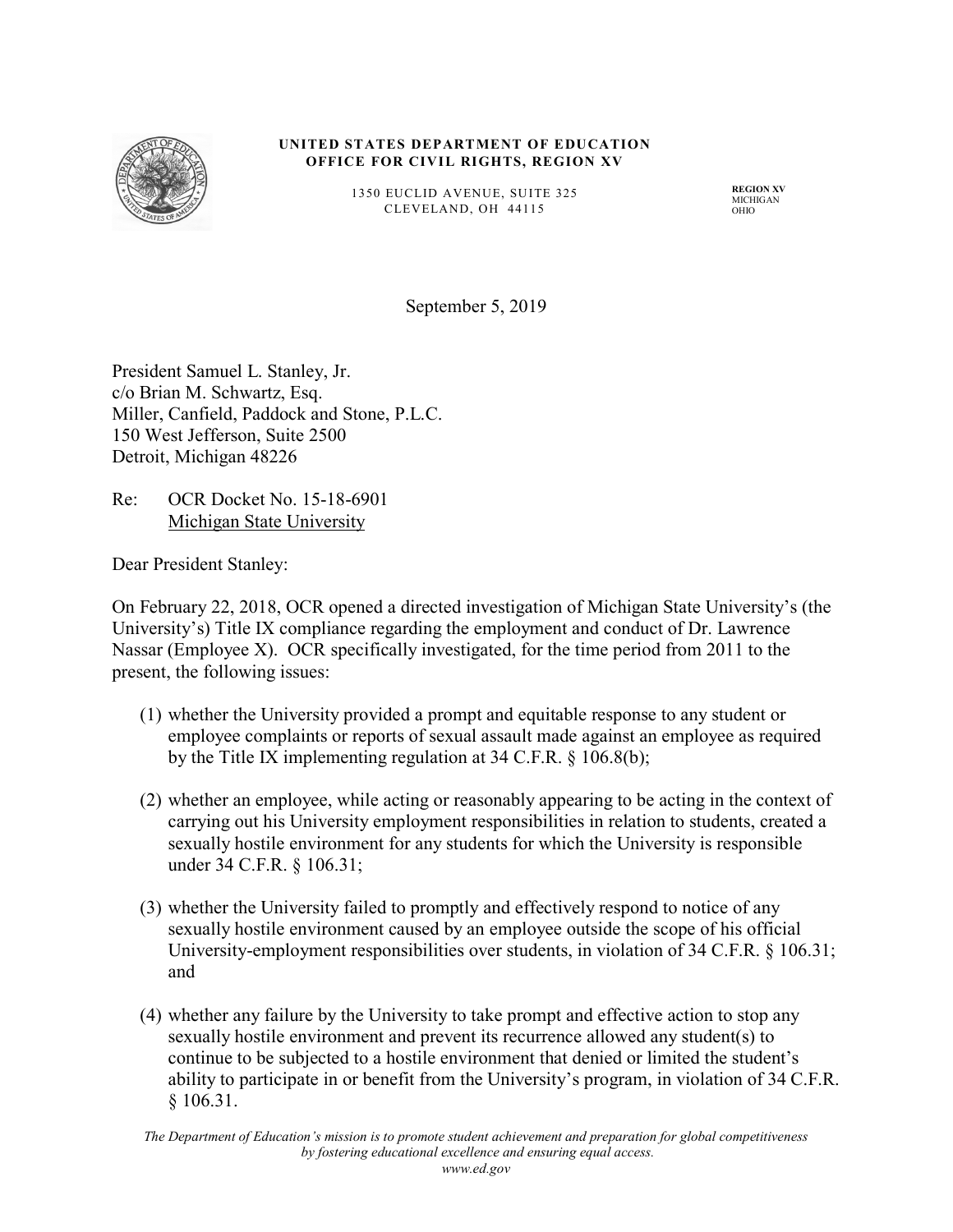During its investigation, OCR obtained evidence showing potential Title IX concerns related to Dr. William Strampel (the Dean), the former dean of the College of Osteopathic Medicine (the College) and one of Employee X's supervisors. Based on these concerns, OCR expanded its investigation to address whether the University failed to appropriately respond to reports of sexual harassment by the Dean.

OCR enforces Title IX of the Education Amendments of 1972 (Title IX), 20 U.S.C. § 1681 *et seq.*, and its implementing regulation at 34 C.F.R. Part 106, which prohibit discrimination on the basis of sex in any education program or activity operated by a recipient of Federal financial assistance from the Department. Because the University receives Federal financial assistance from the Department, the University is subject to Title IX.

Under the regulation implementing Title VI, at 34 C.F.R. § 100.7(c), which is incorporated by reference in the regulation implementing Title IX, at 34 C.F.R. § 106.71, OCR may conduct a directed investigation in appropriate circumstances, including when a report or other information indicates a possible failure to comply with the regulations and laws enforced by OCR and the matter warrants immediate attention.

After carefully considering information obtained during the investigation, OCR has determined that the University violated the Title IX regulation at 34 C.F.R. §§ 106.8(b) and 106.31 because it failed to promptly and equitably respond to reports and grievances alleging sexual harassment perpetrated by Employee X and the Dean and failed to take appropriate actions reasonably calculated to end the harassment, eliminate the hostile environment, and prevent the harassment from recurring. The bases for these determinations are explained below.

## **Background and Procedural History**

## • **The 2015 Resolution Agreement**

On August 28, 2015, the University entered into a resolution agreement with OCR (the 2015 Agreement), signed by the then-University president Lou Anna Simon (the President<sup>[1](#page-1-0)</sup>), to resolve two Title IX complaints against the University, OCR Docket Numbers 15-11-2098 and 15-14-2113. In both complaints, a student alleged that the University violated Title IX by failing to provide a prompt and equitable response to a complaint of sexual violence by a fellow student or students. OCR investigated the University's response to these individual complaints, as well as the University's handling of complaints regarding student-on-student sexual harassment and sexual violence. Consequently, the main focus of the investigation was not faculty-on-student

<span id="page-1-0"></span><sup>&</sup>lt;sup>1</sup> Simon resigned as president of the University on January 24, 2018, and was replaced by interim president, John Engler, who resigned on January 17, 2019, and was replaced by acting president Dr. Satish Udpa. On August 1, 2019, Samuel L. Stanley, Jr., M.D., began his tenure as the president of the University. For simplicity, and because she was president when most of the events relevant to this investigation took place, this letter refers to Simon as the President. According to media reports, after she resigned as president, Simon continued her employment with the University as a member of the faculty. However, in July 2019, she agreed to retire at the end of August 2019. According to the reports, she will receive \$2.45 million paid over three years, medical and dental coverage, the title of "president emeritus," and continued access to football and basketball tickets. The President agreed, in return, not to sue the University.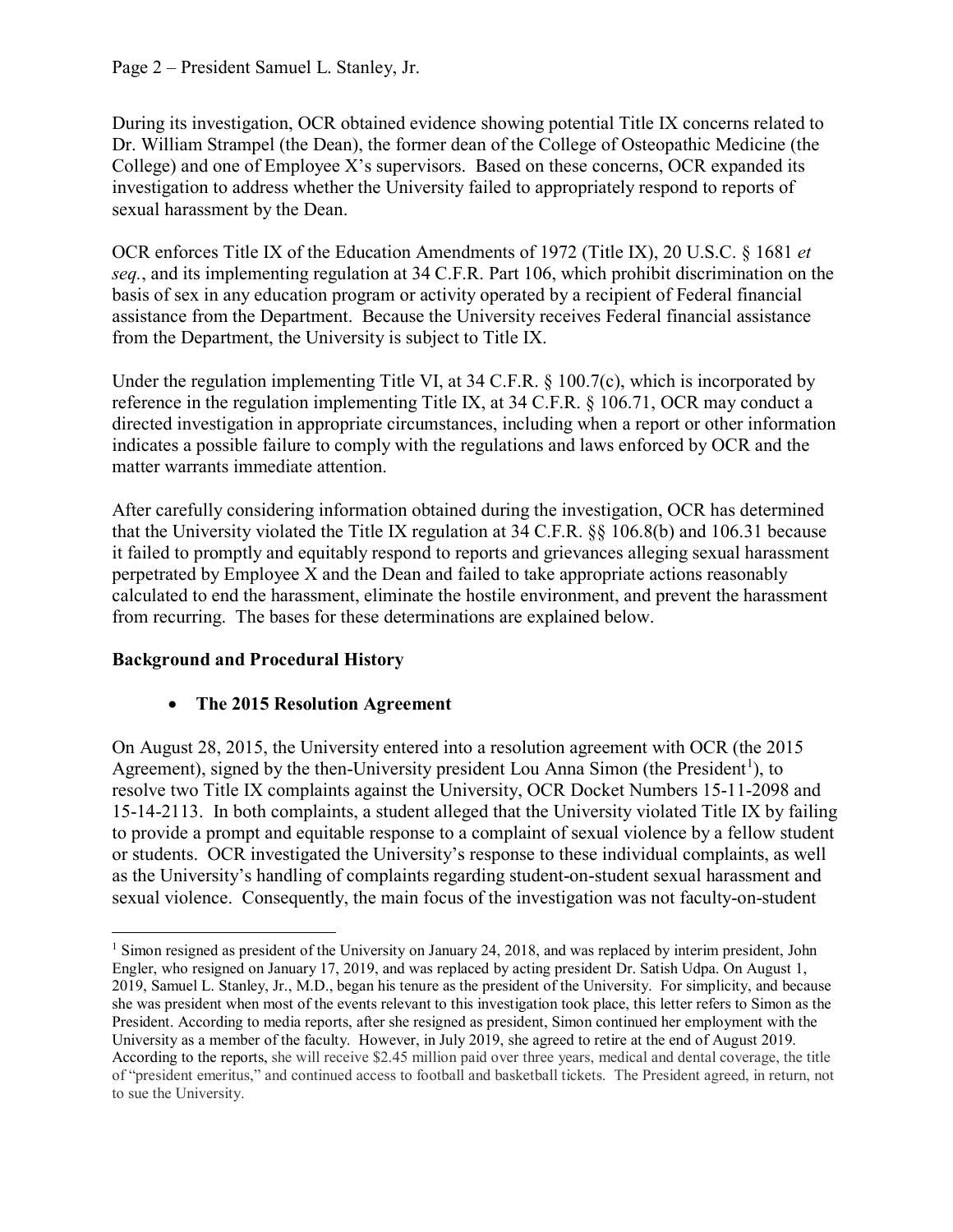sexual harassment. OCR's investigation resulted in violation findings. OCR is currently monitoring the [2](#page-2-0)015 Agreement, which the University signed to address those violations.<sup>2</sup>

One provision of the 2015 Agreement, Item O, required the University to review all complaints or reports of sex discrimination made from academic years 2010-2011 through 2014-2015 to determine whether the University investigated each complaint promptly and equitably. Item O required that by January 15, 2016, the University submit to OCR the results of its review and all supporting material related to the review; it also required the University to specifically identify any reports or complaints of sex discrimination that the University failed to respond to in a prompt and equitable manner.

On January 15, 2016, the University notified OCR that it had identified 55 complaints that it had not responded to in an appropriate manner. On December 14, 2016, OCR received an email from the University's Office of the General Counsel stating that due to "an unfortunate oversight" the University had failed to include in its Item O review a complaint against Employee X from 2014. On March 17, 2017, OCR received an email from the Office of the General Counsel, stating that "8 additional complaint[s] . . . were erroneously excluded from the initial review" and that it was "now reviewing the necessity of any additional action."

On October 10, 2017, OCR received a letter from the University requesting that OCR release the University from the 2015 Agreement because the University had "gone above and beyond [the 2015 Agreement] requirements." On December 22, 2017, OCR denied its request. OCR cited the University's failure to provide a timely update regarding its supplemental Item O review as a reason for the denial and demanded an update on the University's review. On January 30, 2018, the University submitted a monitoring report regarding its supplemental Item O review in response to OCR's demand for an update. The University's supplemental Item O review found that it had failed to provide a prompt and equitable response to two complaints, neither of which was the 2014 complaint against Employee X. The University produced its most recent information regarding Item O on April 3, 2019. OCR is currently reviewing the documentation provided in the University's updated Item O reports.

## • **The Directed Investigation**

While the monitoring of the 2015 Resolution Agreement was ongoing, multiple private lawsuits concerning Employee X were filed against the University. For example, on December 21, 2016,

<span id="page-2-0"></span><sup>&</sup>lt;sup>2</sup> OCR notes that on September 1, 2015, the President held a press conference addressing OCR's letter of findings and the 2015 Agreement, during which she said that sexual misconduct is a very serious issue and asserted that the University had already taken "numerous steps" to address issues raised by OCR. She acknowledged that the failure to respond in a timely manner to students who complained "could have been handled differently." She gave further statements about the University's commitment to addressing sexual violence through a University press statement [\(https://msutoday.msu.edu/news/2015/msu-improves-timeliness-of-title-ix-investigations-as-government-report](https://msutoday.msu.edu/news/2015/msu-improves-timeliness-of-title-ix-investigations-as-government-report-released/)[released/\)](https://msutoday.msu.edu/news/2015/msu-improves-timeliness-of-title-ix-investigations-as-government-report-released/), which was posted with the University's "annotated version" of the 2015 Agreement

[<sup>\(</sup>https://cabs.msu.edu/\\_files/documents/ocr-annotated-backgrounder.pdf\)](https://cabs.msu.edu/_files/documents/ocr-annotated-backgrounder.pdf). The President stated in the press release, "We have long understood that Michigan State is not isolated from sexual assault and harassment, domestic abuse, bullying, racism, and other social problems . . .. But we must continue to persistently and consistently improve the environment on our campus with regard to how we address sexual misconduct and relationship violence. And we owe that to every member of our community, from students to employees to families and, most importantly, to survivors."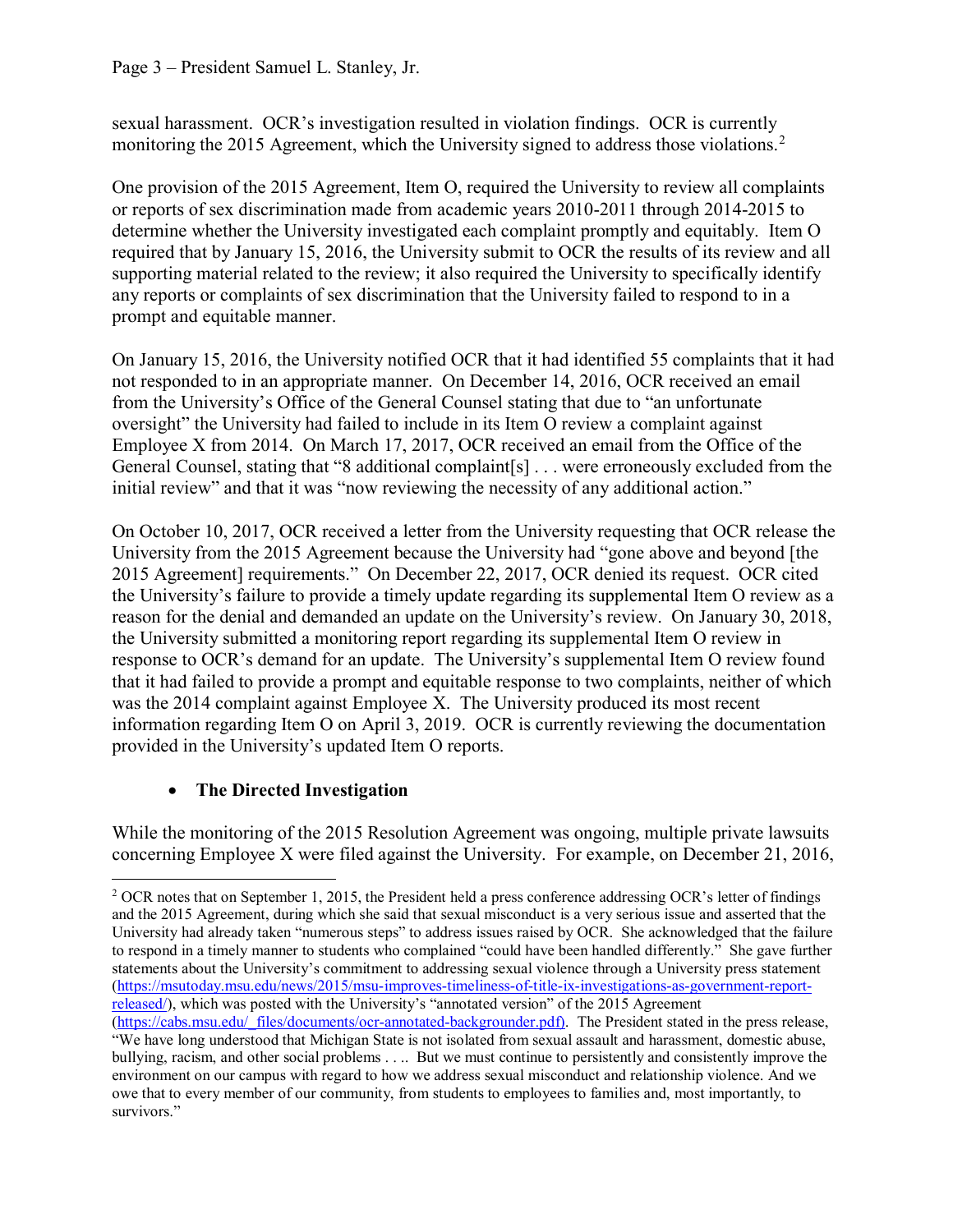one such lawsuit was filed in California state court, and in January 2017 multiple plaintiffs filed another lawsuit in federal court in the Western District of Michigan.

It is generally OCR's practice to defer to proceedings in state and federal court that raise the same or similar allegations that would also fall within the scope of an OCR investigation. However, because the ongoing litigation would not likely address concerns regarding the University's overall compliance with Title IX, OCR initiated this directed investigation on February 22, 2018.

# • **Methodology**

OCR reviewed documents the University provided in response to five OCR data requests and conducted an onsite visit at the University's campus from April 30, 2018, through May 4, 2018, during which OCR interviewed 39 University witnesses. In addition, OCR interviewed the former student who filed the complaint with the University's Title IX office against Employee X in 2014, and reviewed responses to interview questions OCR sent to all of the represented plaintiffs in the then-pending federal civil litigation against the University in the Western District of Michigan. Throughout the investigation, OCR regularly coordinated with the Department's Clery Act compliance team, with whom OCR conducted a joint interview of three plaintiffs from the civil litigation against the University. OCR also reviewed information obtained through searches of criminal and civil court records concerning Employee X and the Dean, media reports, and documents the University has produced in its monitoring reports for the 2015 Agreement.

# • **The University and the College of Osteopathic Medicine**

The main campus of the University is in East Lansing, Michigan. The University also has academic programs in Grand Rapids, Michigan, and Troy, Michigan. In the fall of 2018, approximately 50,000 students attended the University, including approximately 39,000 undergraduate students and 11,000 graduate students. The University is led by a president, a provost and executive vice president for academic affairs, and an eight-member board of trustees (the board). The board members are publicly elected and serve eight-year terms. There are 17 degree-granting colleges within the University, including the College, which was a focal point of this directed investigation.[3](#page-3-0)

# • **The Division of Sports Medicine**

The University's Division of Sports Medicine operates the University's Sports Medicine Clinic, which is housed near campus and provides services to members of the public, some of whom are University students. The Division of Sports Medicine is composed of University employees who are physicians, physician assistants, athletic trainers, receptionists, and more.

Each University intercollegiate athletic team is assigned a dedicated sports medicine physician to be team physician. The team physician designation does not prevent those physicians from providing medical services to members of other teams, and physicians often do provide care to

<span id="page-3-0"></span><sup>3</sup> University website, [https://msu.edu/about/thisismsu/facts.html.](https://msu.edu/about/thisismsu/facts.html)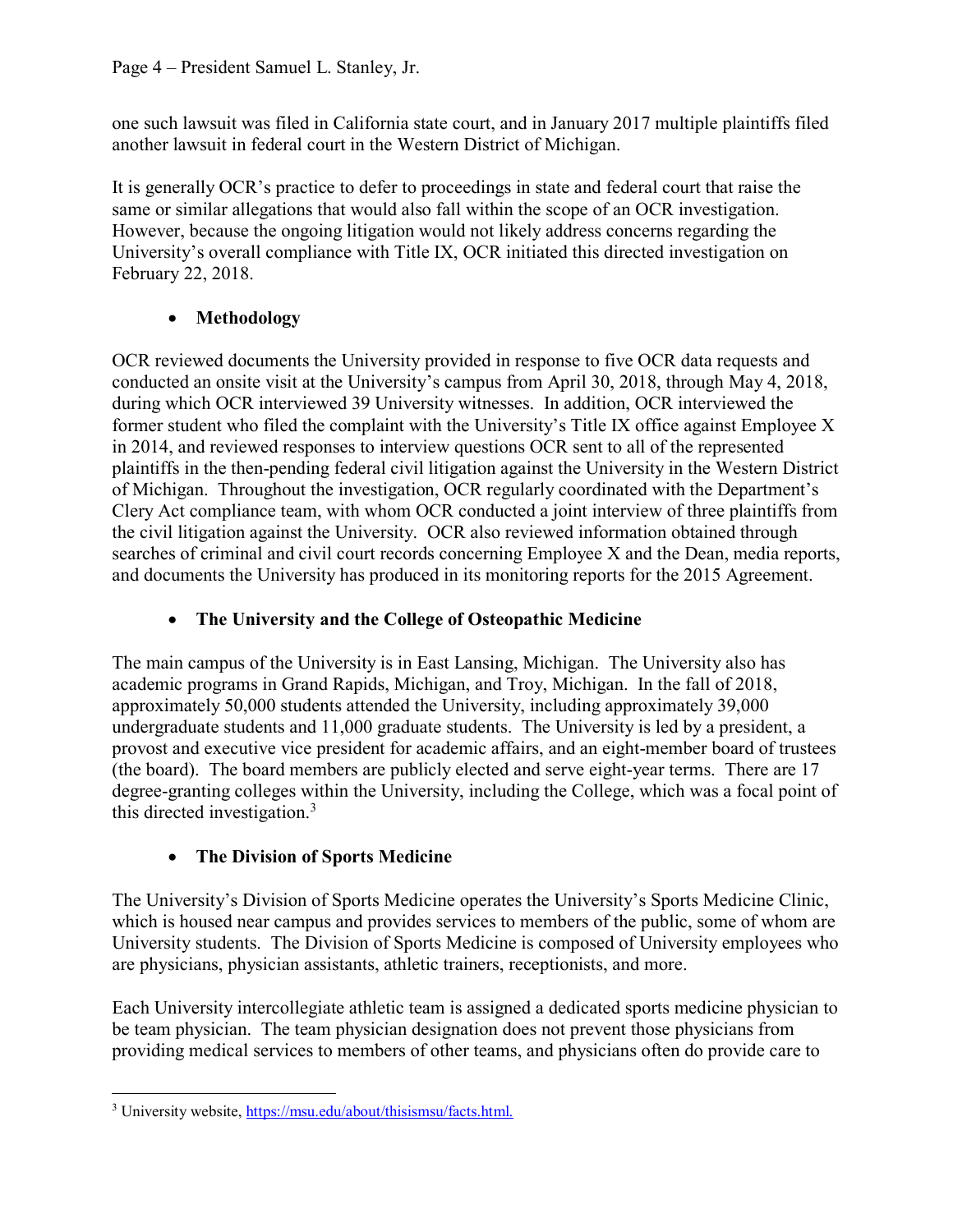athletes on other teams. Sports medicine physicians maintain regular clinic hours in University athletic facilities, such as the Jenison Field House, and provide medical coverage at University athletic events and at some away athletic events.

Physicians in the Division of Sports Medicine are also University faculty members. Most of these physicians are doctors of osteopathic medicine and hold faculty appointments in the College. The Division of Sports Medicine generally functions under the broader umbrella of the MSU HealthTeam, which oversees the system of health care clinics operated by the University and is staffed by faculty members. While the HealthTeam is a separate organization with its own staff, its leadership overlaps with that of the University's academic leadership. The deans of the College, the College of Human Medicine, and the College of Nursing are ex officio members of the HealthTeam's governing board.

The clinical director of sports medicine oversees day-to-day clinical functions, supervises sports medicine physicians, and conducts annual evaluations for physicians. The clinical director reports to both the Dean of the College and the chief executive officer of the HealthTeam. The sports medicine clinic manager, who supervises the support staff, reports to the HealthTeam's director of operations. The HealthTeam sets policies, procedures and protocols for treating patients, and the sports medicine clinic has no separate policies other than those set by the HealthTeam.

## **Evidence Obtained Regarding Employee X**

## • **Professional Background and Roles at the University**

Employee X received a Doctor of Osteopathic Medicine (D.O.) degree from the University on May 7, 1993, and began working at the University that same year as an unpaid clinical instructor. Beginning on July 1, 1996, Employee X completed a year-long sports medicine fellowship with the University as he continued his clinical instruction. From 1997 until his termination on September 20, 2016, Employee X was first an assistant professor and later an associate professor in the College.

Employee X had multiple job responsibilities at the University and was involved in numerous University programs. For example, Employee X held an academic appointment, provided medical services to the University's athletic teams, provided by-appointment medical treatment to the general public through the Sports Medicine Clinic, and was involved in various community outreach activities.

Employee X held an academic appointment in the College throughout his employment. Employee X's responsibilities in this academic position included clinical teaching of medical students, residents, and sports medicine fellows. He also lectured at numerous continuing medical education conferences organized by the University, served as the program chair for the University's annual sports medicine conference, and performed numerous other functions for the College.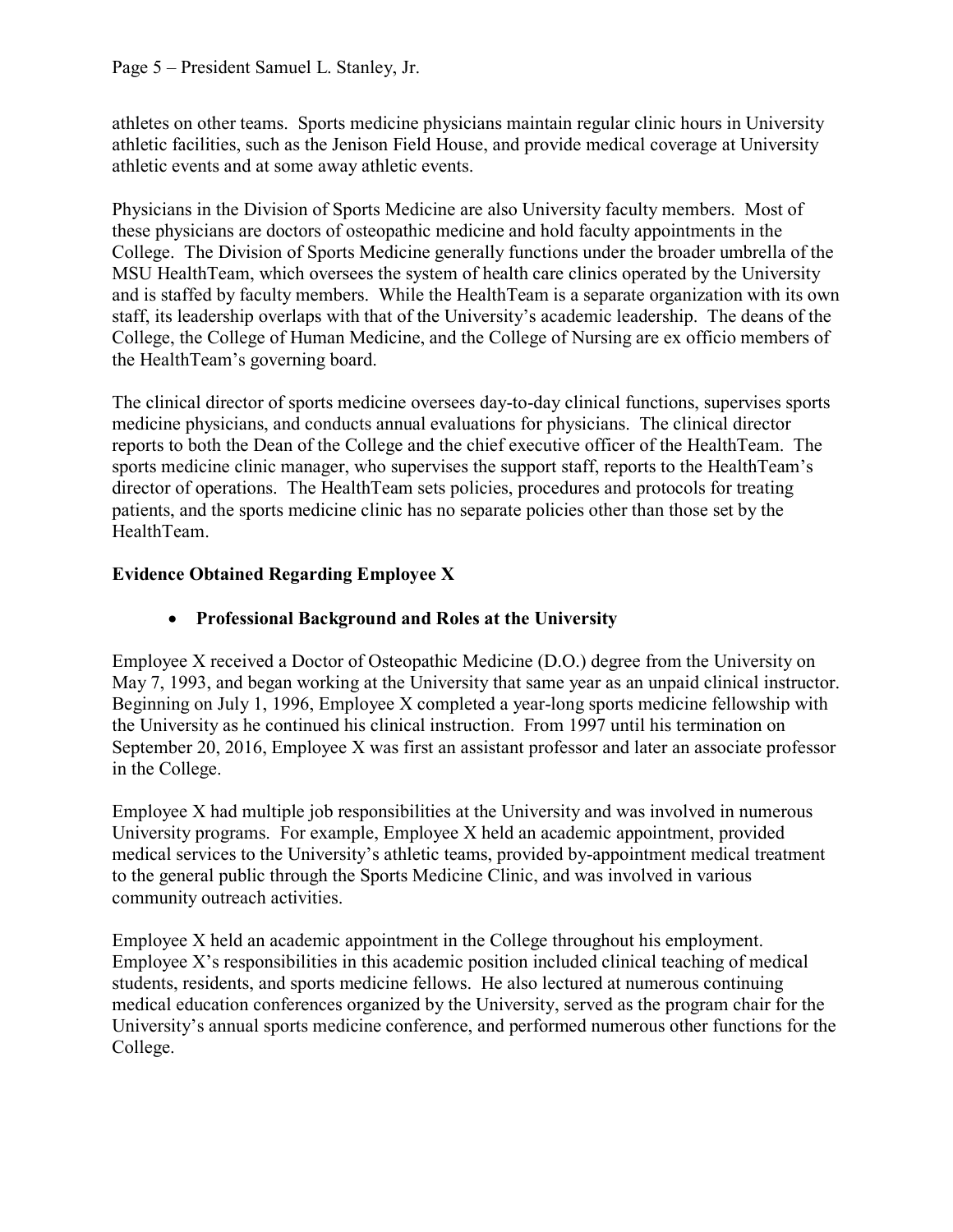Employee X provided medical services to the University's intercollegiate athletic teams and was the team physician for the University's women's gymnastics and crew teams from 1997 until 2016. His responsibilities included providing medical treatment to University athletes at athletic events and training facilities, and providing treatment to the general public, including University students (frequently student athletes) at the University's sports medicine clinic and other locations. He maintained regular clinic hours at Jenison Field House, where he saw athletes (not just gymnasts and crew team members) for appointments. Sometimes he also received patient visits from non-students who were training or competing in athletic events at Jenison Field House.<sup>[4](#page-5-0)</sup> Employee X provided clinical care to patients by appointment at the sports medicine clinic. He provided coverage at a Saturday walk-in clinic run by the Division of Sports Medicine, as well as at a collaborative clinic between the Division of Sports Medicine and a hospital in Lansing.

Employee X also engaged in outreach and community service activities outside of the University. Such activities were often considered among his job duties. For instance, Employee X's 2013 performance evaluation contained a section on "Service and Outreach" discussing his community activities. One such outreach activity was Employee X's volunteer work with USA Gymnastics, the national governing body of gymnastics in the United States. From 1996 to 2014, Employee X served as the national medical coordinator for USA Gymnastics. In this role, he frequently traveled to national and international gymnastics competitions, including the Olympics. Employee X was well known in the gymnastics community for his work with USA Gymnastics. University employees told OCR that Employee X was so well known and respected in the gymnastics community that the University leveraged his reputation to recruit athletes to its gymnastics team and patients to its Sports Medicine Clinic.

## • **History of Reports and Complaints**

As discussed in more detail below, on August 29, 2016, a former youth gymnast, Reporter 1, alleged to University police that Employee X had sexually assaulted her during a medical appointment. On September 1, 2016, Reporter 1 filed a parallel complaint with the University's Title IX office. Local and national media outlets took notice of Reporter 1's allegations, and as media inquiries turned into national and international news, more complaints from Employee X's former patients were soon brought to the University's attention. By February 7, 2018, a University spokesperson reported that the University had received more than 190 sexual misconduct complaints by or on behalf of Employee X's former patients. Those complaints included allegations going back to 1989, when Employee X allegedly sexually assaulted a young gymnast at his apartment.

## o **Reports**

OCR obtained information during the course of its investigation, including through reports to the University police and documents filed in civil litigation against the University and through interviews, that numerous women and girls, including former students and other University program participants, alleged that they reported concerns about Employee X's conduct to

<span id="page-5-0"></span><sup>&</sup>lt;sup>4</sup> For example, Employee X would receive patient visits from youth gymnasts competing at an invitational held at Jenison Field House.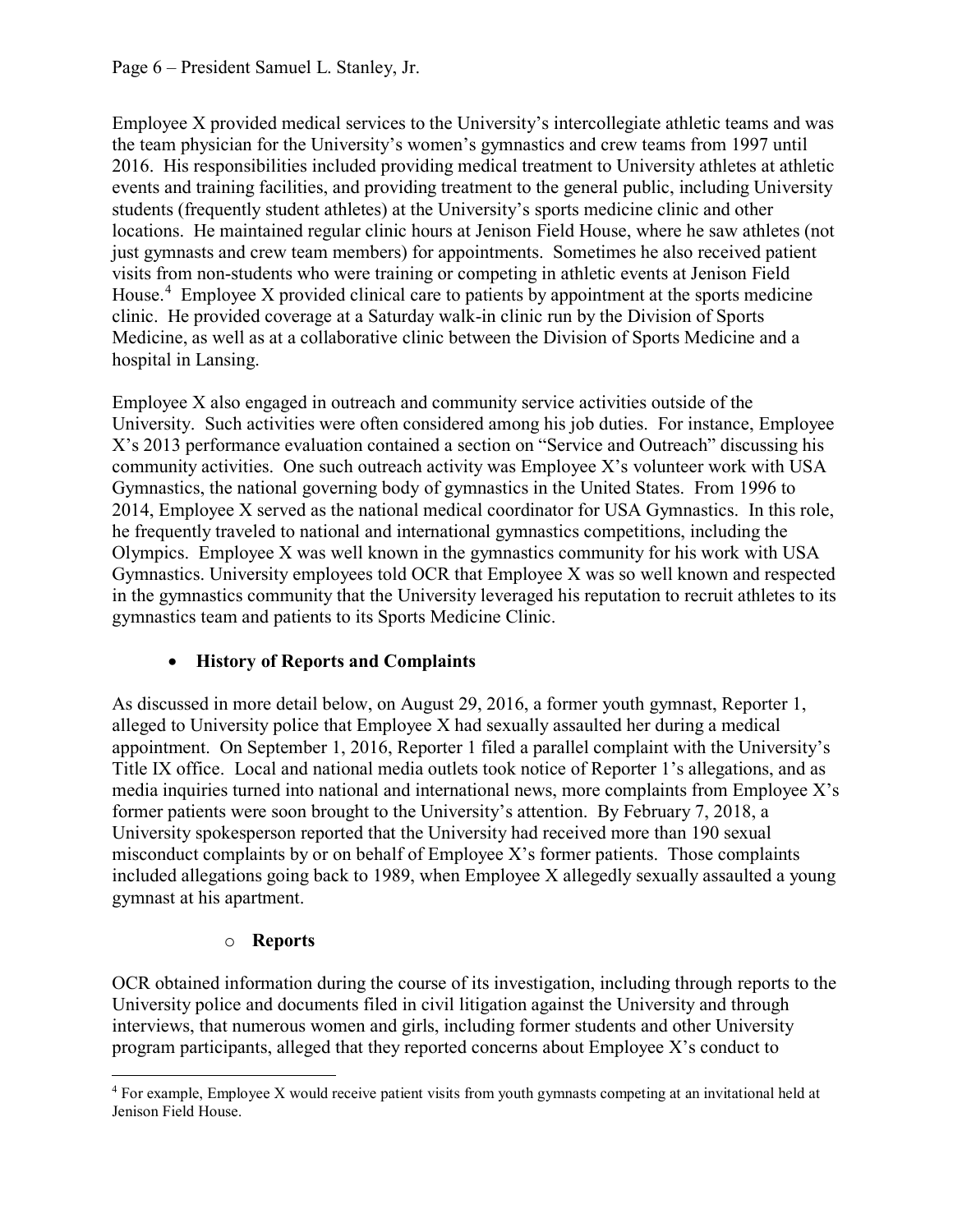### Page 7 – President Samuel L. Stanley, Jr.

University employees prior to August 2016, when the University first started to respond to complaints. The following list summarizes selected reports allegedly brought to the attention of the University prior to August 2016:

- Reporter 2, [redacted content], alleged to University police that sometime in 1997, she reported to the then-head coach of the University's women's gymnastics team (the Coach) that Employee X touched her inappropriately. This report is discussed in more detail below.
- Reporter 3, a former University volleyball player, alleged that while she was on the volleyball team in 1998-1999 her teammates commonly referred to Employee X as "happy fingers" and frequently talked about his "crotch massages." According to Reporter 3, these comments were made in the presence of at least one former University athletic trainer (Trainer 1).
- Reporter 4, [redacted content], alleged that in or around 1999 she complained to unidentified University athletic trainers and to the head coach of the University's [redacted content] about Employee X's conduct during an appointment. Reporter 4 alleged that her coach responded that Employee X was an Olympic doctor and knew what he was doing.
- Reporter 5, [redacted content], alleged that in or around 2000 she complained about Employee X's treatments to a number of University athletic trainers, but those trainers ultimately told her that Employee X's conduct was not sexual abuse. [redacted content] Reporter 6, [redacted content], alleged that in or around 2002 she told an athletic trainer (Trainer 2) that Employee X had made her uncomfortable during an appointment.
- Reporter 7, [redacted content], alleged that in or around 2002 she told a teammate that Employee X had sexually assaulted her during an appointment, and a then-athletic trainer (Trainer 3) overheard this comment and pulled her aside to ask her if she was serious. Reporter 7 told police that she responded to Trainer 3 that she was not serious.
- Reporter 8, a former patient who, [redacted content], had seen Employee X at the Sports Medicine Clinic for foot pain, alleged to University police that in or around 2013 her mother told a University physician in the Division of Sports Medicine and one of Employee X's colleagues (College Doctor 1), that Employee X had made her "uncomfortable" and she did not want to see him again. Reporter 8 alleged that College Doctor 1 then told her "we get that a lot" and did not ask any follow-up questions.
- Reporter 9, a [redacted content], alleged that during the 2013-2014 academic year she told a University athletic trainer (Trainer 4) that Employee X had made her uncomfortable during an appointment and she did not want to see him again.
- Reporter 10, [redacted content], alleged that in or around 2014 Employee X sexually assaulted her during an appointment with an athletic trainer (Trainer 5) present. Reporter 10 said that she asked Employee X what he was doing during the appointment and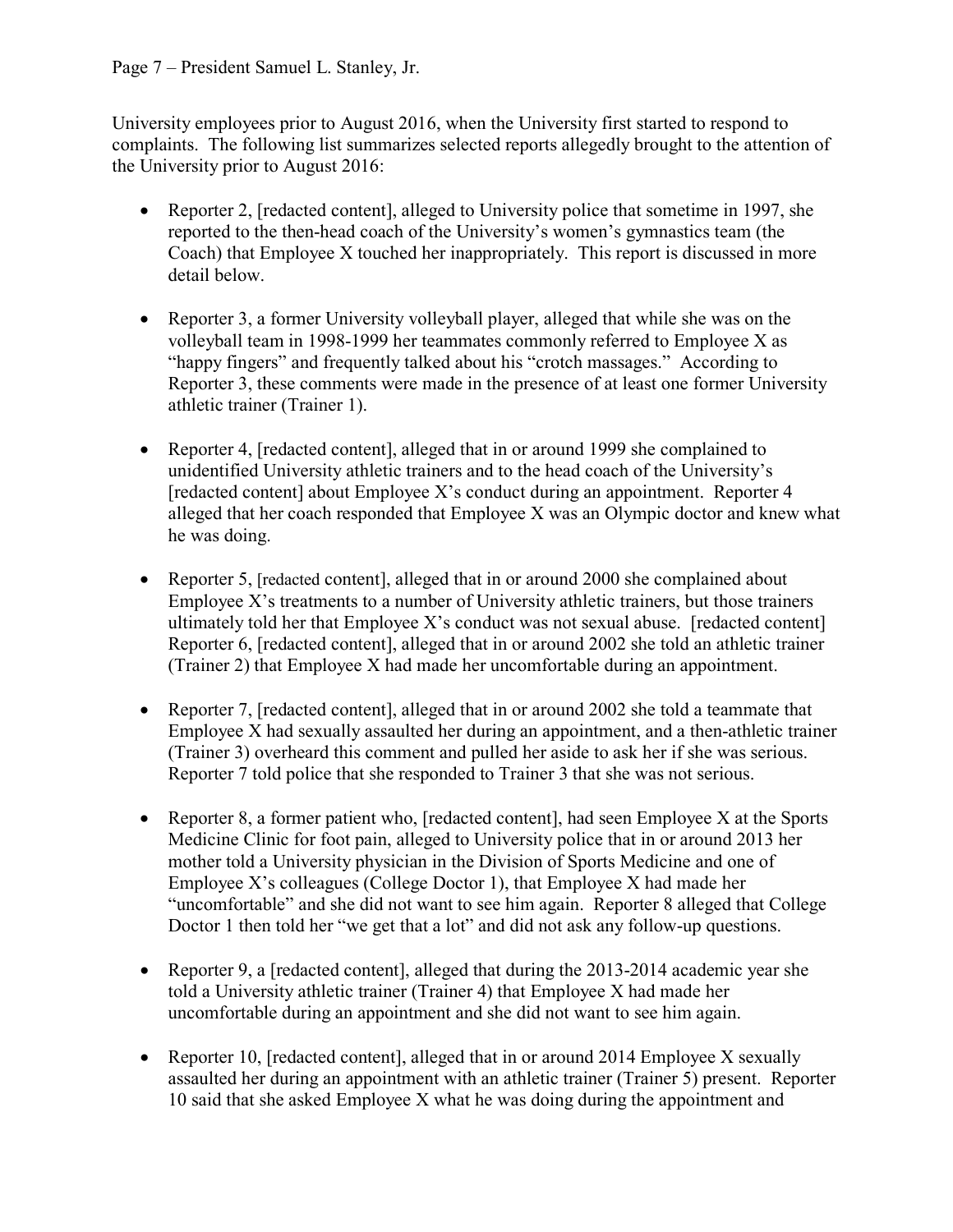Trainer 5 responded for Employee X that everything was fine.

- Reporter 11, a University graduate who was also enrolled in post-graduate science courses at the University, complained in April 2014 to the University's Director of Sports Medicine and Performance (the Director of Sports Medicine), that Employee X had sexually assaulted her during an appointment. Reporter 11's complaint was then forwarded to the University's Title IX office and a formal investigation ensued. This report and the University's response are discussed in more detail below.
- Reporter 12, a former patient's mother, alleged that in or around 2015 she reported to a University doctor that Employee X had touched her daughter in areas that made her daughter uncomfortable.
- Reporter 13, [redacted content] alleged that in or around 2015 she told some receptionists at the Sports Medicine Clinic that Employee X had touched her inappropriately during an appointment.
- Reporter 14, [redacted content], alleged to the University's Title IX office that during the 2015-2016 academic year, after an appointment during which Employee X "had his hands all over [her] butt" and "in her inner thighs," she told a then-University athletic trainer (Trainer 6) who was present for the appointment but not in position to see what Employee X was doing, "that was weird."

OCR requested that the University produce documents relating to University investigations of violations of its policies regarding the allegations that certain University employees knew or should have known about concerns relating to Employee X's conduct and failed to report those concerns to the appropriate University offices. The vast majority of the information the University provided in response were the statements of the reporters to University police. From the remaining information, it is unclear whether the University conducted any internal investigations of the allegations that its employees received reports about Employee X.

OCR interviewed many University employees who were either alleged to have received a report of concerns about Employee X's conduct, or who were in a position to receive such reports, including athletic trainers, medical assistants and receptionists, physicians, and coaches. Each of these University employees denied or could not recall receiving any reports or concerns about Employee X's conduct or behavior.

## o **Reporter 2's Alleged Report in 1997**

On February 8, 2017, Reporter 2 alleged to University police that sometime in 1997, when she was about [redacted content] and participating in a [redacted content], [5](#page-7-0) she reported to the

<span id="page-7-0"></span><sup>5</sup> Information on the University's website indicates that the University's gymnastics program for pre-college youth, also referred to by the University as a "clinic," currently provides gymnastics training sessions at the University's Jenison Field House, and, based on media reports, it appears the gymnastics program has used the Jenison Field House at least since 1997.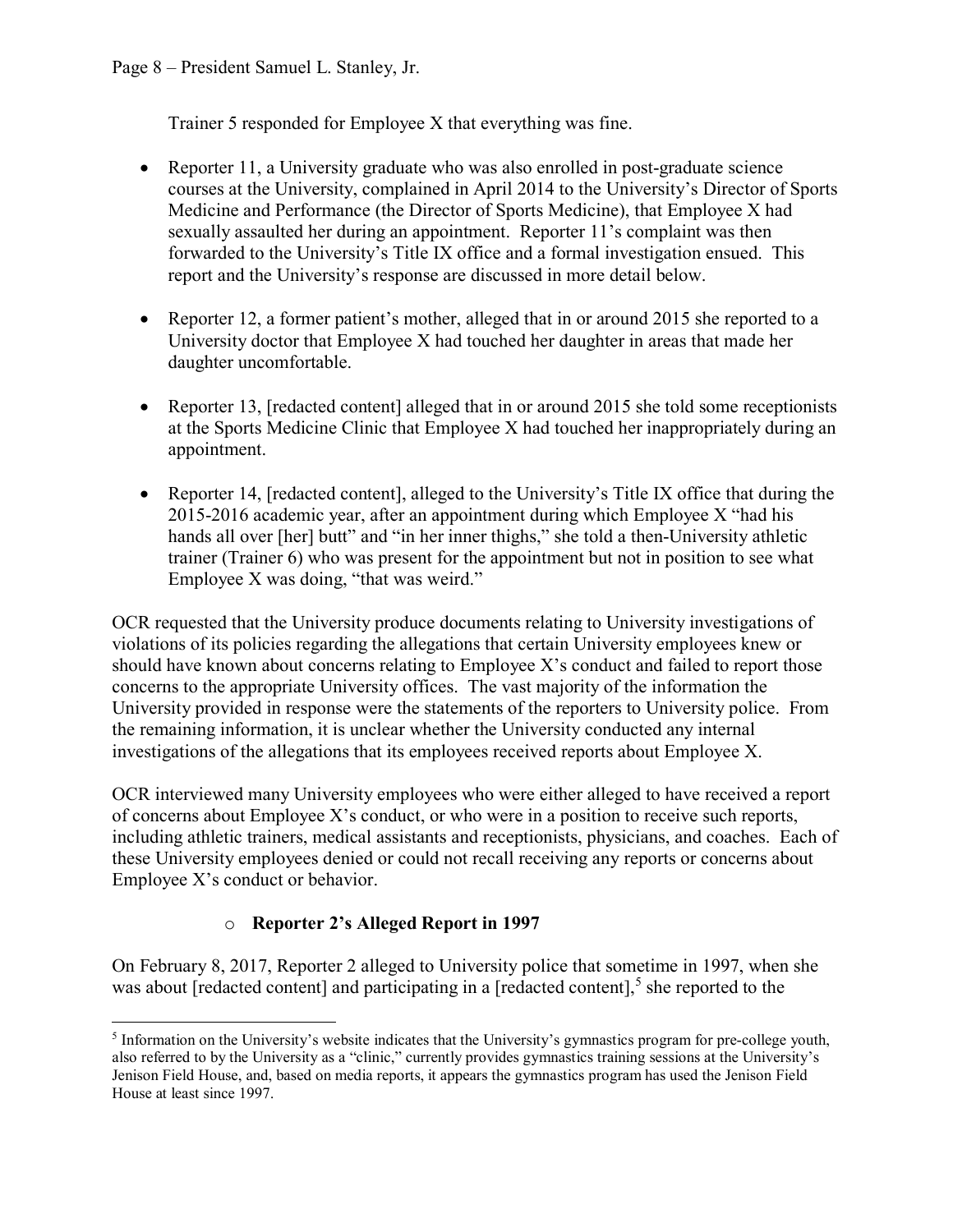### Page 9 – President Samuel L. Stanley, Jr.

Coach, who was the director of [redacted content] as well as head coach of the University's women's gymnastics team, that Employee X had touched her inappropriately.

According to the police report, Reporter 2 told police that the Coach responded to her complaint by saying that she had known Employee X for years and could not imagine him doing anything inappropriate. Reporter 2 alleged that the Coach then conducted an investigation of Reporter 2's complaint by calling some of her teammates into her office to ask each if they had any similar concerns about Employee X. Reporter 2 told police that one of her teammates responded that Employee X had touched her inappropriately, too. According to Reporter 2's report to police, the Coach ultimately cleared her office and, alone with Reporter 2, held up a piece of paper and said, "Well, I could file this but there's going to be very serious consequences for you and [Employee X]." Reporter 2 told police that at that point, she assumed she must have been wrong about Employee X and did not file the complaint.

Reporter 2 told police that at her next appointment with Employee X, at the MSU Sports Medicine Clinic, Employee X confronted her about the concerns she brought to the Coach, and that Employee X was physically rough with her that day.

OCR interviewed Reporter 2 and her teammate. In the interview, Reporter 2's recounting of her alleged report was consistent with her statement to police, her teammate's memory of the report, and her teammate's statement to police.

When University police asked the Coach about this alleged report, the Coach responded, "I have beat myself up trying to remember but I have no idea." The police report notes that the Coach had no additional information.

## o **Reporter 11's Complaint in 2014**

On April 21, 2014, upon the advice of her parents, Reporter 11 met with the Director of Sports Medicine, who was her father's friend, to report that she was uncomfortable with Employee X's conduct during an appointment on March 24, 2014, at the Sports Medicine Clinic. Later that day, the Director of Sports Medicine relayed Reporter 11's complaint to an investigator with the University's Title IX office. According to that investigator's notes, the Director of Sports Medicine described Reporter 11's allegations as a sexual assault. The investigator also noted that the Director of Sports Medicine agreed to inform Employee X of Reporter 11's complaint and make sure that a resident always accompany him during appointments.

## **Interim Measures**

OCR reviewed documents and communications relating to the University's actions to protect its community while Reporter 11's allegations were pending against Employee X. That information appears to show that the University suspended Employee X from clinical work for about a month, from the end of May through the end of June 2014. For example, OCR reviewed a list of Employee X's clinical appointments. That document shows that Employee X stopped seeing patients on May 23, 2014—slightly more than one month after the University received Reporter 11's complaint (April 21, 2014)—and then started to see patients again on July 1, 2014—slightly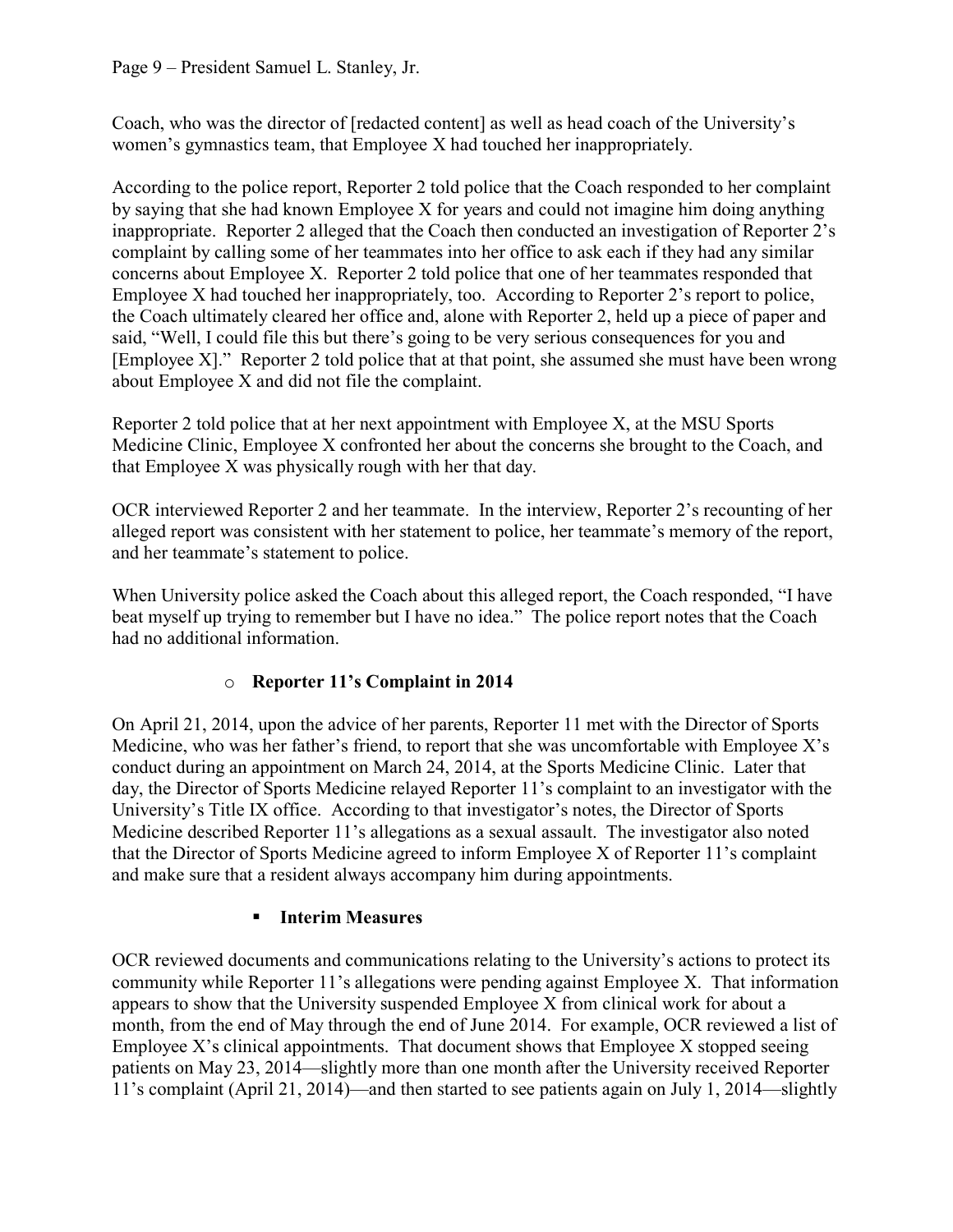Page 10 – President Samuel L. Stanley, Jr.

less than one month before the University sent a draft report with findings to Employee X and Reporter 11 (July 28, 2014).

Communications relating to Employee X's apparent suspension do not make it clear whether the University formally suspended Employee X and, if so, who made this decision. For example, on June 2, 2014, Employee X wrote in an email to the Dean that he had told police that he and the Dean had made a joint decision that he should stop seeing patients because "it was the right and proper thing to do during the investigation." On June 20, 2014, Employee X sent an email to the Title IX investigator assigned to investigate Reporter 11's complaint (who currently works in the University's Office of the General Counsel) (Attorney 1), stating that he planned to return to the Sports Medicine Clinic on July 1. Attorney 1 forwarded Employee X's email to the Dean and an Associate General Counsel for the University (Attorney 2) and wrote that the investigation would not be completed by June 30, 2014. [6](#page-9-0)

OCR interviewed University witnesses about Employee X's apparent suspension. The Sports Medicine Clinical Director, Employee X's *de facto* supervisor at the time of the investigation, told OCR that the Dean had told him that Employee X was under investigation and was not permitted to be in clinical practice until the University completed its investigation. The Sports Medicine Clinical Director stated further that he did not play a role in the decision to suspend Employee X. When OCR asked the Sports Medicine Clinical Director who made the decision to suspend Employee X, he responded that he did not know. OCR also asked him if the suspension was under a formal mandate or University policy, and he responded that he did not know.

OCR asked Attorney 1 whether the University suspended Employee X as an "interim measure" under its procedures for investigating sexual harassment complaints. Attorney 1 responded, "I guess." Attorney 1 added that Reporter 11 did not ask for interim measures. Attorney 1 then stated that she was not responsible for overseeing or documenting Employee X's suspension as it was outside her purview, and that the Dean, as the unit administrator for the College, would have overseen Employee X's suspension. OCR asked Attorney 1 whether Employee X's suspension was documented as an interim measure, and she responded that she could not recall whether it was or was not documented as an interim measure. She also stated that she believed Employee X was supposed to be suspended through the end of the investigation, but that it would have been the Dean's responsibility.

While the investigation into his alleged sexual assault of Reporter 11 remained pending, Employee X had 156 patient visits between April 21, 2014, the date on which the University received notice of Reporter 11's allegations, and May 23, 2014, the date on which Employee X stopped receiving patients. From July 1, 2014, the date Employee X returned to clinical work, to July 28, 2014, the date the University sent draft investigative reports to Reporter 11 and

<span id="page-9-0"></span><sup>6</sup> OCR notes that while the Sports Medicine Clinical Director was Employee X's *de facto* supervisor at the time and the clinical director of the Sports Medicine Clinic, OCR received no documentation showing that either he or the Director of Sports Medicine had any involvement in the University's decision-making process throughout the 2014 investigation. Documentation shows that the Dean (as the unit administrator), Attorney 1 (as the Title IX investigator), and Attorney 2 were the primary employees involved in the investigation.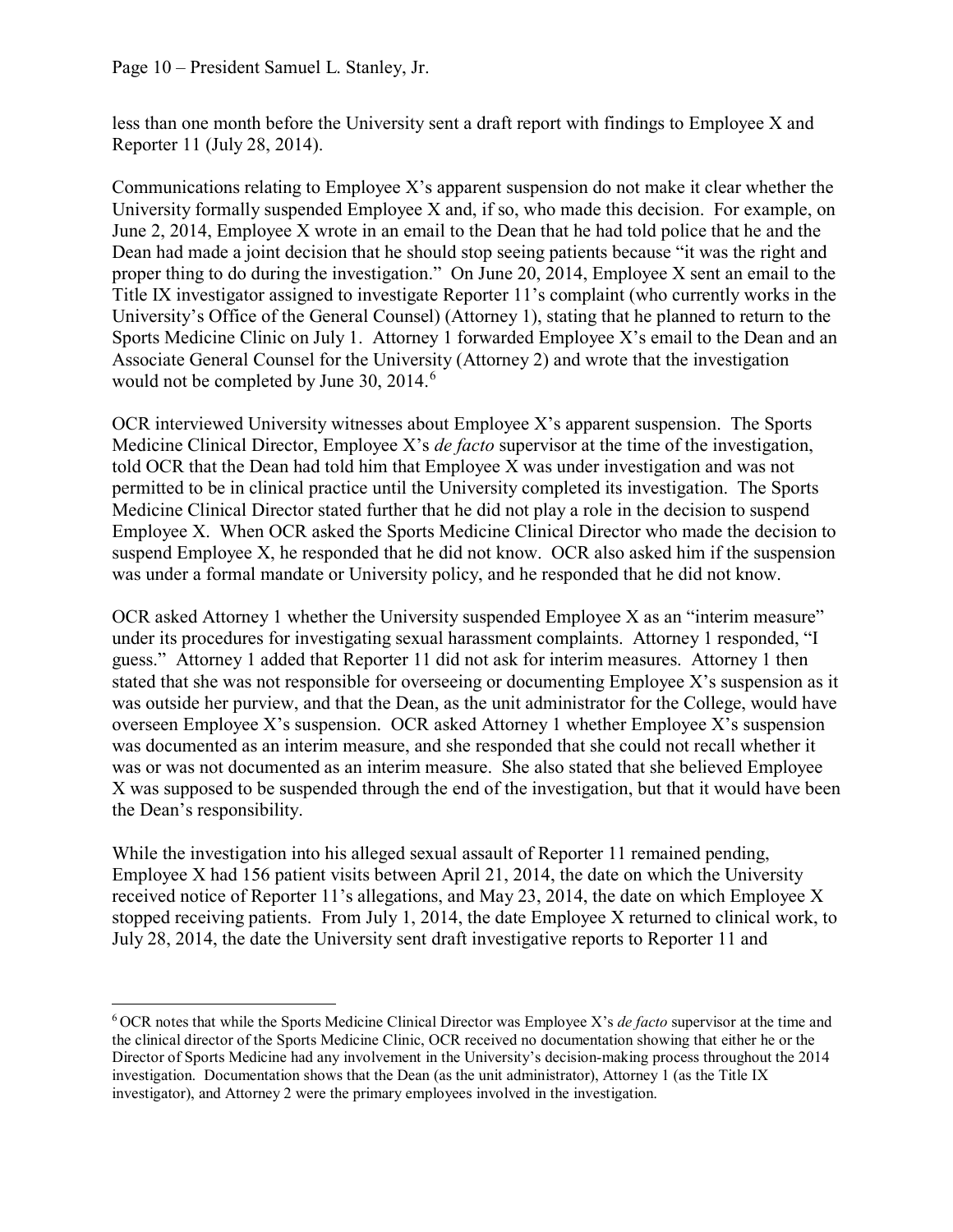Employee X, Employee X had 93 more patient visits. In total, Employee X received 249 patient visits during the University's investigation.

### **The University's Investigation**

On May 15, 2014, Attorney 1 contacted Reporter 11 about her complaint against Employee X. During the call, Reporter 11 confirmed that she wanted the University to conduct a formal investigation.

On May 16, Attorney 1 emailed the then-Title IX coordinator (Title IX Coordinator 1), with the subject line "Overview of the claim we discussed" and including an attached document. The attachment describes Reporter 11's allegations as follows: "massaging breast . . . as one would if they were getting intimate [and] touching and massaging butt and vagina . . . as one would if they were getting intimate[.]" Also on May 16, Title IX Coordinator 1 emailed the President, writing, "We have an incident involving a sports medicine doc." OCR also reviewed a document labeled "[The President]/[Title IX Coordinator 1] . . . Agenda." The document is dated May 19, 2014, and appears within a folder that has Employee X's name written on the front.<sup>[7](#page-10-0)</sup> Item number 6 on this "Agenda" is "C[ollege] [of] O[steopathic] M[edicine] Incident."<sup>[8](#page-10-1)</sup>

On May 29, 2014, Attorney 1 and a University police detective interviewed Reporter 11. Reporter 11 told the investigators that she had made the appointment with Employee X because she had been having hip pain. Reporter 11 described how, after she mentioned having a stitch in her shoulder, Employee X massaged her breast "full on." Reporter 11 described the manner of Employee X's touch as "intimate," and "like your boyfriend would while you were making out," and clarified that "it wasn't touching[,] he massaged it (one hand)." Reporter 11 told the investigators that she told Employee X to stop massaging her breast and that this happened "approximately four times." Reporter 11 stated that "[Employee X] did not tell her he was going to touch her breast." Reporter 11 told the investigators that Employee X then told her to lay face down on the table and began to massage her vagina using skin-to-skin contact. Reporter 11 also stated that she told Employee X that he was hurting her, but Employee X did not stop. Reporter 11 told investigators that once Employee X stopped, he exhibited "weird" behavior, such as standing in the corner of the room for between 30 and 45 seconds and that at the time she thought he might have been hiding an erection. Lastly, Reporter 11 also alleged to Attorney 1 that she had told a receptionist at the Sports Medicine Clinic that she wanted to cancel her follow-up appointment with Employee X because Employee X had made her "uncomfortable."<sup>[9](#page-10-2)</sup>

<span id="page-10-0"></span><sup>7</sup> According to media reports, on November 21, 2018, the Michigan State Attorney General charged the President with making false or misleading statements to Michigan State police regarding her knowledge of Reporter 11's complaint against Employee X. According to media reports, the President has admitted that she was told about the investigation but has denied that she knew the details of the allegations or the identity of the doctor, and has denied making false or misleading statements to the police. The charges are still pending in Eaton County District Court; the Court has not yet determined whether the evidence is sufficient for the President to stand trial.

<span id="page-10-1"></span><sup>8</sup> OCR interviewed Title IX Coordinator 1 regarding her knowledge of the complaint and subsequent University investigation of Employee X's conduct. She stated to OCR that she was on vacation during this investigation and so was not involved in the investigation. Other investigators from the Department interviewed the President about her knowledge of the complaint against Employee X, and she acknowledged that she knew about a 2014 complaint against a sports medicine physician, but denied knowing the identity of the physician.

<span id="page-10-2"></span><sup>&</sup>lt;sup>9</sup> The Title IX office did not interview this receptionist during its 2014 investigation.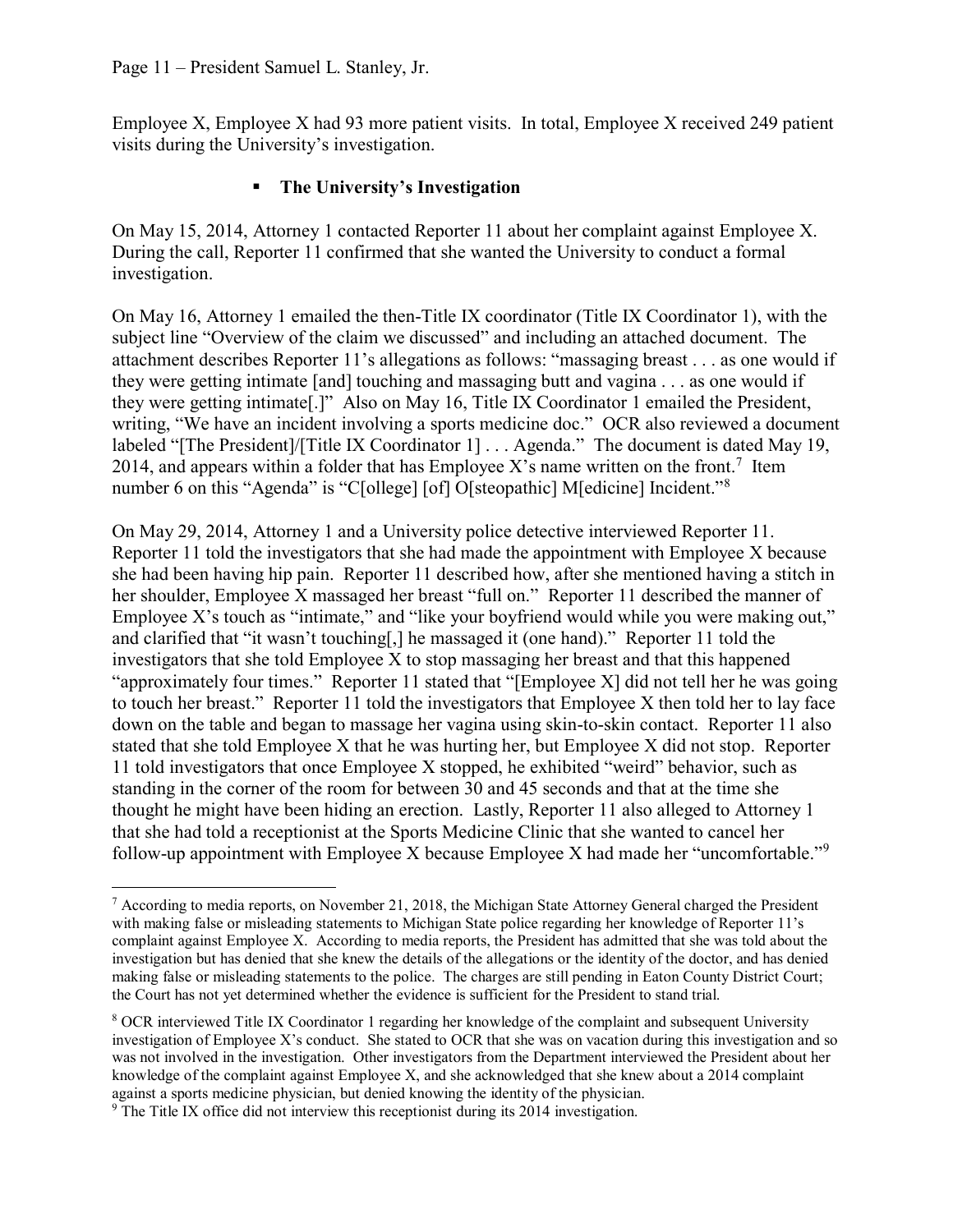On June 9, 2014, Attorney 1 interviewed Employee X. The interview notes indicate that Employee X did not remember the specific appointment with Reporter 11 but responded to Reporter 11's allegations as follows. Employee X stated that he touched Reporter 11's breast in his examination of her shoulder because it was medically necessary. Employee X explained that in order to treat shoulder pain, he would have had to push the breast tissue out of the way to get to Reporter 11's ribs. Employee X disputed Reporter 11's characterization of the touch as a massage and stated that he would call it palpating or manipulating, and that he would have been compressing her ribs. Regarding Reporter 11's allegation that Employee X sexually assaulted her, Employee X told Attorney 1 that Reporter 11's description of what he did was standard operating procedure for a treatment technique he frequently used to treat hip pain. Employee X explained that he would have manipulated in the pelvic floor area. Regarding Reporter 11's allegation she told Employee X "stop, you're hurting me," Employee X stated that he would have taken this statement as an indication of pain and changed hand positions—not stopped the treatment altogether. During the interview, Employee X also named a number of witnesses, including Trainer 5, who Employee X described as his "verbal consent form," and College Doctor 1.

On June 10, 2014, Attorney 1 interviewed College Doctor 1, who described herself as Employee X's "very good friend [ ]." College Doctor 1 told Attorney 1 that Employee X "gets people better that don't get better." She stated that she was completely convinced that Employee X was not touching sexually because of her many years of observing his treatment styles and techniques. She also told Attorney 1 she knew that Employee X explained everything to patients before exams. And, in an apparent response to Attorney 1's phrasing of Reporter 11's allegation that she told Employee X to stop and that he was hurting her, College Doctor 1 told Attorney 1 that Employee X probably moved his hand.

By June 10, 2014, Attorney 1 had completed her intake interviews with Reporter 11 and Employee X and determined that there was no factual discrepancy between what Reporter 11 alleged happened at the appointment and Employee X's standard operating procedure. On June 10, Attorney 1 wrote in an email to the Dean and Attorney 2 that "[a]t this point there is not much discrepancy in terms of the two stories about what occurred" and "what remains is whether the alleged conduct is medically appropriate (as opposed to sexually inappropriate)."

On June 19, 2014, Attorney 1 interviewed Trainer 5. Trainer 5 told Attorney 1 that she estimated that she worked directly with Employee X for an average of four hours each week for 17 years. Trainer 5 told Attorney 1 that she believed that Employee X had no inappropriate intent. Trainer 5 added that she "really respected" Employee X, and that her opinion was that Employee X was "very professional" and "extremely smart."

On June 18, 2014, Attorney 1 sent an email to the Dean to ask whether he would provide the names of a few doctors of osteopathic medicine who could offer opinions as to whether Employee X's conduct was medically appropriate. Attorney 1 clarified that she preferred names of doctors who were not "directly involved" with Employee X's practice.

The following day, the Dean responded by providing the names of two physicians, the chair of the College (the College Chair), and a sports medicine physician for the University who was a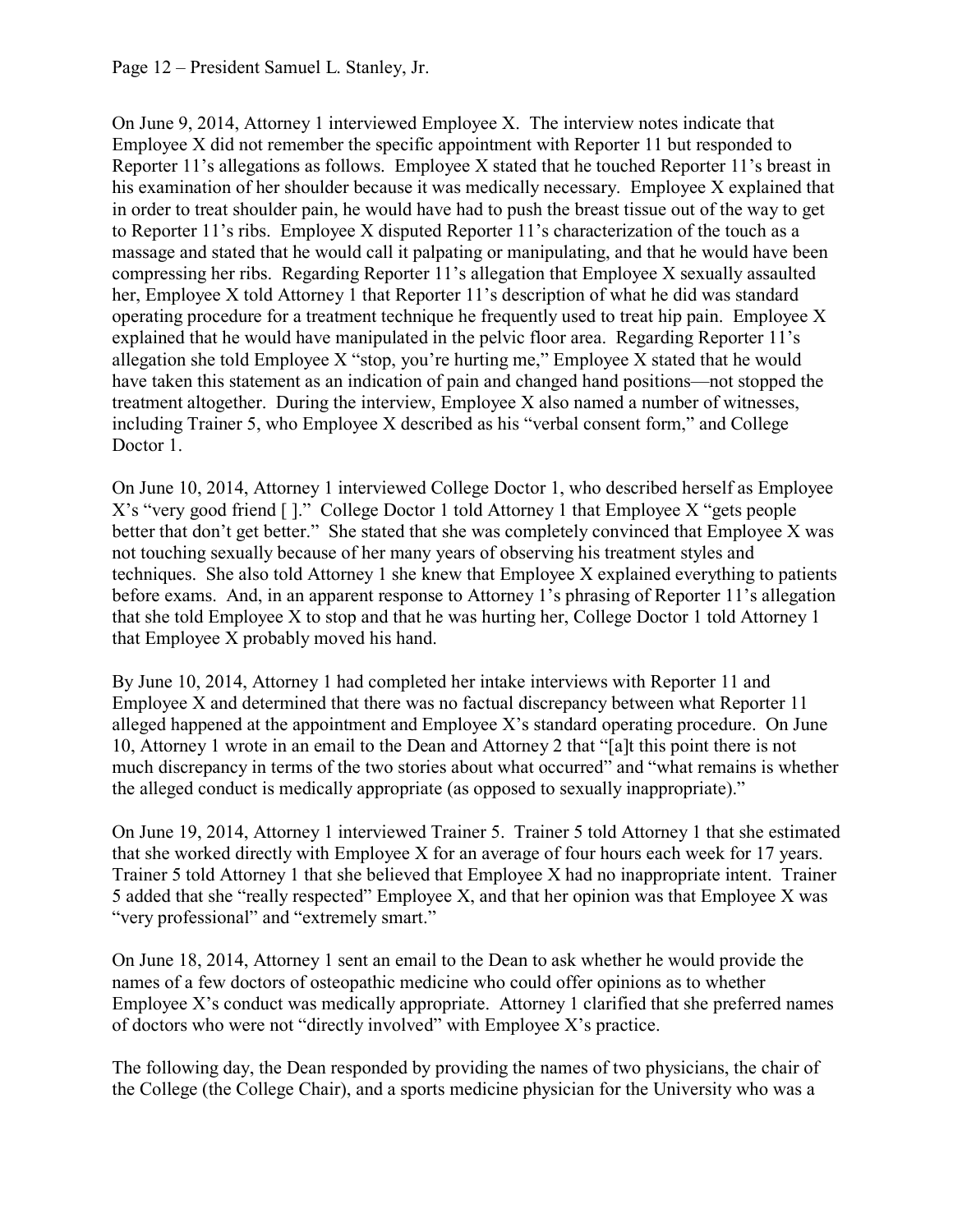member of the College faculty (College Doctor 2). The Dean wrote that "[b]oth are solid and are objective." On June 20, Attorney 1 interviewed the College Chair. The College Chair told Attorney 1 that she had known Employee X since 1988, had been classmates with him, and taught a continuing education course with him once a year. The College Chair told Attorney 1 that she would "never" say that Employee X would have any intent in an exam other than purely professional.

On July 1, Attorney 1 interviewed the other physician, College Doctor 2. College Doctor 2 told Attorney 1 that she had known Employee X since 1995, and that Employee X had been just ahead of her in residency. She added that Employee X was her attending physician when she was a fellow in the Division of Sports Medicine, and that her daughter was Employee X's patient. At one point in the interview, according to Attorney 1's notes, College Doctor 2 provided her "guess" that Employee X had just touched the side of Reporter 11's breast, and not "full on front" as Reporter 11 had alleged.

On or around July 10, Attorney 1 met with Reporter 11. The University provided no documentation of what occurred at this meeting, but OCR interviewed both Reporter 11 and Attorney 1, and their accounts indicate that Attorney 1 told Reporter 11 that she had interviewed medical professionals and that her investigation had concluded that Employee X had provided her legitimate medical treatment and had not sexually assaulted her.

On July 28, Attorney 1 sent a cover letter and a copy of her final draft report to Reporter 11. In the cover letter, Attorney 1 wrote that Reporter 11 had until August 4 to suggest modifications to the report, but that she could not guarantee that suggested modifications would be made. Also on July 28, Attorney 1 sent a cover letter and a copy of a different final draft report<sup>[10](#page-12-0)</sup> to Employee X with the same offer, timeline, and caveat regarding suggested modifications to the report.

<span id="page-12-0"></span> $10$  Specifically, the report sent to Employee X contains a verbatim copy of the information sent to Reporter 11, plus the following additional paragraphs:

We find that whether medically sound or not, the failure to adequately explain procedures such as these invasive, sensitive procedures, is opening the practice up to liability and is exposing patients to unnecessary trauma based on the possibility of perceived inappropriate sexual misconduct. In addition, we find that the failure to obtain consent from patients prior to the procedure is likewise exposing the practice to liability. If procedures can be performed skin-on-skin or over clothes in the breast or pelvic floor area, it would seem patients should have the choice between the two. Having a resident, nurse or someone in room during a sensitive procedure protects doctors and provides patients with peace of mind. If "touching is what DO's do" and that is not commonly known, perhaps the practice will want to consider a disclaimer or information sheet with that information provided to the patient up front.

Finally, we believe the practice should consider whether its procedure for intake of complaints about physicians' behavior is adequate. [Reporter 11] claims she tried to file a complaint with the front desk receptionist, telling her that she was cancelling her appointment because she felt "violated." Whether this triggers a reporting protocol should be examined by the practice.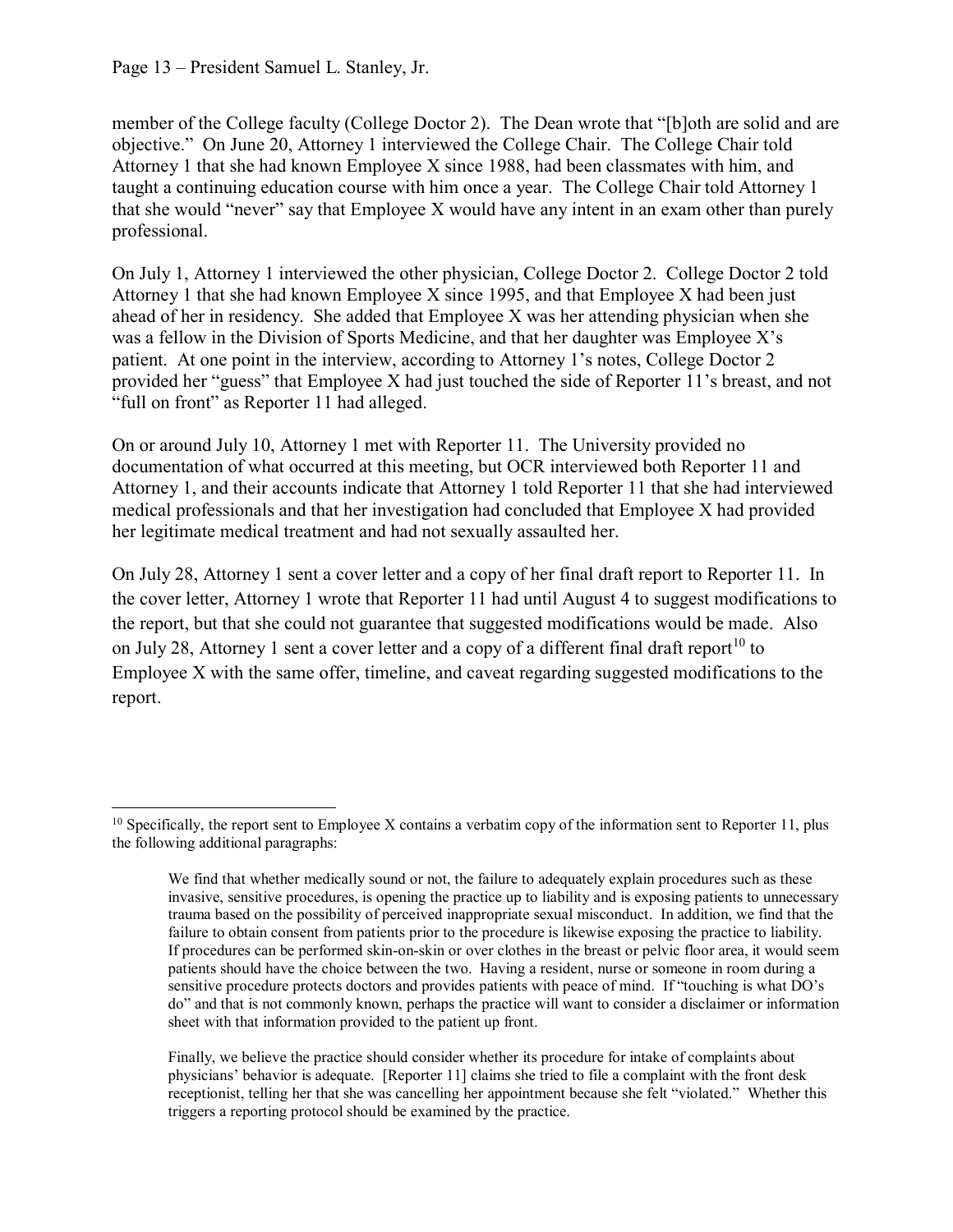## **The University's Findings**

Attorney 1's final draft report includes summaries of the interviews she conducted. Interviews with College Doctor 1, the College Chair, College Doctor 2, and Trainer 5 are broken out into a separate category of witnesses, under the subheading, "Physicians and treating professionals practicing in this area." In describing the reason for interviewing these witnesses, the report states that "[i]n order to analyze [Reporter 11]'s claim, it was necessary to consult with medical professionals in the area since [Employee X]'s defense is that his conduct was medically appropriate." The report also states that the Title IX office "consulted with manipulative medicine physicians in the area for other opinions related to the appropriateness of the procedure medically."

After describing the witness interviews, the report provides "[f]indings." The findings section starts as follows: "there are two key issues: (1) what we believe occurred and (2) whether the conduct we believe occurred constitutes sexually harassing conduct." For the first issue, the report states, very briefly, that the "vast majority" of the conduct went undisputed. This section does not address any lingering discrepancies between Reporter 11's characterization of the conduct, such as her description of Employee X's touch as "intimate" and "like [a] boyfriend," and Employee X's characterization of the same conduct, that he was palpating and manipulating and otherwise following his standard operating procedure.

For the second issue, the report focuses on "whether [Employee X's] conduct was medically appropriate (inferring, obviously, non-sexual in nature)." At the outset of this section, the report states that all of the physicians interviewed, and also the athletic trainer interviewed, "concurred that the conduct alleged was medically appropriate." The report addresses the credibility of these medical witnesses, and ultimately concludes that while College Doctor 1 and Trainer 5 worked in the same clinic as Employee X, the College Chair and College Doctor 2 did not. The report states: "All medical professionals were very credible, knowledgeable and thorough in their medical opinions and have a great deal of experience in the field—35 years total combined with regard to the physicians and 17 years with respect to [Trainer 5]."<sup>11</sup> The report does not address whether the Title IX office contacted or interviewed any medical professionals not connected to Employee X or the University. The section ultimately concludes that the Title IX office "cannot find that the conduct was medically inappropriate and thus, cannot find it was sexual in nature." In other words, the University's investigation concluded that Employee X had not violated the University's policies prohibiting sexual harassment.

On or around August 2, 2014, the University's Title IX office completed its investigation of Reporter 11's allegations. [12](#page-13-1)

<span id="page-13-0"></span><sup>&</sup>lt;sup>11</sup> OCR spoke to a current University Title IX investigator, who stated that she read the 2014 final report and had concerns about bias. She stated that she recalled thinking that the investigator should have interviewed an independent expert and clarified that by "independent" she meant someone who was not connected to the University.

<span id="page-13-1"></span><sup>&</sup>lt;sup>12</sup> It appears that the University never sent final reports to Employee X or Reporter 11. Presumably, this is because neither party responded to the University's request for suggested modifications. Without a final report, however, OCR cannot say for certain when the investigation officially concluded.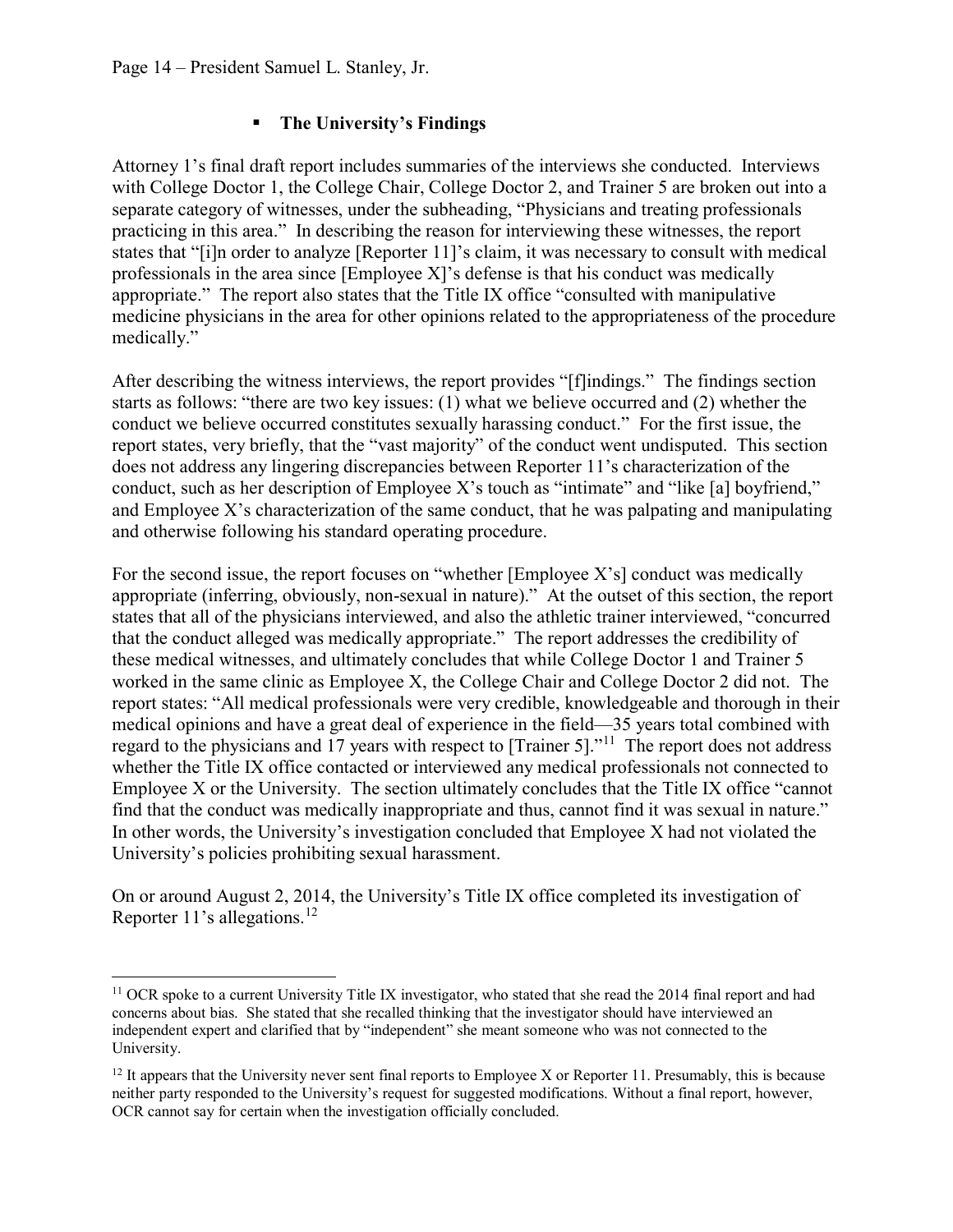OCR asked Attorney 1 whether she interviewed any of the witnesses as medical experts. Attorney 1 responded that she interviewed two witnesses, the College Chair and College Doctor 2, as medical experts, and the purpose of those interviews was to learn about the procedure at issue. Regarding potential bias of these expert witnesses, Attorney 1 stated that it would be "farfetched" to think that either witness would "lie" about the procedure. OCR asked Attorney 1 how she accounted for any potential bias of each witness she interviewed as a medical expert. Attorney 1 responded that she noted any potential biases of the witnesses in the report. Attorney 1 added that when she interviewed the four medical professionals, she did not have concerns about their credibility.

OCR also asked Attorney 1 whether Reporter 11 learned that Employee X's defense to her allegations was that what he did was medically appropriate. Attorney 1 responded that Reporter 11 did know about Employee X's defense, and that Reporter 11 would have learned of it at their July 10 meeting at which she told Reporter 11 the findings of her investigation.

On April 5, 2018, OCR interviewed Reporter 11. Reporter 11 stated that the University's findings made her "feel dumb." Reporter 11 explained to OCR that between what Employee X did to her and the University conclusion that she did not understand the difference between sexual assault and a medical procedure, she lost interest in becoming a doctor, including in taking the necessary prerequisite courses. Already scheduled to take the Medical College Admission Test (MCAT) on July 12, just two days after Attorney 1 told her Employee X used medically appropriate techniques during her appointment, Reporter 11 told OCR that she lost interest in the test and barely read the questions.

## o **Reporter 1's Complaint in 2016**

On September 1, 2016, Reporter 1 filed a complaint with the University's Title IX office alleging that Employee X sexually assaulted her during an appointment in 2000 at the University's Sports Medicine Clinic.

The Title IX office interviewed Employee X on September 8, 2016. Employee X stated that he did not remember treating Reporter 1 specifically. After reviewing medical records, Employee X contended that he would have been providing her a legitimate medical treatment and disputed her account of what occurred.

On September 12, 2016, *The Indianapolis Star* published an article containing Reporter 1's allegations against Employee X. On September 16, the University's Office of the General Counsel sent Employee X a "Notice of Trespass" letter stating that his employment was being considered for immediate termination. That same day, the chair of the Department of Radiology (the Radiology Chair) and the Dean sent Employee X a letter stating that the University had recently received claims alleging that Employee X "deviated from . . . required best practices" purportedly put in place after the 2014 Title IX office's investigation.<sup>[13](#page-14-0)</sup> On September 20, the

<span id="page-14-0"></span><sup>&</sup>lt;sup>13</sup> According to a July 30, 2014, email from the Dean to Employee X, those "best practices" included minimizing the need for skin-to-skin contact, requiring another person in the room for sensitive procedures, explaining sensitive procedures in detail ahead of performing them, and orienting new personnel to those practices. University officials subsequently referred to these "best practices" as "guidelines."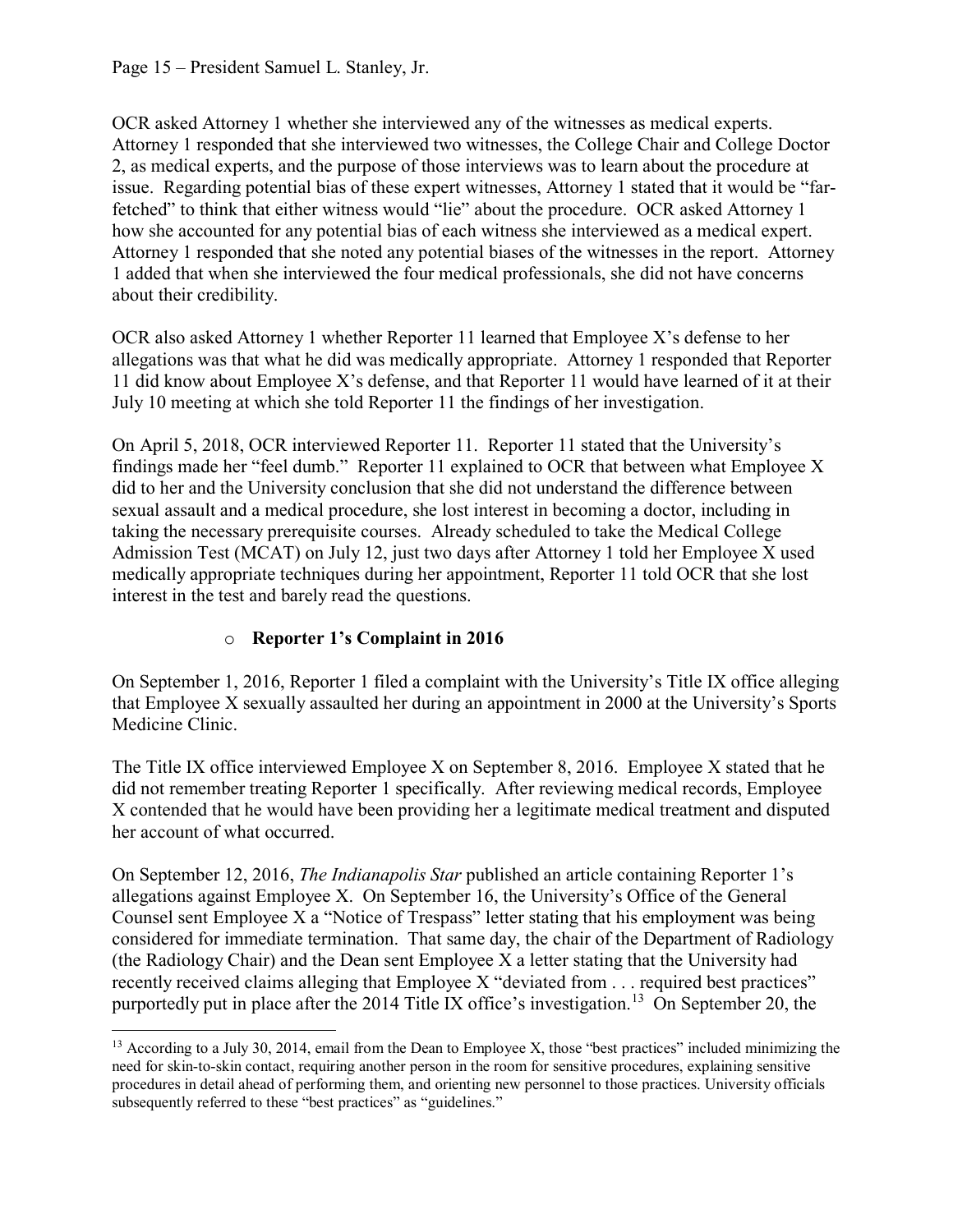Radiology Chair and the Dean cosigned a letter to Employee X stating "[g]iven the seriousness of the issues raised in our letter of September 16, we have no recourse[] but to fire you."

### **Re-examination of Reporter 11's 2014 Complaint**

On August 30, 2016, the day after Reporter 1 filed her complaint with University police, the police told Reporter 11 about Reporter 1's complaint. According to the corresponding police report, the police reopened Reporter 11's 2014 report due to having received "new information." Also according to the police report, Reporter 11 told police that she wanted to prosecute Employee X.

On December 12, 2016, an investigator with the Title IX office sent Reporter 11 an email with an attached letter stating that the Title IX office was reviewing Reporter 11's allegations from 2014.[14](#page-15-0) However, on December 19, 2016, having not received a response, the Title IX office sent a follow-up email and attached letter, which stated that the Title IX office had "reopened" the 2014 investigation but that it would close the file if Reporter 11 failed to contact the Title IX office that day. The letter added that, if the Title IX office closed the file, Reporter 11 could still contact the University at any time if she wanted to initiate an investigation. In a memorandum dated January 13, 2017, a different University Title IX investigator wrote that she reviewed the Title IX office's file on Reporter 11's complaint and also reviewed emails from Attorney 1 to the then-Title IX coordinator (Title IX Coordinator 2) regarding the complaint. The investigator listed three areas of possible concern with the University's investigation of Reporter 11's complaint, including that the University failed to interview a potential witness, failed to review Reporter 11's medical records, and failed to send Reporter 11 a copy of the final investigation report. The University did not produce this memorandum to OCR until February 16, 2019. The University has produced no information to show that the University acted on these concerns.

On February 27, 2017, Reporter 11's attorney sent the University a letter stating that his firm had been retained to "pursue claims" against the University arising out of Employee X's sexual misconduct. On March 2, 2017, the Title IX office closed Reporter 11's file, noting claimant non-participation as the reason for doing so.

On May 1, 2017, Reporter 11's attorney sent a letter to the University requesting that the University reopen the 2014 investigation. On May 5, 2017, an assistant general counsel with the University's Office of the General Counsel (Attorney 3) denied Reporter 11's request, stating "[i]n light of the current circumstances, including the pendency of [Reporter 11]'s lawsuit against the University, it would not be appropriate to once again reopen MSU's investigation."

OCR asked the University's then-Acting General Counsel (Attorney 4) about the decision to deny Reporter 11's request to reopen her 2014 investigation. She stated that the reasons for the denial were communicated in the letter sent to Reporter 11's attorney, and she would rather rely on the letter for those reasons. OCR asked Title IX Coordinator 2 whether the Title IX office has any policy for what to do with Title IX complaints that raise issues that are a part of concurrent

<span id="page-15-0"></span> $14$  For clarity, OCR notes that while the University's police department and Title IX office sometimes share relevant information and occasionally conduct joint intake interviews with complainants, the police and the Title IX office operate completely independent of one another and conduct separate investigations using different procedures.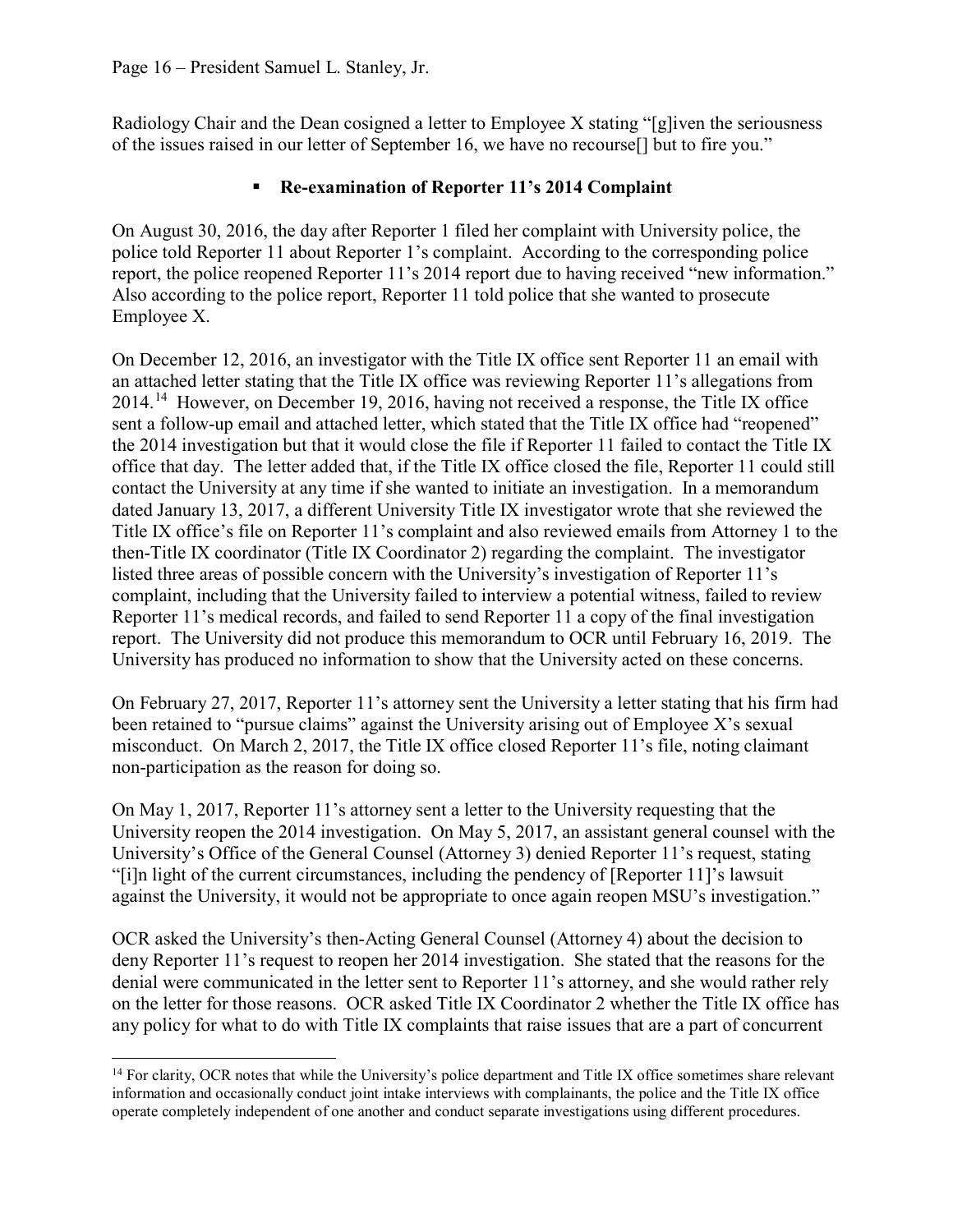litigation involving the University. She responded that she was not aware of any such policy. She added that the Office of the General Counsel would make the decision about what to do.

At the same time that the University was determining how to handle the evidence corroborating Reporter 11's 2014 allegations, it was also communicating with OCR about its obligations under the 2015 Agreement. On December 14, 2016, OCR received an email from the University's Office of the General Counsel stating that, due to an "unfortunate oversight," the University omitted the Reporter 11 file from its review of all sexual harassment complaints filed in the 2011-2012 through 2014-2015 school years. On March 17, 2017, OCR received another email from the Office of the General Counsel, stating that it was reviewing all previously omitted case files to determine whether it needed to take any additional action. On January 30, 2018, the University sent OCR the results of the review. Those results imply that the University concluded that it had properly handled Reporter 11's 2014 grievance and that no additional action or remedies were warranted. When OCR asked Title IX Coordinator 2 whether she identified any problems with this investigation, she identified the failure to follow up on Reporter 11's statements about Employee X having an erection as a concern that she expressed to the University's Office of the General Counsel. As noted above, on February 16, 2019, the University produced a memorandum dated January 2017, in which a Title IX investigator expressed additional concerns with the University's investigation of Reporter 11's complaint.

## **The University's Findings**

By March 17, 2017, the University had completed its final investigative report for Reporter 1's complaint. The University determined, by a preponderance of the evidence, that Employee X violated the University's policies prohibiting sexual harassment. In reaching this conclusion, the University determined that Employee X's conduct was "sexual  $\ldots$  regardless of whether it was done for a medical purpose." The Title IX office also relied on an interview of a doctor who was not affiliated with the University for information about his practices and procedures for treating the pelvic floor.<sup>[15](#page-16-0)</sup>

By the end of the 2016-2017 academic year, the University's Title IX office had received 25 complaints and conducted five full investigations, including the investigation into Reporter 1's complaint. In all five of the completed investigations, the Title IX office concluded that Employee X violated the University's policies against sexual harassment and that Employee  $X$ 's conduct was "sexual . . . regardless of whether it was done for medical purposes." Notably, in each one of the final reports for these five investigations, the Title IX office considered statements from other claimants who made similar allegations against Employee X as support for its conclusion that Employee X had violated the University's sexual harassment policies.

According to an email from Attorney 4 to OCR, at some point in the 2016-2017 academic year, the University decided to provide each new claimant the option to provide a statement instead of conducting a full investigation. Specifically, an investigator would give each claimant the choice to either provide a statement detailing as much information about their claim as they would want

<span id="page-16-0"></span> $15$  The doctor interviewed had gone to medical school with Employee X, but that appears to be his only connection to Employee X.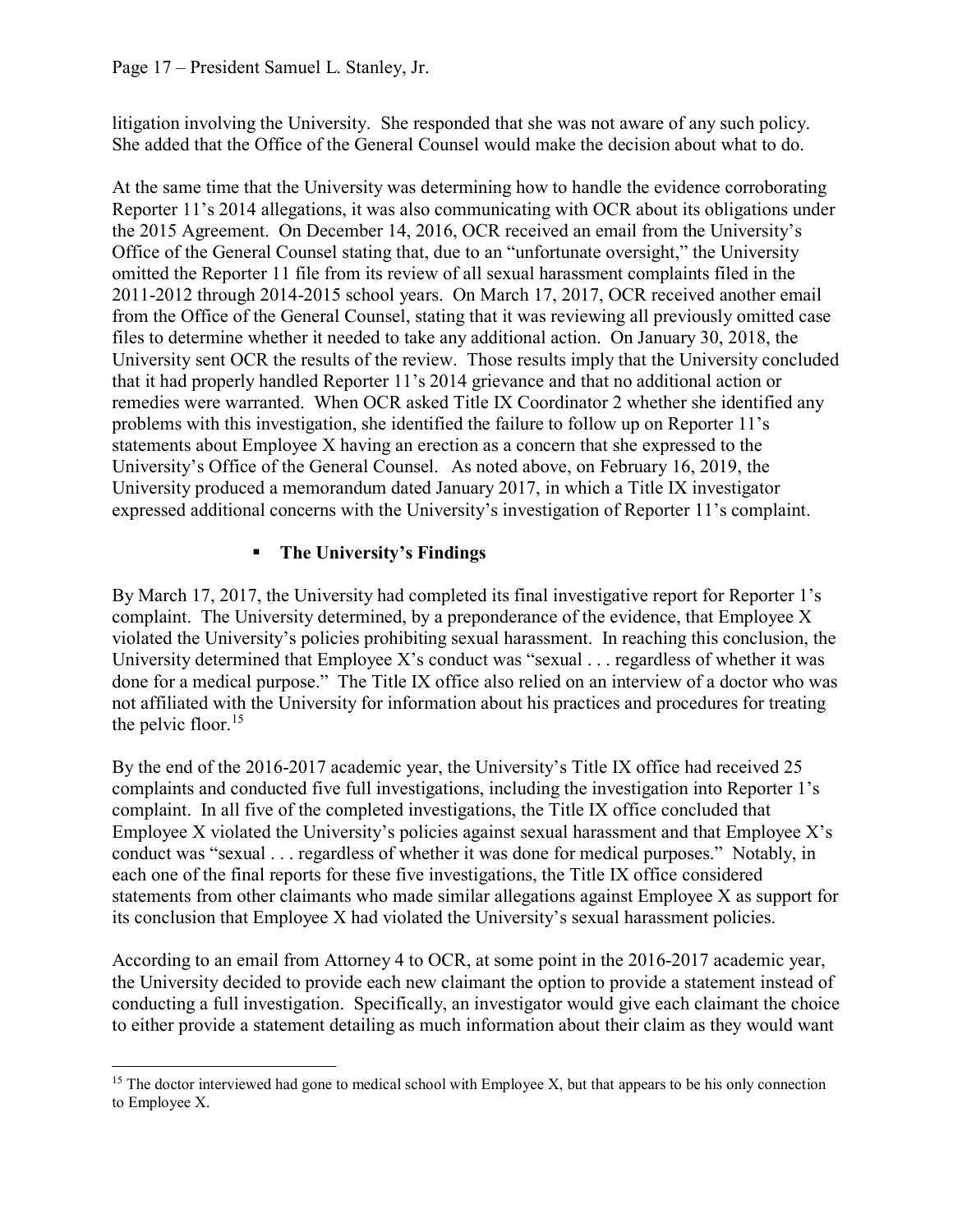to share and have this statement forwarded to the Title IX coordinator for review, or request that the Title IX office conduct a formal investigation.

To date, the University has received numerous complaints from students or former students alleging that Employee X sexually assaulted them. Most of these alleged assaults occurred at a University facility, such as at the Sports Medicine Clinic or Jenison Field House. The University's Title IX office has formally found Employee X responsible for sexually assaulting one former student.

### **Employee X Pleads Guilty to Criminal Charges; University Settles Civil Lawsuit**

On November 22, 2017, Employee X pleaded guilty in Ingham County Circuit Court to seven counts of criminal sexual conduct similar in nature to the conduct that University students alleged. On November 29, 2017, Employee X pleaded guilty in Eaton County Circuit Court to three counts of criminal sexual conduct.<sup>[16](#page-17-0)</sup> Additionally, plaintiffs, including current and former University students, alleged in civil litigation that Employee X sexually assaulted them during medical appointments to treat injuries and pain relating to their participation in University programs. The University reached a settlement with those plaintiffs, reportedly for around \$500 million.

## **Evidence Obtained Regarding the Dean**

On February 9, 2018, nearly 17 months after the University fired Employee X for failing to comply with the "best practices" allegedly put in place after the 2014 Title IX investigation, the University initiated tenure revocation proceedings against the Dean, for failing to enforce the recommendations. Shortly thereafter, OCR opened this investigation, after which more information came to light publicly about the Dean. At the same time, OCR reviewed evidence the University provided relating to the Dean that raised serious concerns regarding the University's Title IX compliance. OCR therefore investigated the Dean's behavior and the University's response to it.

## • **Professional Background and Roles at the University**

The Dean started his employment at the University on December 1, 1998, as senior associate dean of the College, and became the dean of the College effective April 15, 2002. He was a dean for nearly 16 years, until he retired on June 30, 2018, prior to initiation of the University's tenure revocation process but after the State filed criminal charges against him in Ingham County Circuit Court, including charges of criminal sexual conduct.<sup>[17](#page-17-1)</sup>

<span id="page-17-0"></span><sup>&</sup>lt;sup>16</sup> Employee X also pleaded guilty to federal child pornography charges on July 11, 2017.

<span id="page-17-1"></span> $17$  On June 12, 2019, the Dean was convicted on two counts of willful neglect of duty and on the common law offense of misconduct of a public official. On August 7, 2019, the Dean was sentenced to one year for each of the misdemeanor counts and eleven months for the felony count. This is discussed in greater detail below.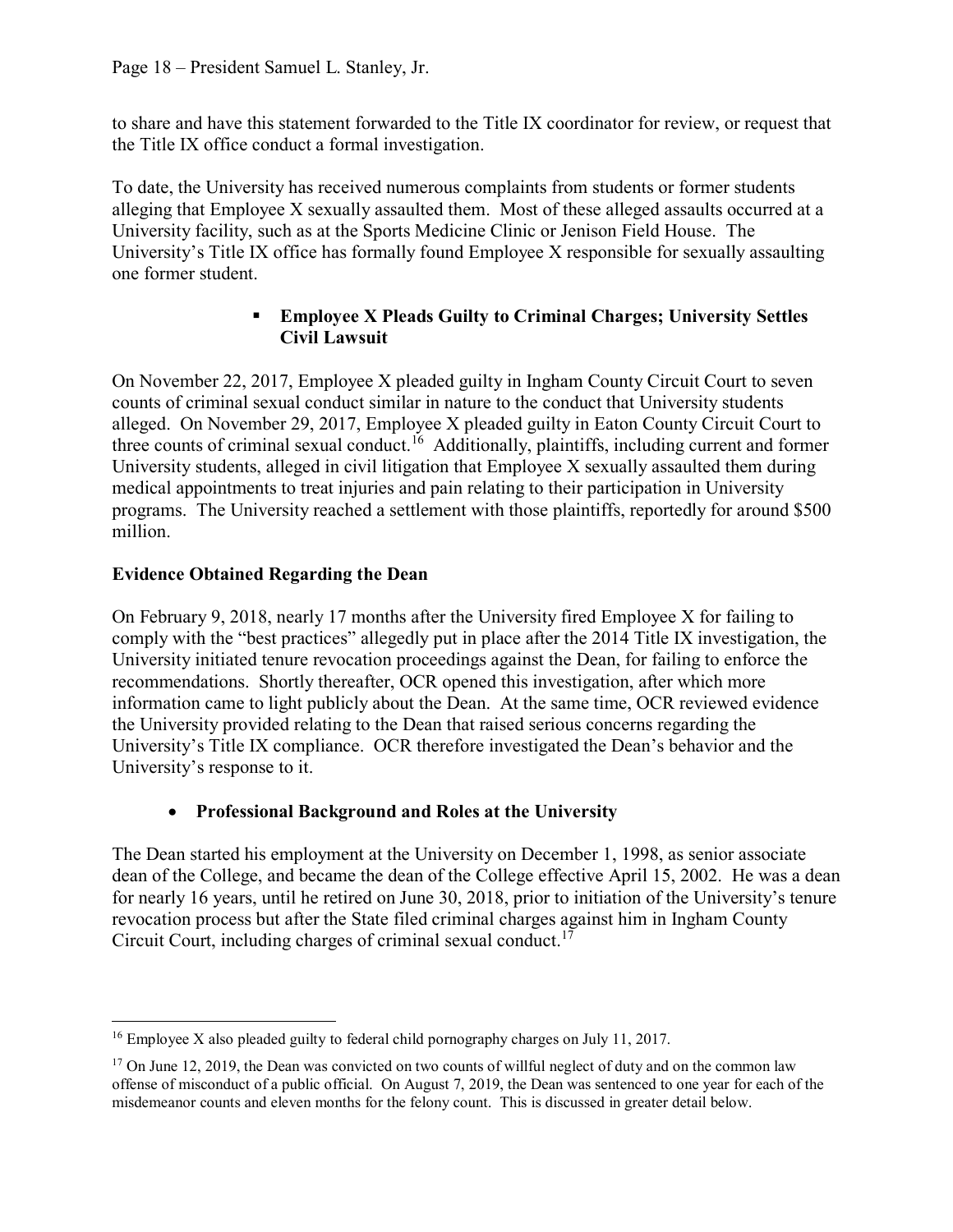### • **History of Reports and Complaints**

Documents show that, throughout the Dean's 16 years as dean, students, faculty, and staff reported the Dean's comments and behavior. These comments and complaints reached the highest levels of the University's administration, including the president, three provosts, advisors to the provost, several assistant provosts, the Office of the General Counsel, and administrators within the College. The former associate chair of the Department of Radiology, who was a member of a committee that reviewed the Dean in 2010 and 2015, told OCR that anyone in the College or holding an administrative position knew about the Dean's inappropriate comments and behavior towards women, which he described as being "widely reported."

### o **2004 Student Program**

In October 2004, the President, who was provost at the time, received a memorandum from the Vice President and the Associate Vice President for University Development regarding complaints against the Dean for making inappropriate comments about female students.<sup>[18](#page-18-0)</sup> The memorandum, dated December 21, 2004, apparently written solely to inform the President (provost at the time) of the student complaints regarding the Dean's comments, reported that more than 20 students had "expressed concerns" to their supervisors regarding comments the Dean made on October 19, 2004, at an evening event of a student-run program.

According to the memorandum, the students told their supervisors that the Dean's comments were offensive and that they were surprised that the Dean "could get away with speaking to college students like that." For example, one comment stated as follows: "When trying to provide examples of OsteoMed practices, he turned to a female student and commented to the effect, 'You probably take birth control,' and went on to discuss the practice." Another comment stated: "After asking if anyone had questions, one woman raised her hand, in plain view of [the Dean], and he commented to the effect, 'Yes Sir, Ma' am, Sir, I can't tell, what's your question?'" The official who followed the President as acting in the position of provost (Provost 1) told OCR that an assistant provost (Assistant Provost 1) told him that people were upset about the comments.

The University did not provide evidence indicating that it did anything to address the student complaints until more than six months later, when it responded to issues related to the Dean's behavior and comments that arose in his 2005 five-year review as dean.

## o **Undated Memorandum from Concerned Medical Students**

On October 24, 2018, the University produced a copy of a memorandum that the then-interim president of the University received in an email attachment on February 8, 2018, and that the University's Title IX office received by February 9, 2018.

<span id="page-18-0"></span><sup>18</sup> *The Lansing State Journal* reported that the President told Michigan State Police in May 2018 that she first learned of the Dean's behavior in 2003, when she was the provost, but that the provosts who followed her would have been the right people to take action.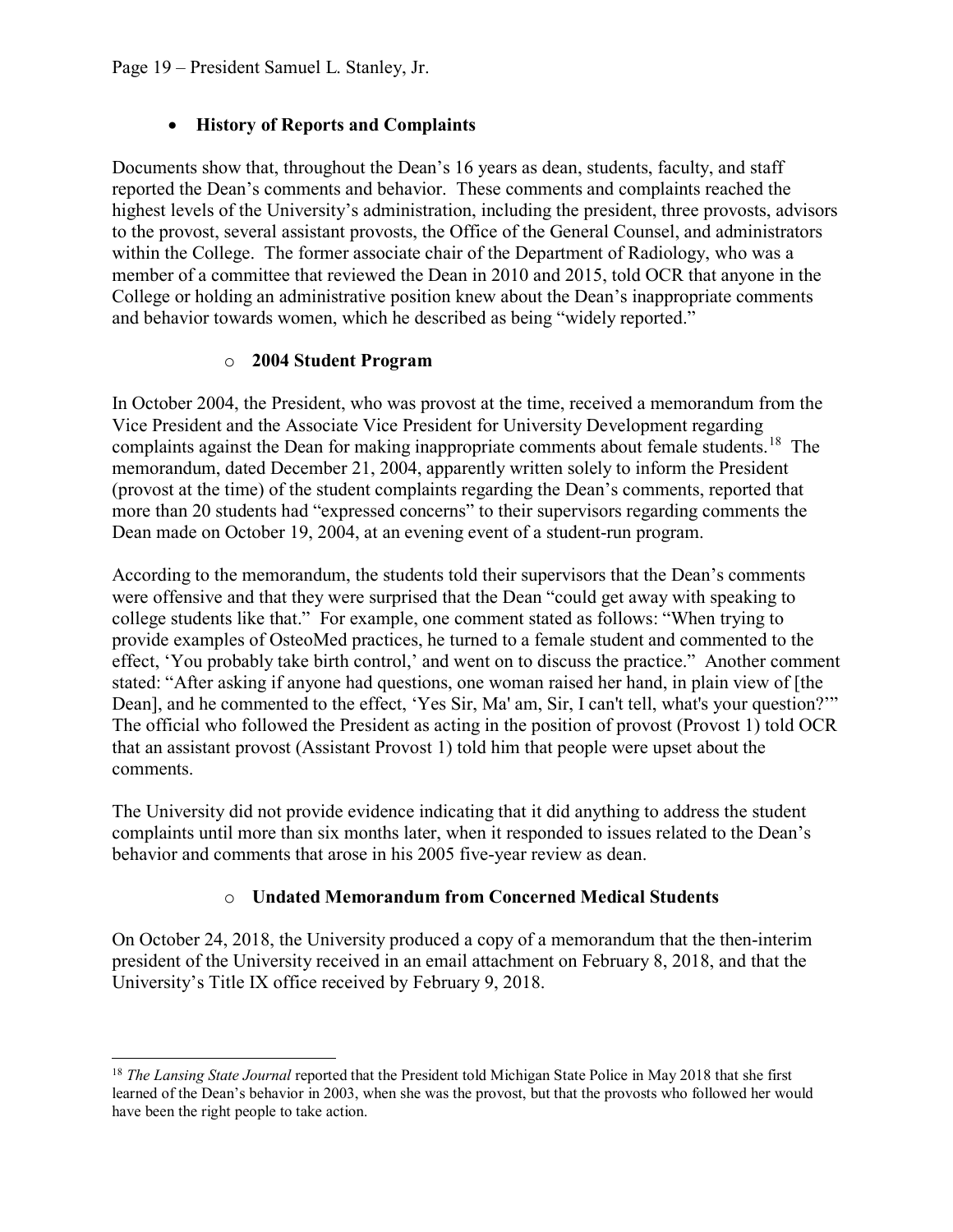The undated memorandum is from a group identifying themselves as "[c]oncerned medical students." It does not name the recipients, but it references an "appended address list." The University did not provide OCR with a copy of an appended address list. The memorandum describes events involving the Dean occurring between 2004 and 2008. The memorandum states that, in the spring semester of 2005, the Dean asked one of his students in a clinical skills course to perform a digital rectal exam on him. Other students witnessed this incident and witnessed a student and the Dean go into another room where they believe the student performed the rectal exam on the Dean. The student later told his classmates that he performed the rectal exam out of fear that he would otherwise fail the course. The memorandum also states that in the fall semester of 2004 the Dean required four students to perform pelvic exams on female models who were 19 years old, in violation of the University's code of teaching responsibility. Finally, the memorandum describes a lecture the Dean gave to the class of 2008, in front of 151 students, as well as faculty and staff, in which the Dean made an offer to allow anyone to perform a digital rectal exam on him for \$50,000. In the conclusion of the memorandum the medical students expressed the hope that "those receiving this information" would "be interested enough to undertake further inquiry into these events, both recent and similar ones over the last five years not even mentioned above." The University has provided no additional information to OCR regarding this memorandum.

## o **2005, 2010, and 2015 Five-Year Reviews**

Shortly after the President, as provost at the time, was notified of the student complaints regarding the Dean's 2004 comments, Provost 1 was preparing to conduct a five-year review of the Dean, which was to be completed by May 2005. The University's current provost (the Provost) told OCR the five-year review was a "360-degree review" similar to the faculty tenure/promotion process, wherein the provost, to whom all the college deans report, works with a College Advisory Council (CAC), consisting of elected members from among faculty and students of the College. In conducting the review the University takes into account the written input of faculty, staff, and students, information gathered during meetings, responses to carefully constructed questions that can be answered anonymously, and input from other college deans, individuals outside the University, and from the dean being reviewed.<sup>[19](#page-19-0)</sup>

After gathering this information, the CAC summarizes it, and may meet individually or collectively (or both) with the provost, and the provost then meets with the dean and reports back to the CAC as to the conclusion reached based on the review.

The University conducted three of these reviews of the Dean during his tenure as dean of the College, in 2005, 2010, and 2015, under three different provosts, and at the end of each review the University reappointed him as dean of the College. The process did not change substantially from 2005 through 2015. Each of these reviews contained similar reports by students, faculty, and staff about the inappropriate comments and behavior related to sex made by the Dean.

<span id="page-19-0"></span><sup>&</sup>lt;sup>19</sup> According to the Provost, the University reviews its deans every year on an informal basis and completes a more thorough review every five years. The annual reviews culminate in a conversation with the dean but the Provost said that generally she does not produce anything in writing, and the University produced no formal annual reviews for the Dean by any provost during his employment with the University.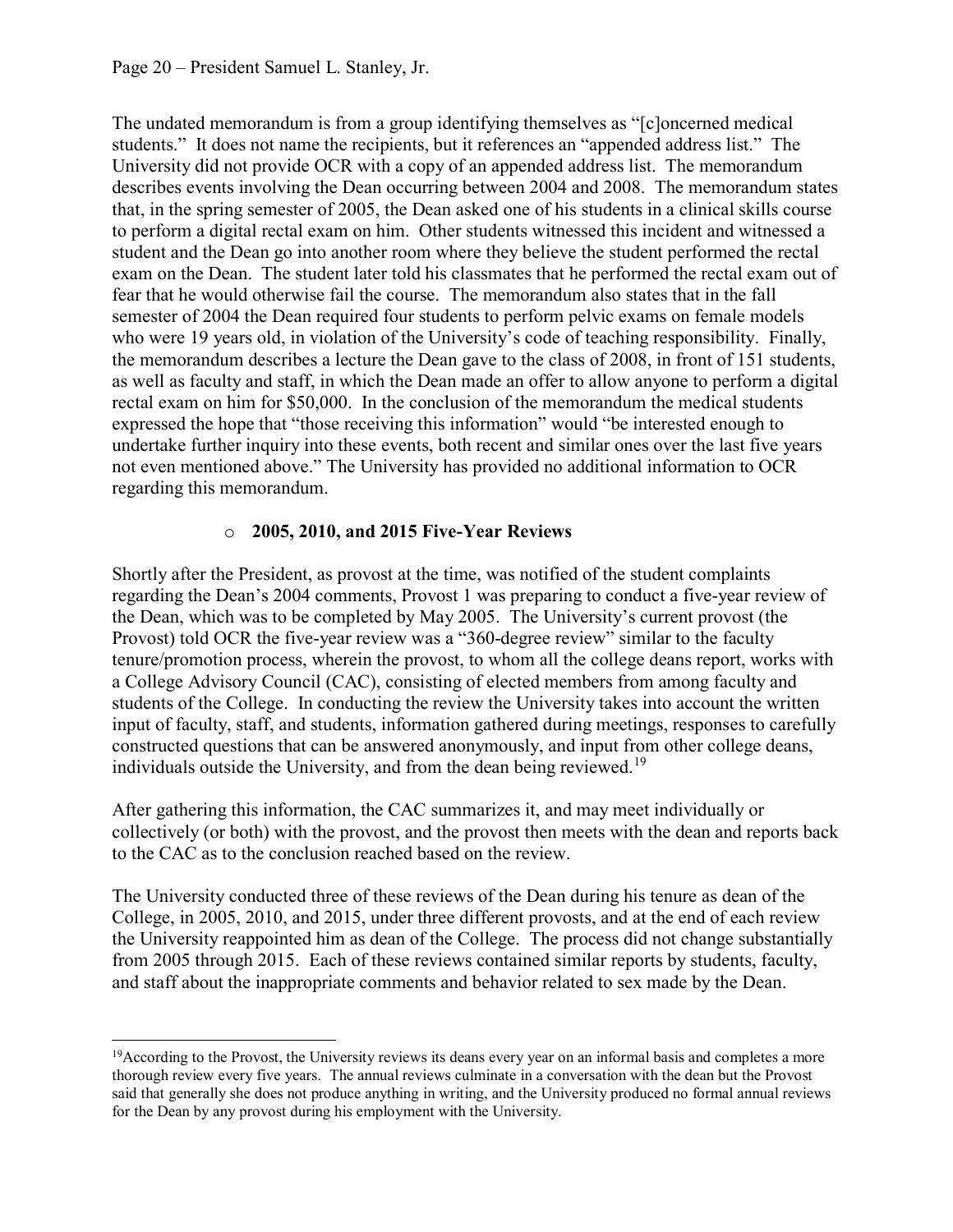### **2005 Five-Year Review**

Provost 1, who was acting provost in 2005, worked with three assistant/associate provosts; Assistant Provost 1, the Provost (who was at the time an associate provost), and a third assistant provost (Assistant Provost 2), as well as the senior advisor to the provost (the Senior Advisor), to gather input on the Dean for his five-year review. In April 2005 all of these administrators provided Provost 1 and each other with a memorandum summarizing the information they gathered about the Dean from interviews with different individuals within the College.

The Senior Advisor stated in her memorandum that she conducted 11 interviews with people who interacted with the Dean at different levels and with different frequency: major administrative staff, members of the CAC, chairs of departments in or jointly reporting to the College, and faculty members. The memorandum included the Senior Advisor's summary of comments provided about the nature of some of the reports of the Dean's remarks that she felt needed "to be noted." She stated that two people commented that the Dean is "reputed to have made inappropriate remarks to young women: one thought that this had probably toned down; the second modified 'inappropriate' with 'bridging on sexual harassment' and suggested that he needed to be more careful." The Senior Advisor further stated:

The third referred to a report from a constituent of off-color, sexist remarks, accompanied by physical pushing against a student at a public event. This apparently occurred at an event where alcohol was involved and in the context of telling a particular story, and was observed by at least one other student. In response to my question as to whether the student had reported this to anyone, the answer was no, but that she would be willing to come forward if there were other such situations reported. Two other sexist verbal exchanges were noted. Despite these reports, all of the people citing them continue to express their support for the Dean's leadership.

The Provost stated in her memorandum to Provost 1 that she conducted five interviews, including of four chairpersons and the chair of the CAC, and there was strong support for the Dean's reappointment, and praise for most dimensions of his job performance. In the list of specific commentary, however, she stated that she received a "variety of comments on his communication skills, including some referring to gender specific comments."

Assistant Provost 2 told Provost 1 in her memorandum that she spoke with five individuals regarding the Dean's administrative skills, including three chairs and two CAC members. The memorandum included that one individual was not supportive of the view that the Dean was a good administrator, stating that this individual "cited [the Dean's] handling of issues related to sexual harassment in the college."

Assistant Provost 1, who months earlier had been involved in the University's handling of the student complaints about the Dean's comments, summarized the comments he gathered in 30 minute meetings with members of the CAC, three faculty members, one student, and three chairpersons of clinical departments.<sup>[20](#page-20-0)</sup> His summary included the following:

<span id="page-20-0"></span><sup>&</sup>lt;sup>20</sup> The memorandum also included a summary of the commentary he obtained from individuals who were not affiliated with or employed by the University.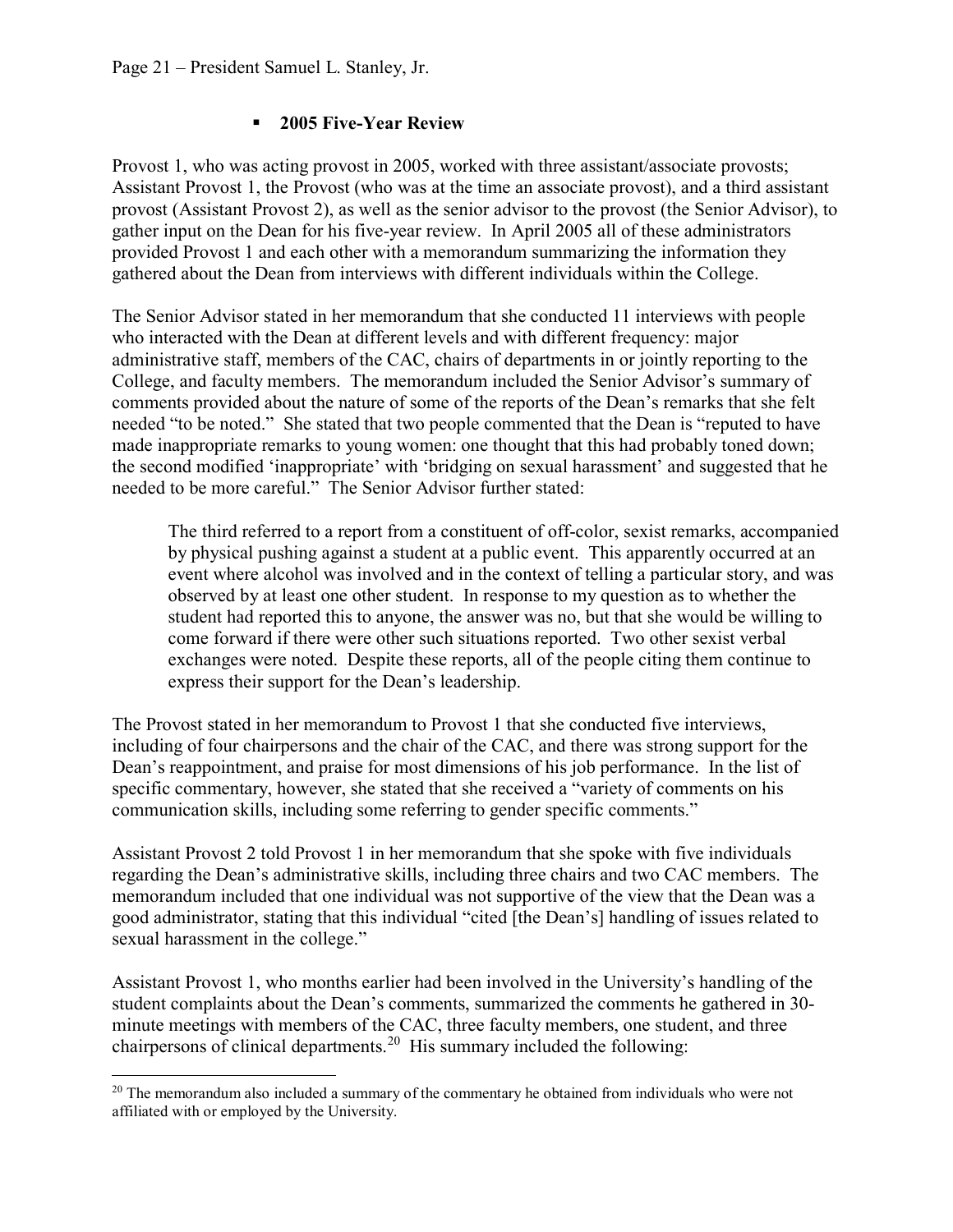There was a general commentary from all those interviewed regarding the impropriety of [the Dean]'s comments in public and quasi-public environments such as clinical settings. This is viewed as a problem and generally thought to be offensive to faculty, staff, students and members of the public. Several commentators seemed to imply that this behavior had to be accepted as reflected in the statement "well that's old [the Dean's first name]." But others expressed serious concern regarding this dimension, particularly regarding his role as Chief Academic Office [sic] of the College.

In its responses to OCR's data request, the University also provided a document titled "[The Dean], Spring 2005 Review, Comments Regarding Inappropriate Remarks." The document includes a number of entries under the category of inappropriate remarks, including the following:

- The talk he gave bordered on obscene—and was not appropriate for the audience. Not everyone grew up in the military with an all male [sic] system, where off-color sexual comments, discussion of dress, etc. are tolerated.
- Frequently makes inappropriate comments (crude jokes, comments about sex) in public settings.
- Occasionally I blush at his coarseness and lack of discretion. "Bull in a china shop" is the metaphor that springs to mind. It's possible that he could seriously embarrass [the College] at some point.
- I also think that his references to things sexual and alcoholic impede his effectiveness in the professional setting.
- I have overheard the Dean make sexual comments and jokes that I consider inappropriate, especially in the workplace.
- He must avoid regrettable references regarding gender issues that may be offensive to some.

Assistant Provost 1 characterized the concerns raised about the impropriety of the Dean's commentary in public and quasi-public settings, involving faculty, staff, students, alumni, etc., as "persistent" and "serious" in an email to Provost 1.

Provost 1 told OCR that he did not believe he forwarded any concerns about the Dean to the Title IX office.<sup>21</sup> Attorney  $4^{22}$  $4^{22}$  $4^{22}$  indicated in a memorandum, however, that on June 7, 2005, she, Provost 1, and Assistant Provost 1 met with the Dean regarding the students' complaints from

<span id="page-21-0"></span><sup>&</sup>lt;sup>21</sup> Provost 1 told OCR that the only issue he could recall concerned comments the Dean made at an alumni or donor event that resulted in a meeting with Assistant Provost 1 and Attorney 4. The University did not provide any documentation describing an alumni or donor incident specifically fitting this description occurring in 2005.

<span id="page-21-1"></span><sup>&</sup>lt;sup>22</sup> Attorney 4 later became the deputy general counsel and then interim general counsel before resigning her employment with the University in 2018.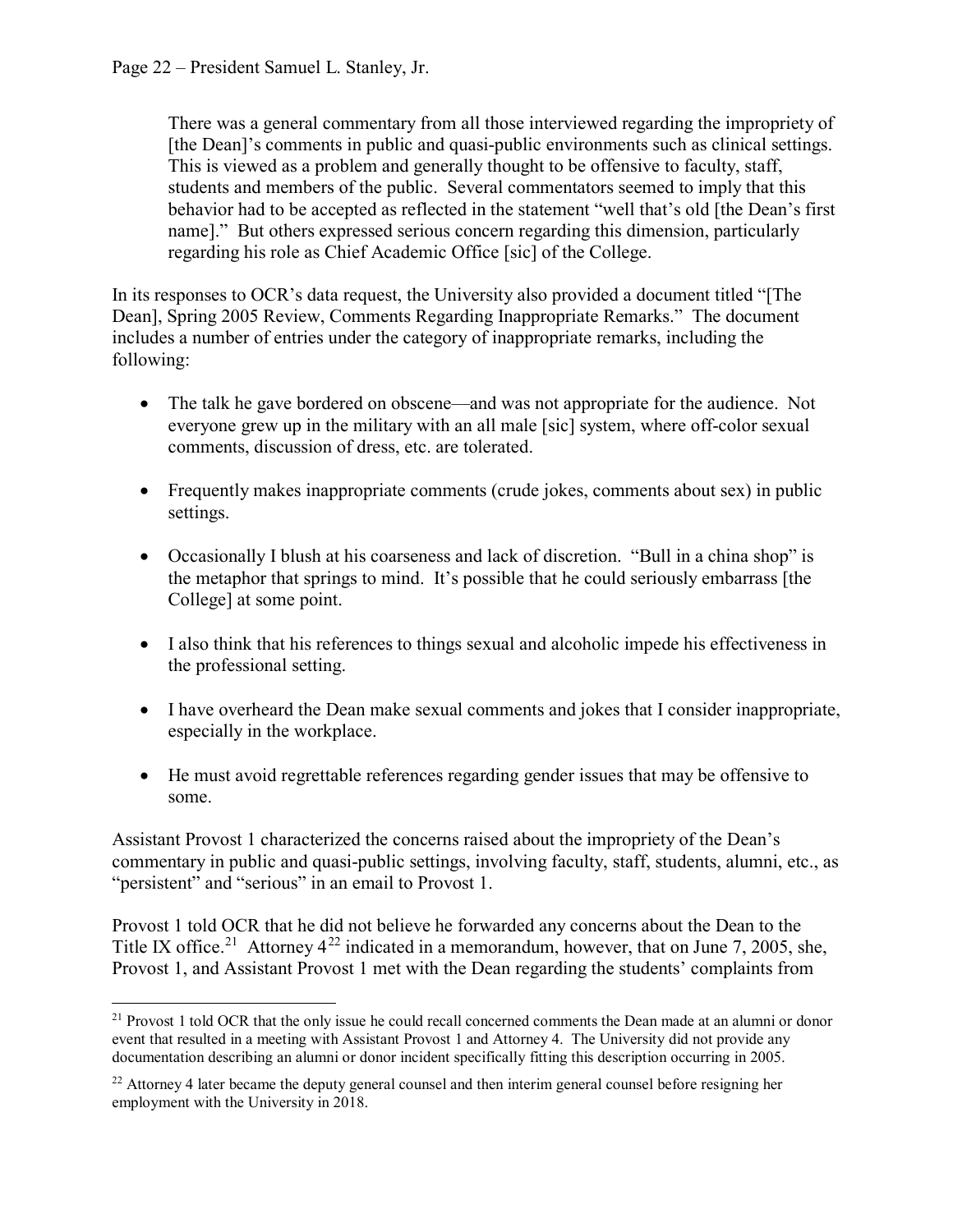#### Page 23 – President Samuel L. Stanley, Jr.

October 2004 as well as the comments that arose during the Dean's five-year performance evaluation. The memorandum states that Attorney 4 "outlined the analysis done when faced with a complaint involving comments of a sexual nature. [She] also outlined the elements necessary to constitute a violation of the University's Policy on Sexual Harassment."<sup>[23](#page-22-0)</sup> However, in the cover sheet for the memorandum addressed to the Dean, she wrote that "[a]s indicated at that meeting, this will only be in my files." $^{24}$  $^{24}$  $^{24}$ 

Provost 1 said that he asked the Dean if he made the alleged comments at the student-run event the previous October. The Dean responded that he was just joking. Provost 1 told OCR that he took the Dean's response as an acknowledgement that it was true. According to Provost 1, he told the Dean that what he heard the Dean say was intolerable for anyone to say, especially a dean, and that any future recurrence would not be tolerated. He said that there was a clear understanding at the meeting that they would not tolerate comments like that in the future. Attorney 4 told OCR that she did not believe that the University took any disciplinary action against the Dean for the comments, although she also recalled that Provost 1 told the Dean that he would be disciplined if he made any additional unprofessional comments.

OCR obtained handwritten notes of the June 7, 2005, meeting, the authorship of which is unidentified. The notes include two notations with stars next to them, as follows:

- ∗ need to protect self + MSU from liability
- ∗ Only way to do that zero further comments

The notes also indicate that at the June 2005 meeting they discussed that the comments from the 2004 student event and the 2005 evaluation were not severe enough to constitute sexual harassment, from the perspective of the meeting participants at least, but that they needed to make sure that the comments did not become persistent and pervasive, which, in looking at "the entire history," meant zero comments from that point forward.

In addition, the notes indicate that they discussed asking Title IX Coordinator 1, who was the Title IX coordinator at that time, whether she had heard of complaints, and whether there was "anything out there" that the note-taker characterized as "true harass't/discrim. that may change things in terms of response." There is also a notation to "make sure there's nothing more serious out there."

On June 15, 2005, Provost 1 sent a memorandum to the faculty, staff, and students of the College stating that the review of the Dean was complete and that the acting provost was "pleased that [the Dean] has indicated his willingness to continue to serve as dean of the College."

<span id="page-22-0"></span><sup>&</sup>lt;sup>23</sup> OCR notes that the University produced a redacted version of the memorandum.

<span id="page-22-1"></span><sup>&</sup>lt;sup>24</sup> OCR notes that the memorandum was included in the Dean's personnel file as the University identified it in a document production to OCR, which is inconsistent with the statement of Attorney 4.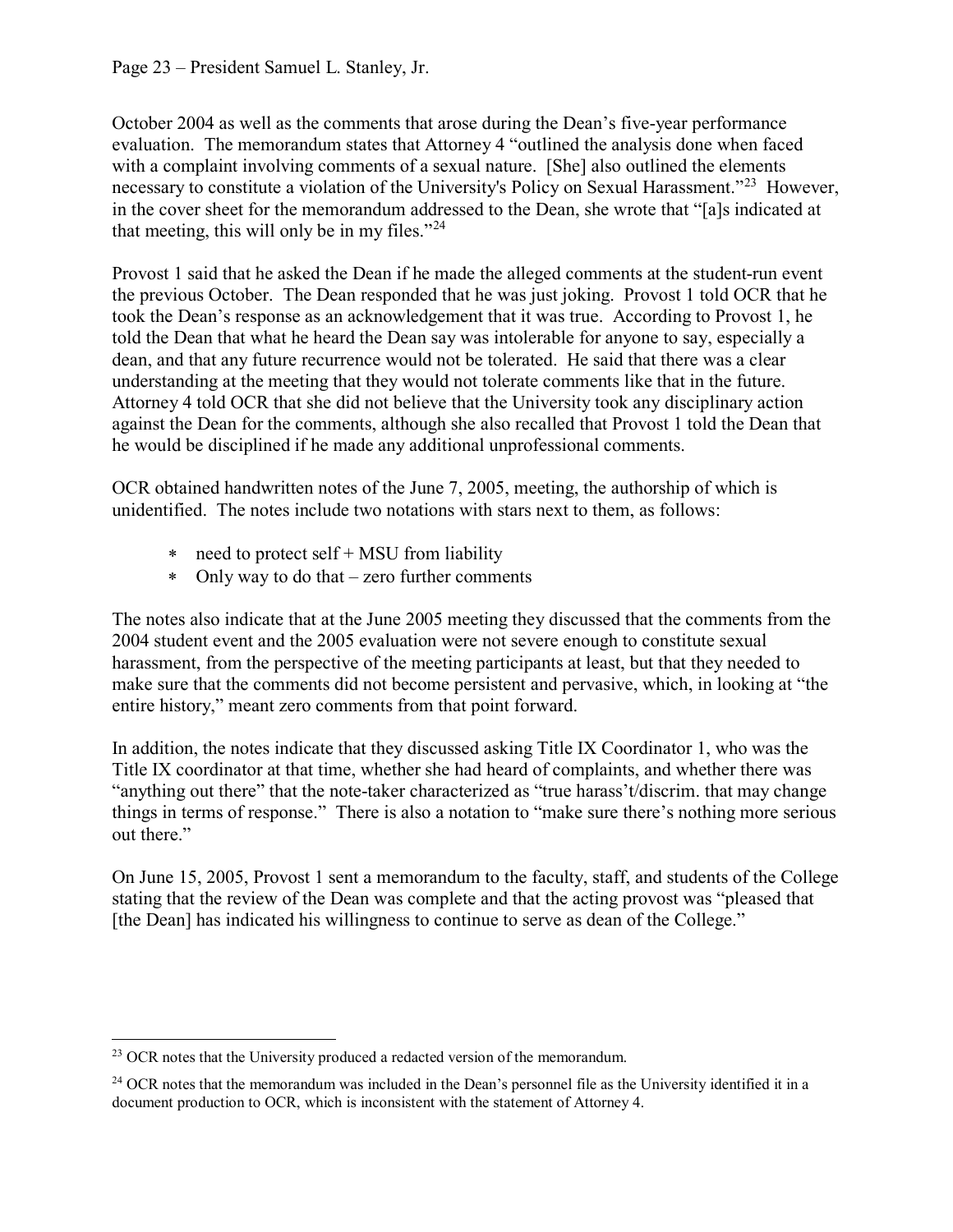### **2010 Five-Year Review**

A different provost (Provost 2) oversaw the University's five-year review of the Dean in the spring  $2010^{25}$  As with the 2005 review, administrators at the highest level of the University received notice of comments similar to those in the 2005 review. For example, handwritten notes dated April 14, 2010, with the notation "COM CAC re [the Dean] Review" at the top, states: "Troubling comments re sexism—reluctance to discuss by students" and "chauvinistic and sexist." A different page of handwritten notes includes the notation "widespread perception of sexism/chauvinism." At the completion of the 2010 review, Provost 2 told faculty, staff, and students that he was "pleased to report" that the Dean had agreed to continue to serve as the dean of the College and that his commitment "to advancing the goals of the College within the broad mission of [the University]" was reinforced.

At around the same time that the University was conducting its 2010 five-year review of the Dean, the University's Associate Provost and Associate Vice President for Academic Human Resources (Vice President for Human Resources) sent an email to Provost 2, dated April 26, 2010, discussing a plan to address the Dean's behavior and comments. The email provided that the plan was to have the Dean identify a few advisors who could provide him with feedback on his communications at public settings, e.g., faculty meetings. The email described that it was also anticipated that in three years a new group of students would assess the existence of inappropriate communications. At the bottom the email states: ". . . this is not a situation for 'sensitivity training.' I think with the strategies laid out and a clear statement from you that there will be severe consequences if the behavior continues, he'll change or be out (even if 'he is one of the two best deans we've ever had')."

Provost 2 confirmed in a confidential memorandum to the Dean dated April 30, 2010, that he and the Dean discussed the plan during the Dean's five-year review discussion. The plan required the Dean to contact and charge a group of six individuals (identified by name in the memorandum as his advisors) with providing him feedback on his use of inappropriate comments in both formal and informal communications and interactions. The memorandum stated that in the spring of 2013 the Office of the Provost would canvass students, faculty, and staff at the College to ensure that such comments had been eliminated. The President was copied on the confidential memorandum.

Despite sending the April 26, 2010, email detailing the plan for the Dean, the Vice President for Human Resources told OCR that he had no recollection of the plan. He said that, as far as he knew, the plan was not implemented. One of the proposed advisors, currently the Associate Dean of the College for Southeast Michigan and Chief Academic Officer for the Statewide Campus System (Chief Academic Officer), told OCR she never saw the memorandum, never spoke to Provost 2 about monitoring the Dean's communications and interactions, and was not aware that anyone else was doing that. She also noted that all six of the proposed advisors who were suggested to monitor the Dean's behavior worked under the Dean. The Provost, who presided over the Dean's 2015 five-year review, as she by then had become provost, said that she was not aware that a plan was in place for the Dean. The Provost said that the first time she saw the memorandum was when state police interviewed her (at an unspecified time). The

<span id="page-23-0"></span><sup>25</sup> Provost 2 is no longer at the University.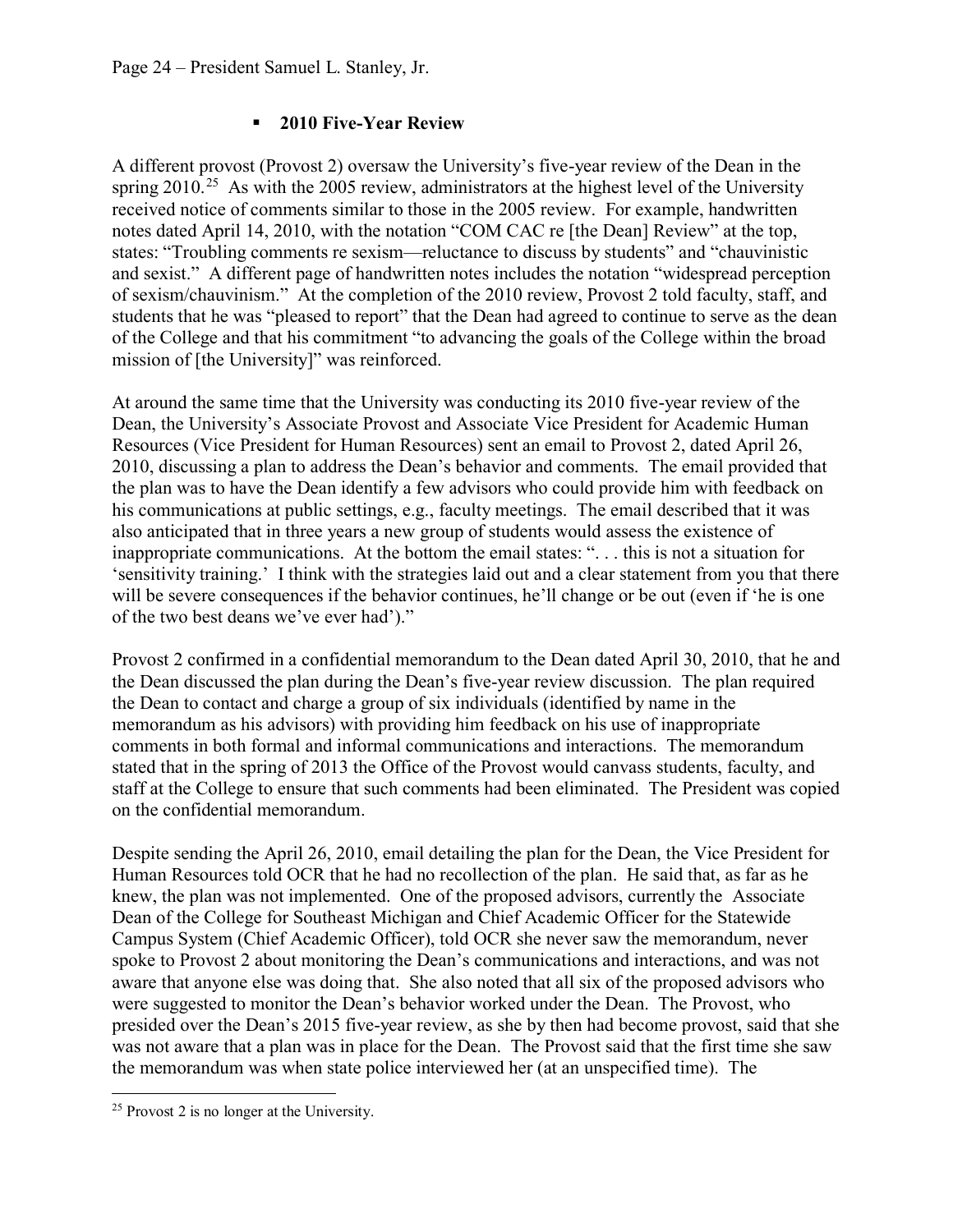University provided no documents suggesting students were canvassed in 2013 and OCR saw no written reports or summaries of reports from the six named advisors to the Dean in this task.

### **2015 Five-Year Review**

In terms of process and outcome, the Dean's 2015 five-year review was largely the same as the 2005 and 2010 reviews.

The former Associate Chair of the Department of Radiology said that he helped conduct the survey of faculty and staff and that there must have been 30 to 40 comments about the Dean's inappropriate behavior reported in the documents presented to the Provost, including:

- [H]e needs to keep his sexual conquests out of conferences where the medical school is being represented. Also, when speaking with female medical students he needs to maintain eye contact instead of jumping between the chest and groin area with his eyes. It is very uncomfortable. Also, [the Dean] needs to stop making off colored [*sic*] homophobic jokes. Not cool and certainly not something I want someone who represents MSUCOM saying.
- In regards to the question about how [the Dean] "Promotes and assures the quality and reputation of the college."/ *A.* I feel that [the Dean]'s history of inappropriate language, public discussions, and stories do not support the college in a positive manner. His sexist remarks and inability to talk with a woman while looking at her eyes instead of her breasts are well known and bring down the respect and reputation of the Osteopathic College. I do not think this is a new issue, instead I think it is something that the College has chosen to ignore, for what reason I dare not imagine and cannot fathom.
- He is often inappropriate at social events and during one-on-one interactions with students.
- I have heard first hand some of the sick and inappropriate things he has done or said.
- Makes inappropriate comments about the appearance of women and sexual relationships with women.
- Continuous comments which are inappropriate and sexually related. Tends to put a sexual or crude spin on most conversations.
- I believe [the Dean] is very negatively affecting the college's reputation. I have been to offices on the East side of Michigan, West Side of Michigan, and in Northern Michigan and have consistently heard extremely unprofessional remarks about [the Dean]. I have heard allegations from physicians and students of the Dean taking sexual favors for admission consideration. Allegations from physicians of the Dean admitting to sexual activities with underage women in foreign countries at dinner events when alcohol was consumed. I have heard from attending physicians of their strong distaste for his unprofessional remarks. From my own experiences, I have witnessed unprofessional and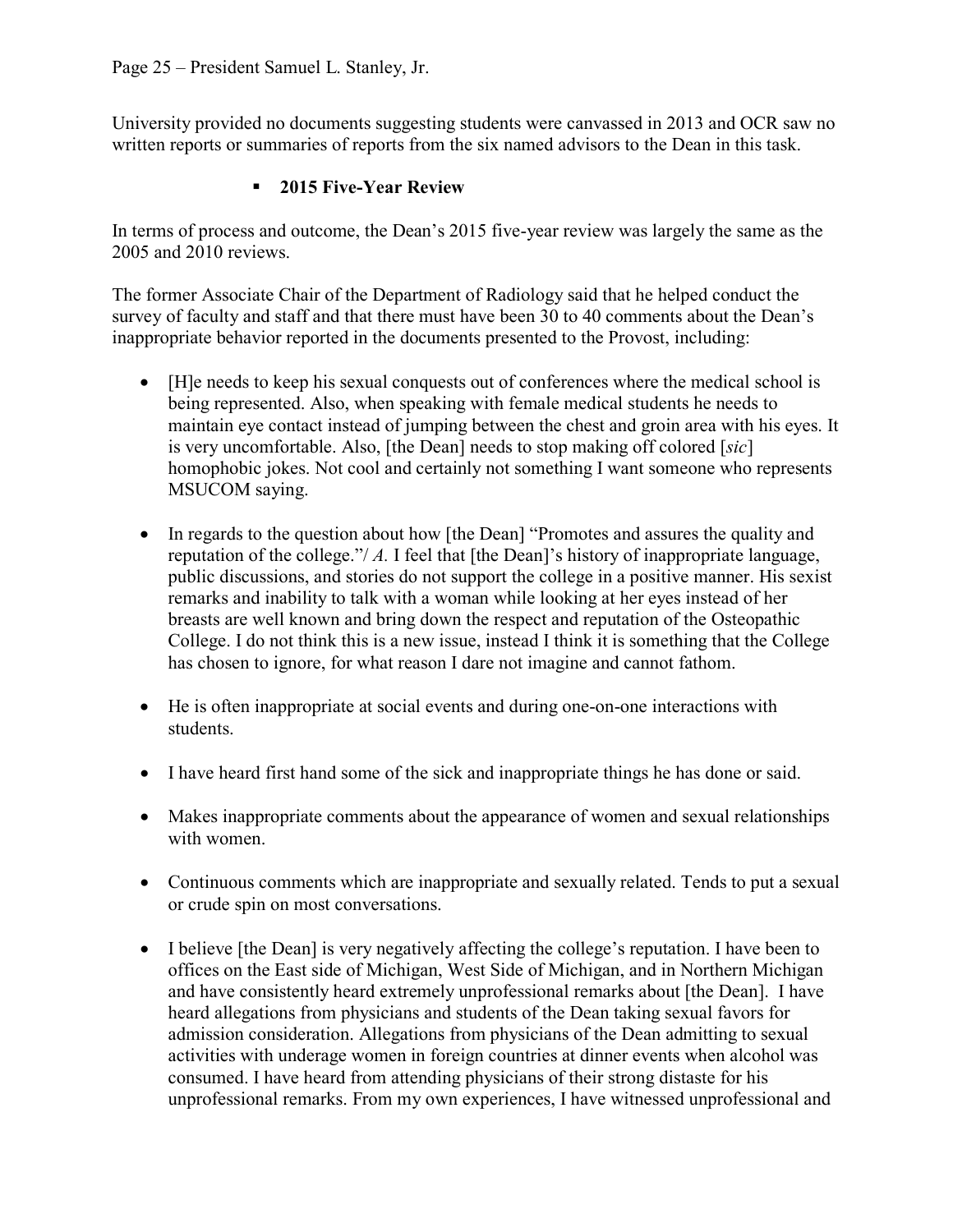sexual comments from the dean about female students - including remarks from the dean of a female colleague wearing "come fuck me heals [*sic*]" and another instance where he admitting [sic] to knowing a student for a long period and how "she has certainly filled out nicely[.]" I defend the college from these remarks, and do not take part in here-say [sic], but am ashamed that the dean has so negatively portrayed the college in so many different areas in Michigan and that these unprofessional comments come from so many different sources at different periods of time and from so many different offices. Several attending physicians who have shared dinner events with the dean have shared concerns of his stories of sleeping with underage women while in a conference in Thailand. I defend the college and do not repeat these stories and would like from [sic] them to not be true, but with their frequency from so many sources, and with my own observations of his unprofessionalism, I am very concerned for the reputation of our college.

- [The Dean] should not interject sex into every conversation with staff and students.
- As a female faculty, an argument may be made that I could have the possibility of being treated better than my male counterparts, especially if I have a pretty face, and a curvaceous figure, well-dressed in short skirts and low-cut tops. However, since that is not my style, I would say that I am not treated fairly. Or, to look at it another way, perhaps we're all treated like dirt, but the lack of transparency keeps us from seeing the mud on each of our own faces.
- Makes inappropriate sexual references.
- Fellow colleagues do not have high regard for this man. He is an embarrassment to our school with how he treats women, his rumored affairs and drinking habits, and his consistent rude and unfriendly behavior toward students.
- Multiple sexist remarks and actions while representing the College [ ]/[sic]Public intoxication when representing the College.
- He has made several female students feel uncomfortable in social gatherings. Students are tired of him bragging about his extramarital affairs too. [ ] He simply does not treat people with the respect that people deserve. [ ] Please choose a more professional dean.
- The reputation the Dean currently holds throughout several areas of Michigan is extremely negative with many cases of unprofessionalism. Whether true or false, I believe it is dire that the reputation of the college be repaired and these rumors either verified or discredited in order to maintain a positive outlook on the college as a whole.
- [The Dean] does not maintain professional relationships with students. At our orientation session he made jokes about how much he enjoyed female students wearing short shorts and how we might see him at strip clubs. His behavior was completely unprofessional and embarrassing especially since he was lecturing the new students about how we need to behave professionally. Additionally, as I and two of my female classmates were exiting an elevator to get our pictures taken during orientation, he said, "Oh, did you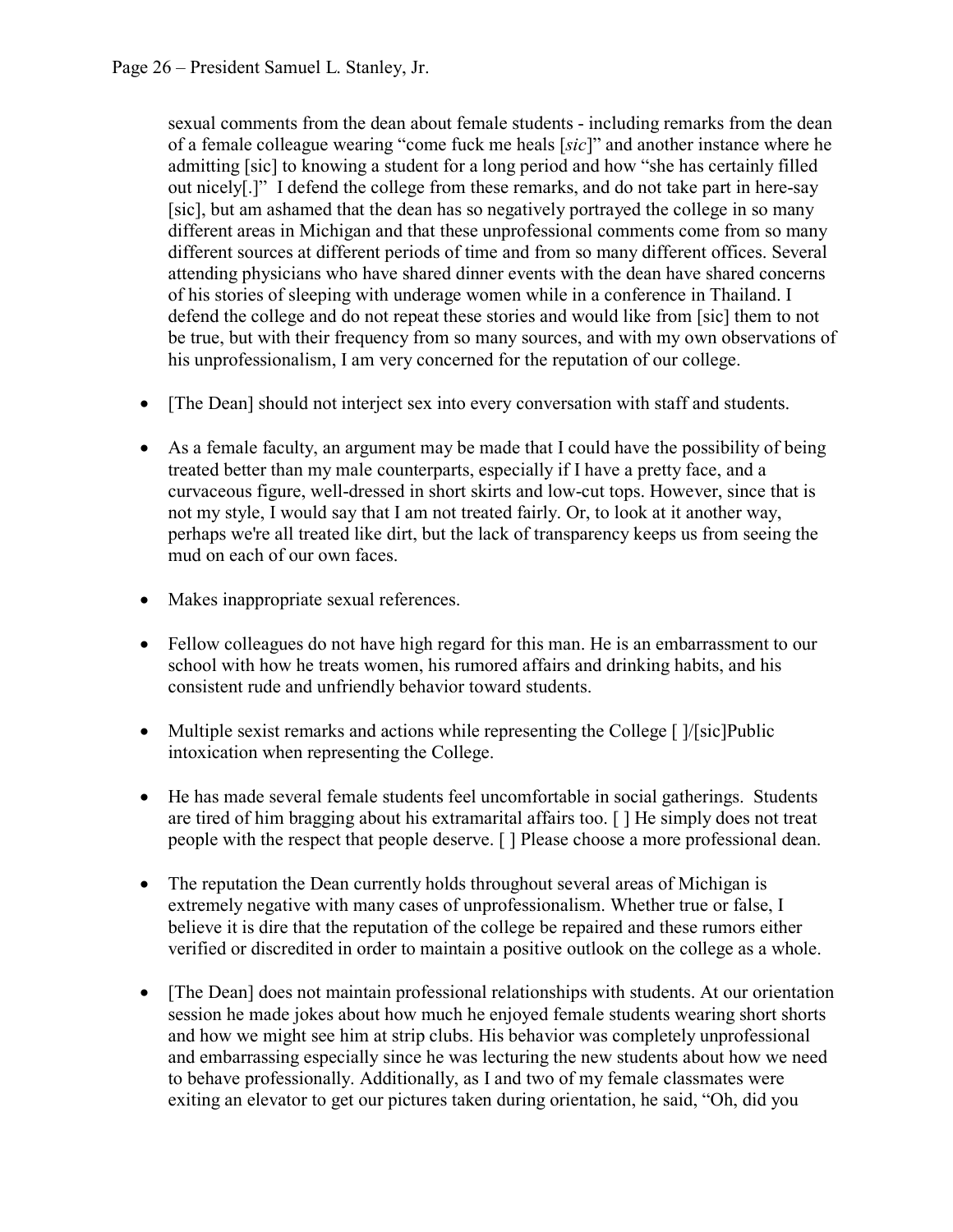know they are only taking nude photos after l pm?" He is completely unprofessional towards students, and as our dean he should not be making jokes like this. I am embarrassed by his behavior.

- Perpetrates constant sexist comments[.]
- Talks with students about inappropriate topics. Makes sexual comments. Have personally overheard multiple inappropriate and offensive remarks regarding race and sex which paint a troublesome picture.
- [The Dean] does not effectively represent the university or enhance its reputation when he is making sexist comments and inappropriate jokes to the student body.
- On every occasion I have interacted with the Dean outside of his actual office, I have heard a lewd story. I know the Dean believes that as future physicians we need to be "able to handle" lewdness and sexual behavior (which is true), but often they seem inappropriate for him to be telling them. Sometimes it feels like he is almost trying to impress me with the story more than impress on me the importance of being able to listen to a lewd story. This has definitely taken away from my respect of him.
- Sometimes he makes comments to females that border on sexual harassment. Also participates in sending/receiving inappropriate emails of a sexual nature.

At the conclusion of the review the CAC provided a four-page summary of its work, dated June 4, 2015, that it shared with the Provost and the Vice President for Human Resources. The summary described the CAC's purpose as being to "distill from the totality of the responses the essence of the Dean's leadership effectiveness."

Under a section of the summary titled "Communication and Human Relations," the CAC wrote:

The Committee acknowledges and has discussed multiple allegations made by respondents -- appearing to come from students, faculty and staff -- relevant to the Dean's interpersonal behavior and communications, particularly with members of the opposite sex. Since these are allegations from anonymous individuals, which the committee cannot verify, nor has the power to investigate if there is any substance, we bring it to the attention of the University Administration."

The former [redacted content] told OCR that he drafted that paragraph. According to him, the CAC tempered the report by noting that the allegations were made anonymously, but they gave the report to the Provost and the Vice President for Human Resources so that they would take action. Under the section titled "Personnel Management," the CAC wrote that some respondents "mentioned favoritism, particularly to attractive females and inappropriate sexual references." The CAC also noted, under overall performance, that there were concerns about "unprofessional conduct."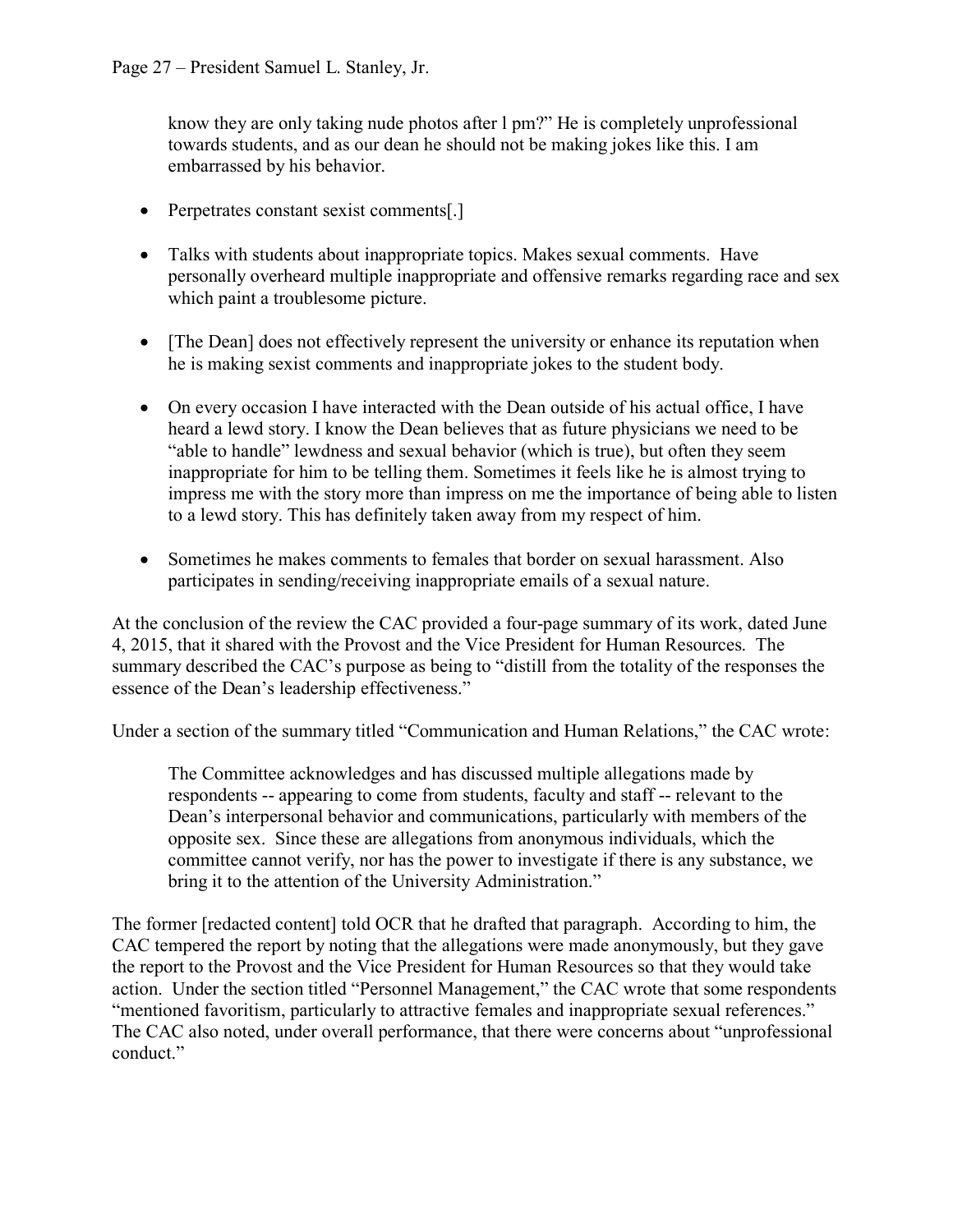The Provost said she went through every paragraph of that CAC summary with the CAC, and that, when the CAC said they were bringing their concerns about the multiple allegations regarding the Dean's behavior toward women to the attention of "University Administration," that meant they were bringing it to the Provost's attention. The Provost wrote on a copy of the CAC summary the words "sexual harassment" and "discrimination" but she told OCR that she did not recall if there was a concern that the allegations raised issues of sexual harassment and said she did not know why she wrote those words. In her interview with OCR, the Provost drew a distinction between language and behavior and said that she was not concerned about the Dean's behavior because she felt she had no information at that time related to behavior.<sup>[26](#page-27-0)</sup>

The Provost told OCR that she talked to the Dean about his role as a representative of the University, explaining that she raised it as a "persistent problem," to which the Dean replied that he was getting better with these issues. She also said that she told the Dean that she had a concern about his language, but she told OCR that she did not, at that point, have any information about complaints about the Dean's behavior toward women. The Provost said she also spoke to the Dean about the report that he told stories of sleeping with underage women while in a conference in Thailand. The Provost said that in response, the Dean said he had never been to Thailand and thus could not have told the story. An email dated June 11, 2015, from the Provost to the Vice President for Human Resources states: "Finished with my meeting. He says he's never been to Thailand.  $\mathbb{Q}$ "

In addition, the Provost said that she met with the CAC and the President about whether to reappoint the Dean. Although the Provost told OCR that she did not have a distinct memory of her meeting with the President, it was likely that she and the President would have discussed the reasons to reappoint the Dean, as well as the concerns, which she identified as his role as a fundraiser, his language, and his demeanor.

In addition to these meetings, according to the Provost and several others, the Vice President for Human Resources organized a meeting attended by only the Provost and women in leadership (associate deans and chairs) at the College, without any other administrators present. The Provost said that she thought at the time that the Dean "had a bad mouth but was not a bad man," and she wanted to talk to these women (whom she described as "strong women"). The Provost said that she did not take any notes; she wanted the women to be able to talk to her frankly and did not want them to feel they were at risk. She said that she did not go into the meeting hoping to gather "bad stuff" on the Dean but did want the women to be able to talk about any mistreatment they may have felt they experienced. She told OCR that at the end of the meeting the women told her that there were more women in leadership at the College than at any other college at the university, and that the Dean gave women a chance if they could do the job. She

<span id="page-27-0"></span><sup>&</sup>lt;sup>26</sup> In its 2014 policies the University defined sexual harassment as "unwelcome sexual advances, unwelcome requests for sexual favors, or other unwelcome behavior of a sexual nature when, among other things, such behavior is so severe, persistent, or pervasive that a reasonable person would find that it: a) alters the terms or conditions of a person's employment or educational experience, or b) unreasonably interferes with an individual's work or performance in a course, program, or activity, thus creating a hostile or abusive educational environment." Examples included unwelcome or persistent sexually explicit statements or stories which are not legitimately related to employment duties, course content, research, or other University programs, or activities. Another example was repeatedly using sexually degrading words or sounds to describe a person. Another was recurring comments or questions about an individual's sexual prowess, sexual deficiencies, or sexual behavior.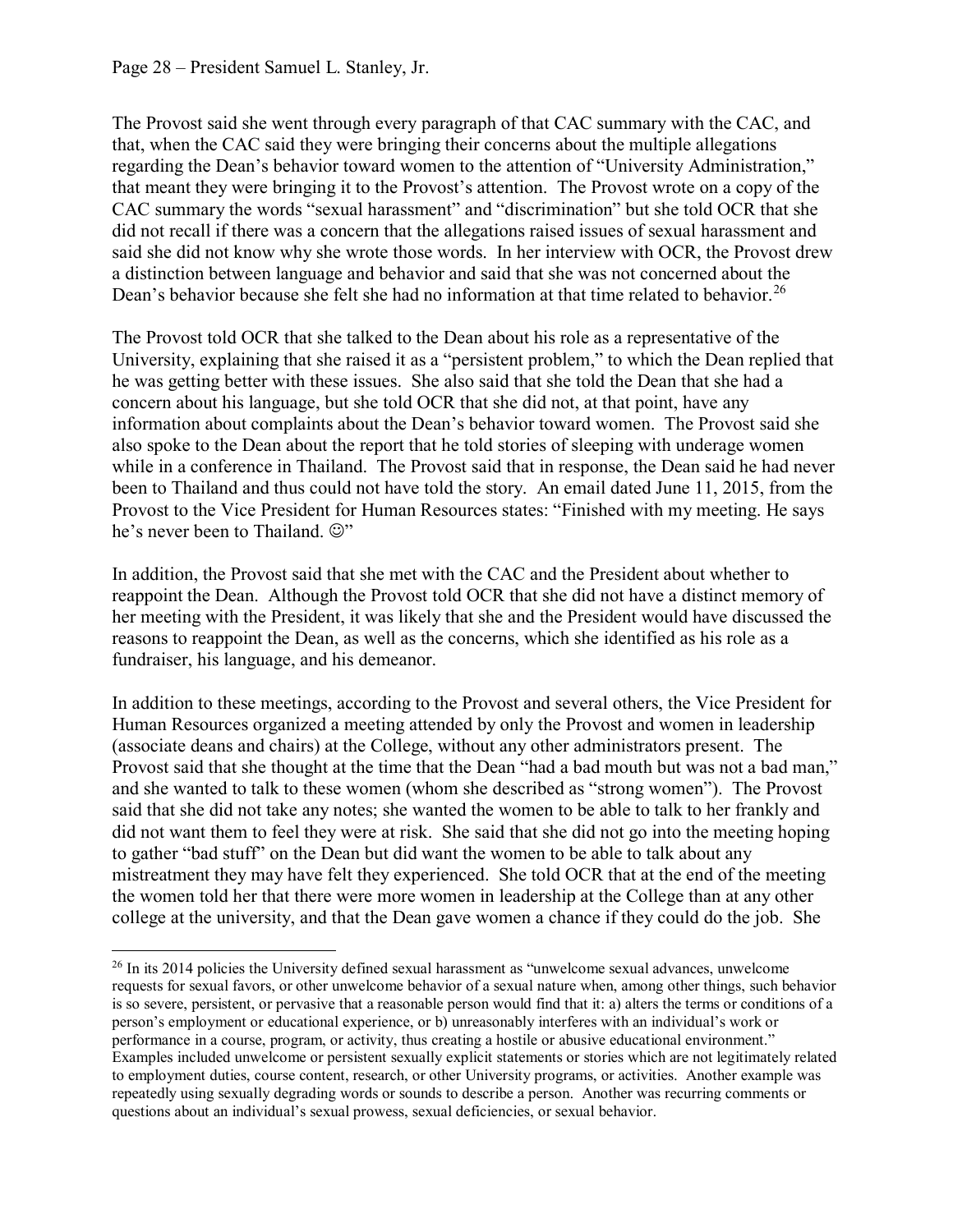said she may have discussed this meeting with the President. However, there is no documentation to reflect what was discussed or what action, if any, was taken. The Provost said that she took no other action to address the multiple allegations that the CAC brought to her attention.

On June 16, 2015, the Provost sent a memorandum to the faculty, staff, and students at the COM stating that five-year review was completed and that she was "pleased to report that [the Dean] has agreed to continue to serve as Dean."

On May 1, 2018, the Provost posted this statement on the University's website:

More than a year before the national accounts of [Employee X] came to light, I made a decision to reappoint [the Dean] to another term as Dean of the College of Osteopathic Medicine. We had just completed his five-year review where input about his effectiveness was solicited from on and off campus through an anonymous survey. The results included several accounts of inappropriate remarks and a number of concerns about uncouth and sometimes offensive language during the review period. The concerns raised were taken seriously, and I specifically addressed these in the required post-review conversation. At that point, no complaints had been filed with [the Title IX office] or [the University police department] regarding [the Dean]'s behavior.

When OCR asked the [redacted content] who worked on the CAC whether the Dean's behavior changed after the 2010 or 2015 reviews, he replied "definitely not." When asked if he thought that the University's response was reasonably calculated to end the Dean's comments and behavior, he responded "obviously not—[the Dean] was totally undeterred."

## o **Annual College Orientation**

Every year the College holds an orientation ceremony wherein faculty and administrators speak to and welcome the "year one" students of osteopathic medicine to the College. The Dean gave a speech at this event every year. The current Chief Academic Officer said that the Dean was very proud of the speech but some people found it offensive and "tiresome" to listen to, which motivated the College to obtain anonymous evaluations of all the speeches in 2016, in an attempt to revamp the orientation program. She said that when the Dean gave his speech in 2016, they gathered feedback that she shared with the Dean. In 2016, comments included the following:

- Avoid inappropriate comments (i.e. telling the males that if they cannot get one of their female classmates into bed with them then they are a loser).
- As much as [the Dean]'s speech was supposed to provide a reality check to incoming students, I found him to be incredibly sexist and derogatory towards women. I already understood what I was signing up for in terms of workload and social sacrifice but many of his comments came off as aggressive and ostentatious about the roles of women in life, in the workplace, and in school.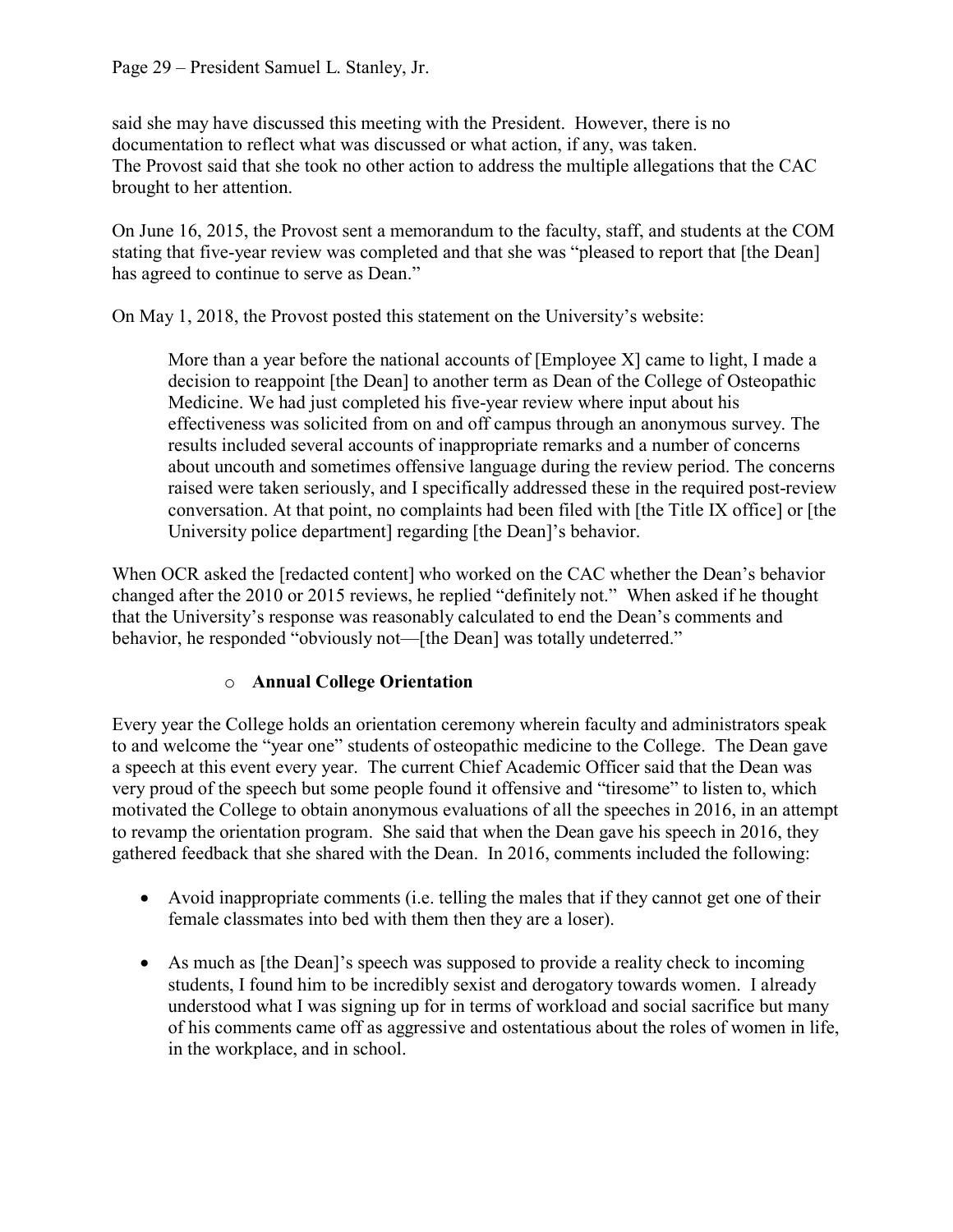- Most of the address was motivational and realistic which was helpful. I did however find some comments to be lewd and unprofessional and I'm not the only one. As the Dean of our school, I know he is not our father, but certain comments I felt were not appropriate.
- I found the comment about being able to "get into a lady's pants" because we are student doctors a bit offensive. I realize the point [the Dean] was trying to make, but I didn't agree with his choice of words.
- I was unfortunately not impressed with [the Dean]'s address at orientation or at the White Coat Ceremony. I understand that there were influencing factors, such as getting back from overseas and being jet lagged as well as having a recent drinking incident with a fourth-year med student. However, I did not feel very welcome or encouraged by his talk.
- A few comments were a bit offensive because they were sexist in nature toward women regarding men picking up women and women "having greasy hair."

Based on the feedback, the Chief Academic Officer told the Dean that he needed to find a different way to express himself. She said that the Dean took umbrage at the feedback, got defensive, and said he would do what he wanted to do. However, she told OCR that she used the results of this survey to encourage the Dean to clean up his speech, and that in 2017 he did clean it up somewhat. According to her, the Dean gave a similar, although somewhat toned-down speech in 2017, and again the College gathered the feedback. Although there were fewer negative comments about the inappropriateness of the Dean's speech, there were some, including that the Dean's speech was disrespectful, belittling, offensive, crude, and inappropriate, that he mentioned naked pictures and dancing naked on the table, and that he made people feel uncomfortable. One student offered to speak further about the concerns raised in the review.

The evidence indicates that from 2004 until December 2017, no one reported any of the reports about the Dean from the reviews and surveys to the University's Title IX office. Title IX Coordinator 1 told OCR that she never received any reports or complaints about the Dean and was not aware of any complaints reaching the Title IX office. Title IX Coordinator 2, who succeeded Title IX Coordinator 1 and was still the University's Title IX coordinator at the time of OCR's onsite in April 2018, told OCR that she likewise had no knowledge of complaints or concerns anyone raised about the Dean during the five-year reappointments or from surveys of his orientation speeches. There is no documented evidence that prior to December 2017 the Title IX office investigated the Dean's behavior.

### o **Reports Concerning the Dean to the University's Title IX Office and University Police**

On December 14, 2017, the same day that the Dean took a medical leave of absence and stepped down as dean of the College, the Title IX office opened an investigation of two complaints against him.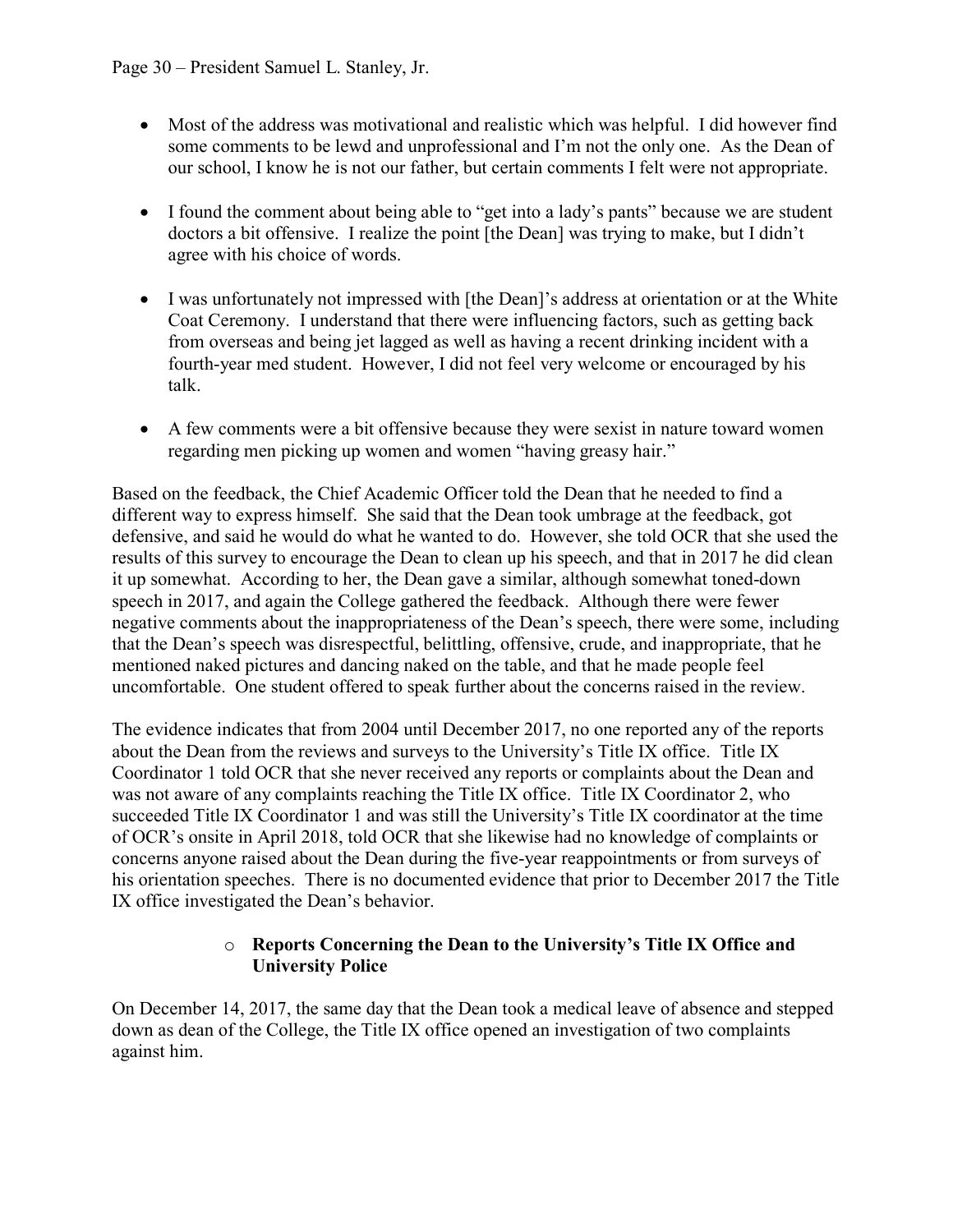The father of a [redacted content] student (Reporter 15) reported one incident to the Provost, who forwarded it to the Title IX office. According to the Title IX report, the student alleged that in [redacted content] she met alone with the Dean in his office [redacted content], pursuant to the College policy, [redacted content]. The student reported that, within a minute of her entering the Dean's office, the Dean [redacted content] and then spoke to her for an hour. He asked her what her age was and, after she told him she was 26, the Dean discussed what he and other older men want. He said that his friends want to be with younger women and had the idea that "all a 26 year-old has to do is put out for 20 minutes and then the old guy falls asleep." He said that "these women get to travel the world, go on vacations, and get to spend money and buy things." According to the report, the student felt that it was clear that the Dean was discussing a sexual relationship between someone his age and someone her age—she said that the Dean mentioned the specific age "26" multiple times. The student told the Title IX investigator that "it felt like a favor for a favor," that it was scary and uncomfortable, and that the Dean had control of everything.

According to the Title IX report, the student also said that the Dean mentioned a bar in East Lansing, said that sometimes he can see people pole dancing on the tables, and told her, "I'll bet you'll be dancing on those tables." He mentioned how tall and thin she was and told her it was difficult to send naked pictures to another person because there is a trail. According to the Title IX report, the Dean told the student that if she sent a naked picture and the Dean saw it, the student would be in trouble. The student reported that the Dean "kept going on and on." The student said that the Dean finished the meeting by telling the student that [redacted content]. The student said that the meeting was very upsetting and that she felt that the Dean was trying to take advantage of her and how much she wanted to save her education and her career. According to the Title IX report, the student said she believed that the Dean was implying that if she would do something for the Dean, the Dean would do something for her.

The Title IX report states that the student said she took a [redacted content]. According to the report, the student struggled in July and August 2017, was "completely withdrawn," and could not study for the [redacted content]. She could not sleep and had anxiety over [redacted content] because if she did not [redacted content] she would have to meet with the Dean again. [redacted content]

According to the Title IX report, the student met with the Dean a second time and he used a different tone than that of the first meeting. The Dean told the student that she was not smart enough and should pick a different career. According to the report, the student told the Dean she wanted to help people and the Dean recommended that she work at a soup kitchen. The Dean then told the student that [redacted content] modeled nude for art classes and was a medical model for breast exams, pap smears, and rectal exams. The report states that the Dean then offered to allow the student to take the [redacted content] but she would have to [redacted content] that she would not return to the College to continue her medical studies. According to the report, the student would not [redacted content] and said she was concerned that the reason the Dean would not be more lenient with her was because she would not do what she perceived he had requested in their first meeting.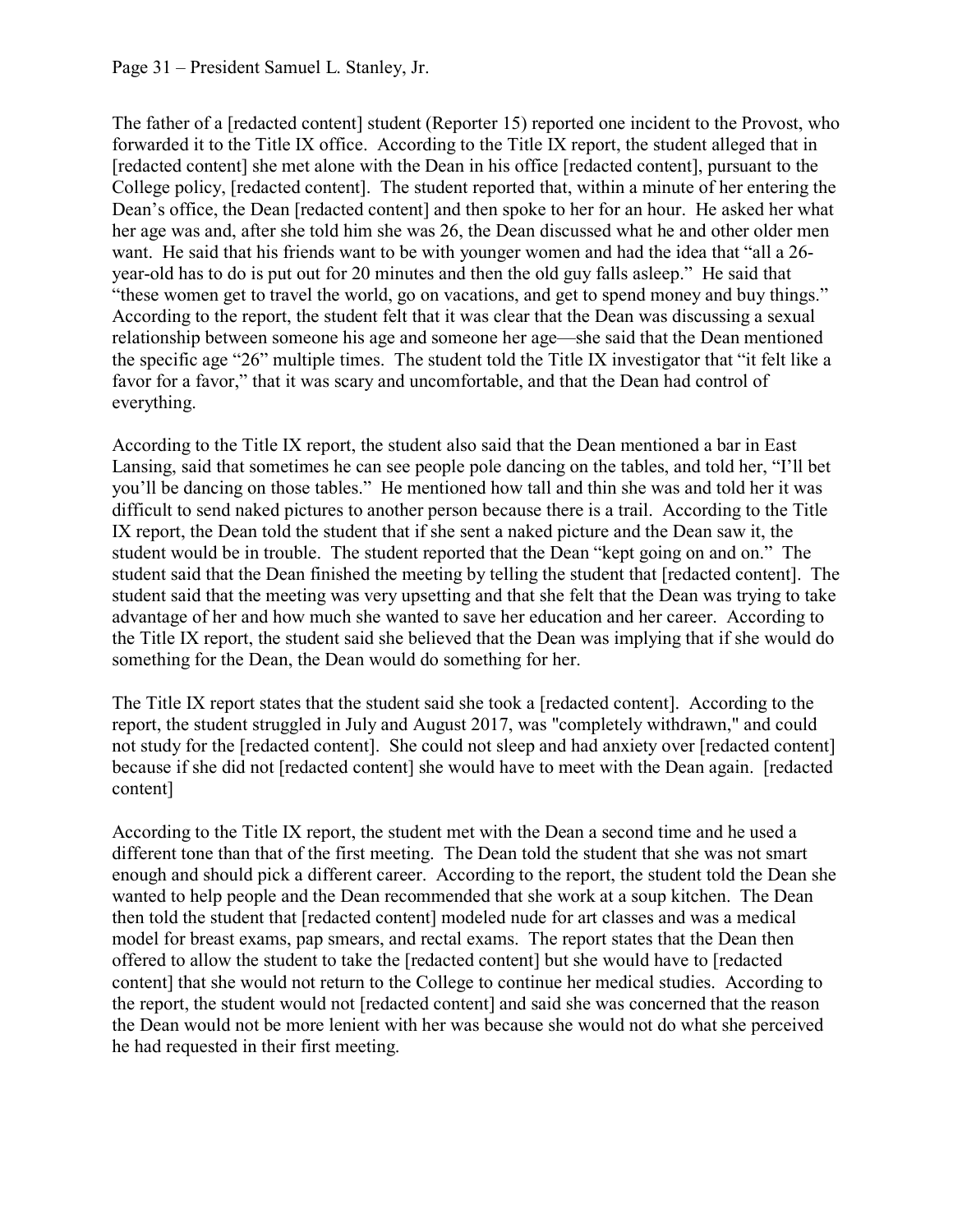The Dean responded to these allegations in an email to the Title IX investigator on January 27, 2018, acknowledging that he met with the student. In the email, the Dean described their conversation as a pro forma discussion of whether to allow the student [redacted content]. The Dean indicated that his discussion with the student was like many he had had with other students. The Dean said that he told her he would consider her request after he spoke with others about her past record. The Dean then told her she would have to [redacted content] she would be out of the College; he said he has done that many times in the past with other students. He said he had "no idea where the others [sic] comments have come from." He did acknowledge, however, that he had "told student [sic]" that [redacted content] was a patient model for the clinical skills course.

In addition, the Dean said he would respond to the allegations more fully in person after June 29, 2018, as the University had requested that he not work on University business until then. The Title IX investigator relayed this information to the student, apologizing for any stress this caused the student, and stating that the investigator would "follow up to ensure the investigation continues to move forward as soon as the Dean returns and has an opportunity to be heard."

The Title IX office also included the comments that students made regarding the Dean's orientation speeches in 2016 and 2017 in its investigation of the December 14 complaint. After reviewing the student comments regarding the orientation speeches, the Title IX investigator told Attorney 4 in an email dated January 22, 2018, that "many of the comments talk about how demoralizing and intimidating the speech was and how he made the students feel awful about med school."

Based on the Title IX report, the Title IX investigator spoke with the Chief Academic Officer as part of the Title IX office's investigation of this complaint as well as its investigation of the comments on the Dean's orientation speech. The Chief Academic Officer reported that she knew the student met with the Dean in December 2017, and [redacted content]. She then said that although she had not heard of complaints specifically from women about the way the Dean engaged with them, she did receive complaints from students about the Dean in the past, mentioning the comments on the evaluations from the orientation program. She stated that she heard the Dean say things like "Boys are always going to be interested in going to bed with girls." She said that she believed that the Dean was this way with men and women. The Chief Academic Officer had not heard that the Dean made comments about pole dancing, being an escort, or being too attractive to be a doctor. As it is recorded, at the end of the interview, the Chief Academic Officer stated that the Dean, "like others," appeared to be appreciative of attractive young women.

The same Title IX incident report includes a description of another alleged incident occurring about nine years prior to the report that a retired alumna of the College (Reporter 16) reported to the President on [redacted content]. This allegation involved the Dean and an applicant who had been denied admittance into the College. According to the report, the Dean reached out to the applicant a year after she had been denied admission, told her he was going to be in town and was reaching out to students who had been good candidates but had not quite met the criteria for admission the year before, and offered to meet her at a hotel bar to discuss giving her another chance. The report states that the applicant met the Dean at the bar but brought her fiancé with her, where he sat hidden from the Dean's view. According to the report, the Dean had clearly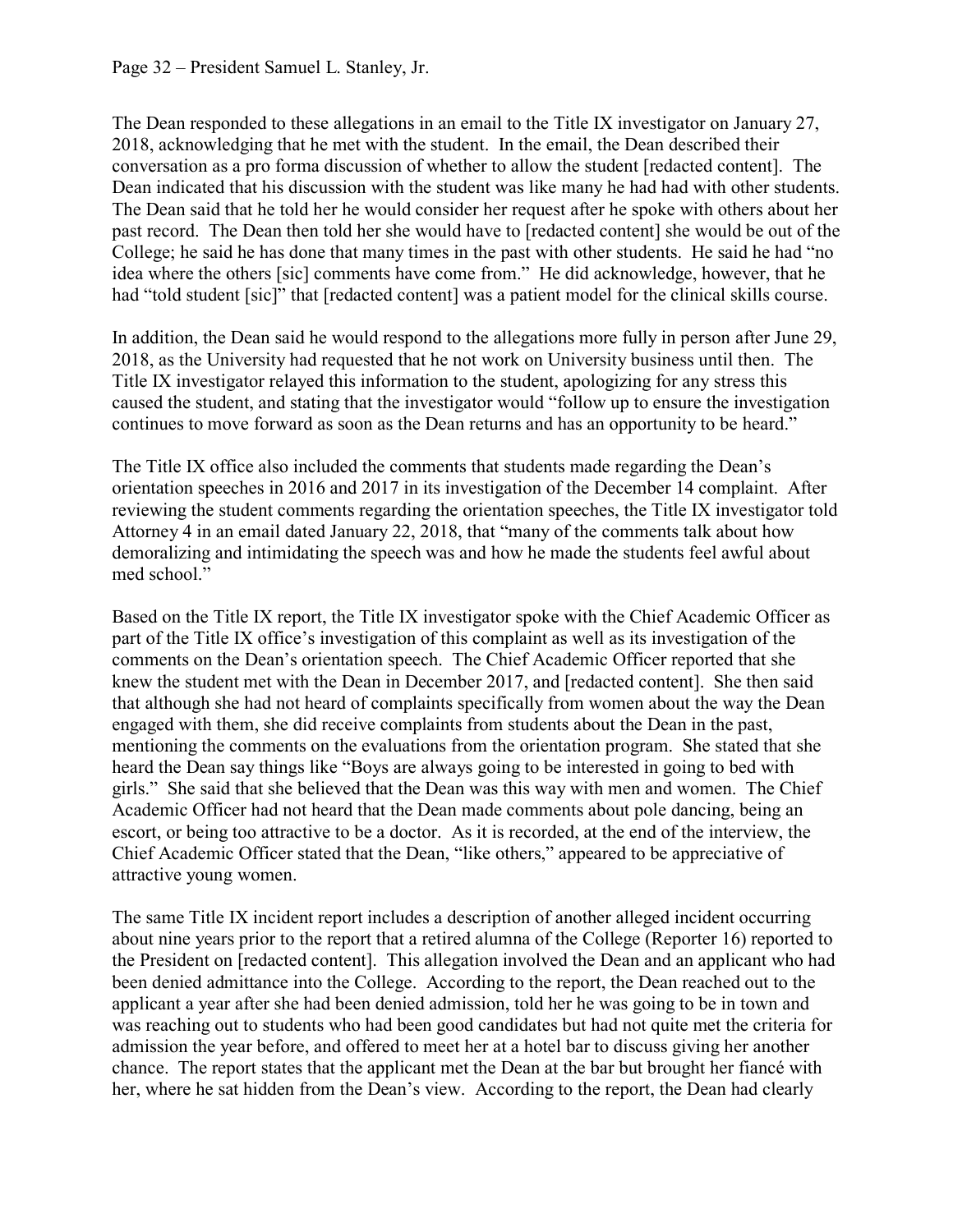been drinking, made inappropriate comments, and invited the applicant to his hotel room. The applicant excused herself and she and her fiancé quickly left, feeling uncomfortable. The report states that the applicant wanted to remain anonymous and did not want to report the incident.

Another incident reported to the Title IX office on March 28, 2018, is based on information obtained from a social media post about the Dean written [redacted content] by (Reporter 17). The University supplemented its Title IX report with a copy of a report by the Michigan Department of State Police involving the same incident. All of OCR's information about the incidents regarding Reporter 17 are from the Title IX report. According to the report, Reporter 17 said that there was a running joke that if you were walking by the Dean in the hallway you better make sure your jacket was zipped up, unless you needed something, and then you better unzip it to be sure to get whatever you needed from the Dean.

Based on the report, Reporter 17 stated that in her second year of medical school [redacted content] and met with the Dean to request a clinical placement near her husband and [redacted content]. The report states that the Dean emailed Reporter 17 prior to a meeting and told her she better wear a low-cut shirt to the meeting if she wanted to persuade the Dean to provide accommodations. According to the report, at the meeting, the Dean yelled at Reporter 17 for nearly 15 minutes; told her she should have taken precautions [redacted content]; intimidated, belittled, and terrified her; and would not help her to get a clinical placement close to her home. When Reporter 17 received a clinical placement close to Detroit, she again requested that the Dean meet with her and her husband. The Dean told her that it was not in her interest to bring her husband to the meeting. She did bring her husband to the second meeting, and, according to the report, the Dean belittled the two of them, told them they should know [redacted content], made a crude joke, and refused to change her clinical placement. When she later learned that a clinical spot had opened in Lansing, she went to a different dean to request placement in Lansing, that dean spoke with the Dean, and she was placed in Lansing but told not to tell anyone.

The report also states that when Reporter 17 was [redacted content] the Dean said in a teleconference meeting with the main campus and two satellite campuses that he fathered her child, humiliating her in front of hundreds of people. The report states that she was sitting in front of the main classroom and all the campus classrooms were teleconferenced into the call when the Dean said that her [redacted content], basically stating, in front of every medical student at the University, that Reporter 17 slept with the Dean. [redacted content]

The report states that after the Dean made the comment about fathering her child, the next time she interacted with the Dean was at her graduation, when she walked across the stage to get her degree. Instead of congratulating her, the Dean said, "Nice red heels, your legs look really hot."

According to the report, the Dean intimidated Reporter 17 and other women who were in the College, they felt that they could not report his behavior without risking their careers, and all of his behavior was dismissed because he was a "military man." She had not reported any of this before because the Dean was in a position of authority and she felt she "just had to take it."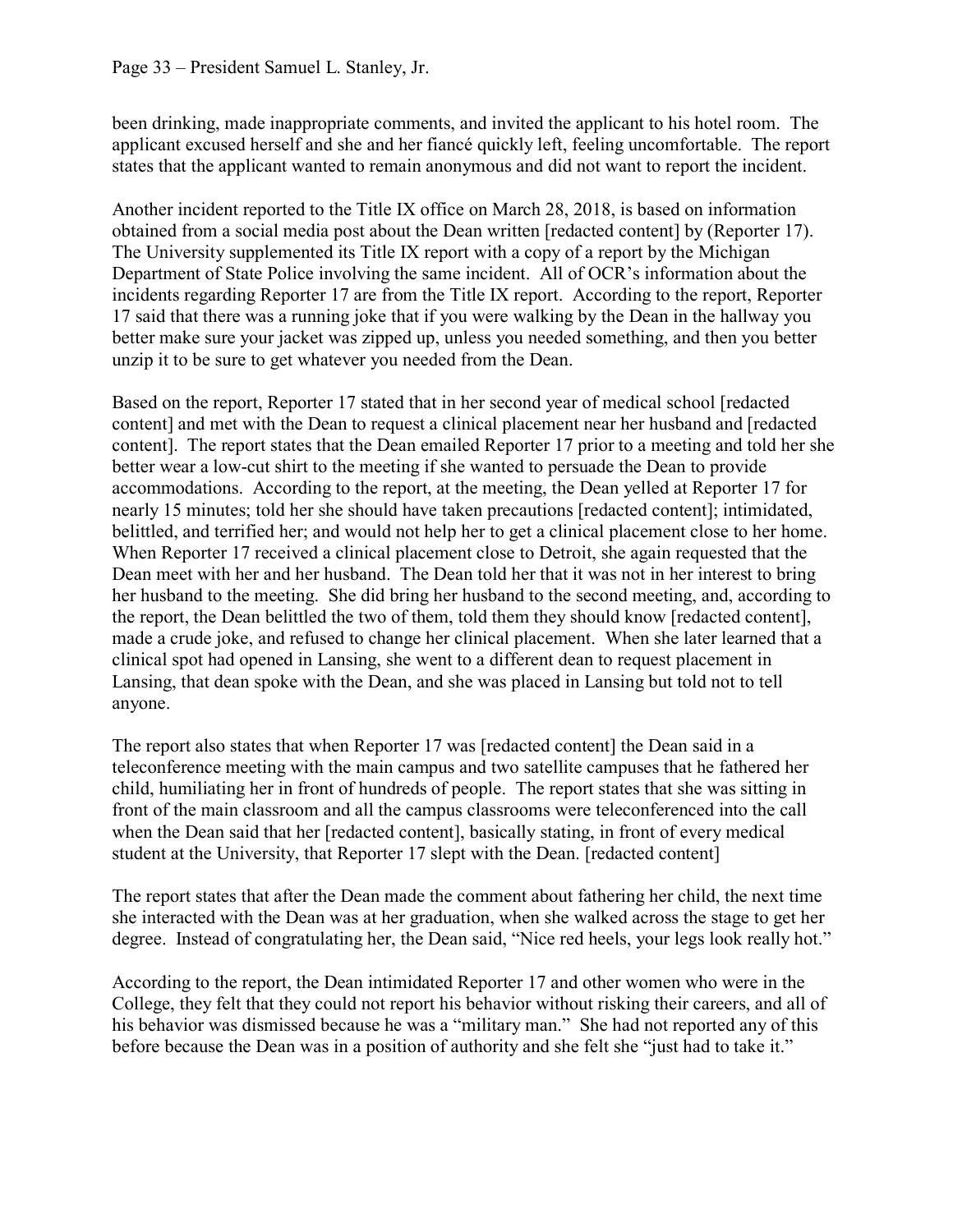Also on March 28, 2018, a former faculty member at the University's medical school from 2009- 2010 (Reporter 18) reported to University police that the Dean said "many inappropriate things" to her and to her colleague. According to the police report, Reporter 18 said that she attended an event in the [redacted content] and sat at the Dean's table. During the event, the Dean showed her pictures of a "fetish festival" with naked people wearing collars, asked her and her colleague to have a threesome with him, and, when they declined, stated that he would get a prostitute. When Reporter 18 mentioned that she was vegetarian, the Dean said, "You don't eat meat? I bet you eat your boyfriend."

Reporter 18 told the University police that she told the Chief Academic Officer about the incident and how uncomfortable it made her feel and that she felt that the Chief Academic Officer "wrote it off" and dismissed it because the Dean was intoxicated and did not mean it. According to the police report, the Dean later "kind of apologized." After that incident, according to the police report, the Dean would come in her office, shut the door, and say inappropriate things that made her uncomfortable. For example, she said the Dean would often use the word "vagina" in conversation for no medical or professional reason. According to Reporter 18, the Dean spoke of sleeping with a former teacher, implying that it was okay to sleep with former teachers. She said she quit her job because of the Dean's behavior. Reporter 18 requested to remain anonymous because she feared repercussions for speaking up.

On March 30, 2018, another individual (Reporter 19) told the Title IX office that it had been reported to him that at a public College ceremony, on a date unspecified, that the Dean looked intently at the chests and legs of female students and said how much he enjoyed looking at them, made dramatic turns and exaggerated looks at female students, and said that it would be a good year, and told groups of students that he possessed great power over them and their futures in medical education and practice. Reporter 19 did not identify the students. Another person (Reporter 20) filed a similar complaint with the Title IX office, also on March 30, 2018, alleging (according to the report) that on numerous occasions the Dean made inappropriate gestures and comments directed toward students. The report cites two examples: if students were wearing tight or revealing clothing the Dean would comment that that was how to get what you want; when a student walked by in a tight dress the Dean would turn his head in an exaggerated fashion and make a "big scene" out of staring at the student as she walked by. On April 4, 2018, an advisor at one of the College campuses (Reporter 21) reported that she was aware that the Dean, in his role as the dean, made inappropriate sexual comments to three medical students.

On April 16, 2018, a counselor at the University reported to the Title IX office that a medical student (Reporter 22) told the counselor that she met with the Dean on campus on two occasions to discuss academic performance issues. At the meetings the Dean discussed being an older man, said that people do favors and do things for him, and said that maybe she would want to give him something. Reporter 22 told the counselor that the entire experience and after-effects of the media exposure were having significant impact on her, including [redacted content].

On April 23, 2018, the President and [redacted content] reported to the Title IX office that they were aware of a former student of the College who had had encounters with the Dean and found him "creepy." A Title IX investigator spoke with the former student, who said that the Dean had behaved inappropriately towards her in September of 2015 and again in January 2016 when he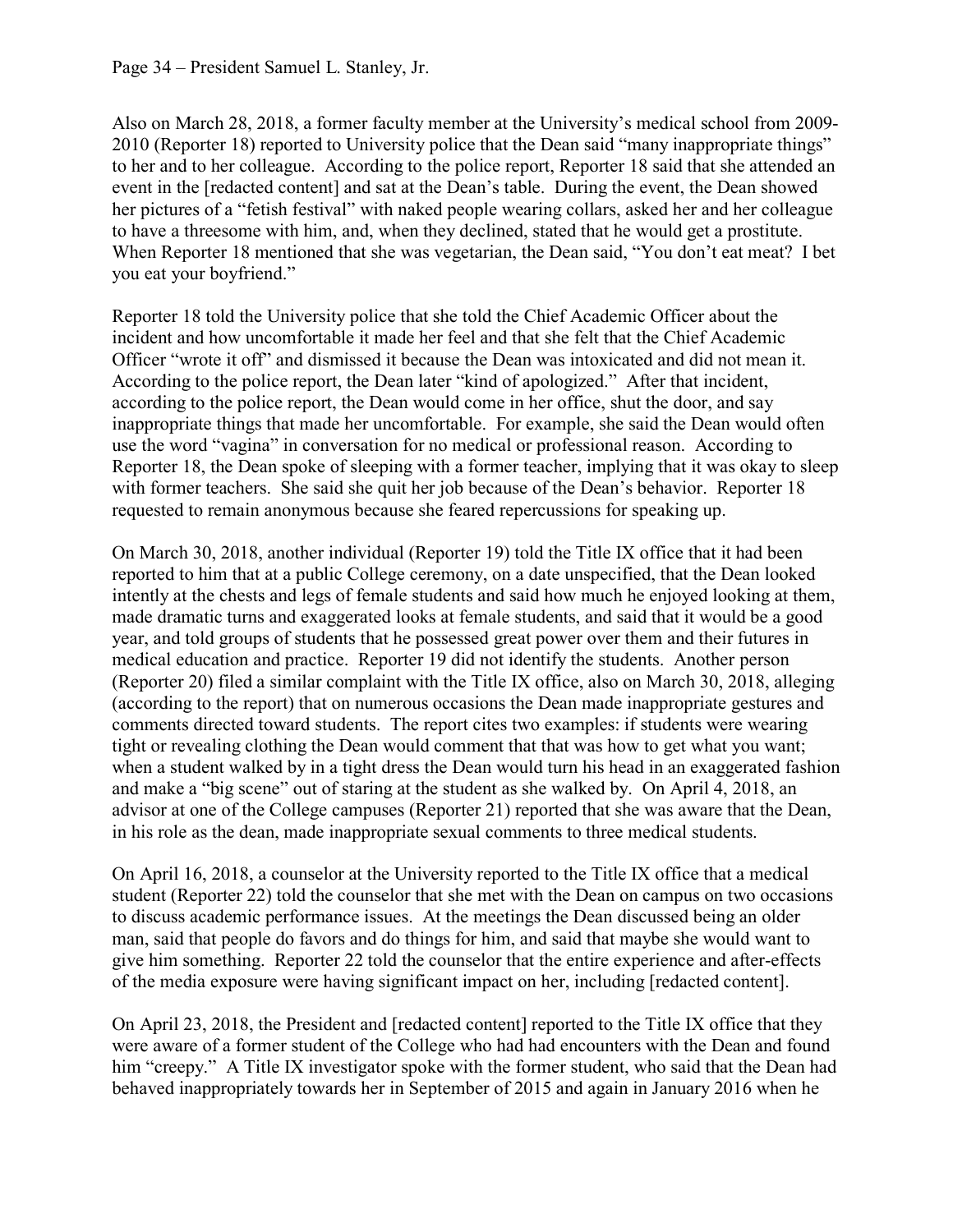met with her at a local restaurant to discuss her application for enrollment in the College. The former student reported that the Dean made inappropriate comments during that meeting. For example, the former student said that the Dean told her one of his employees never had an orgasm and never "got wet" and told a story about his students practicing a rectal exam on him. The former student said that the Dean also mentioned a social event in Detroit where everyone got drunk. When the student had to sit out a semester of school because of poor performance she decided to not return to the College.

In addition to these reports, the University received a report concerning comments that the Dean had made in a speech at the College orientation; because the Title IX office had already begun investigating comments the Dean made during his 2016 and 2017 orientation speeches as part of its December 14 complaint investigation, it did not open this as a separate complaint. The University also received a report that a student had heard, indirectly, that the Dean made an anonymous student practice a male examination on him after the student had missed a skills class. The University police also received two other reports from mandatory reporters who indicated that the Dean may have sexually harassed other individuals, but no more detail was available regarding these reports.

The University provided a chart of Title IX complaints it had received and opened related to the Dean, indicating the status of each as of September 28, 2018. This chart indicated that, of 14 total complaints, the University closed or merged eight of the complaints. The other six complaints were marked as open, including the oldest complaint the Title IX office received concerning the Dean, which it received on December 14, 2017. Throughout OCR's investigation, the University provided no documents showing that it had completed a full investigation of any of the complaints it has received against the  $Dean<sup>27</sup>$  $Dean<sup>27</sup>$  $Dean<sup>27</sup>$ .

On September 17, 2018, the University's Title IX office sent a letter to the Dean notifying him that in addition to the December 14, 2017, complaint of which he had already been notified, the University intended to formally investigate four additional complaints against him, including the complaints filed against him in March and April 2018.

## • **The Dean's Resignation**

On December 14, 2017, the Dean stepped down as dean of the College due to asserted health reasons. He stated in his letter to the Provost that, as they discussed that day, it was his intention to return to the College following his medical leave of absence. The Provost told OCR that when she spoke with the Dean she told him he could no longer be dean, advised him to retire, and recommended that he do so immediately and leave the institution. At that time he wanted to think about it overnight, and the next morning he asserted his right to go on medical leave.

Starting on February 9, 2018, University administrators recommended initiating dismissal for cause proceedings against the Dean, based on his failure to "monitor and enforce clinical practice guidelines put in place for former doctor [Employee X] following the conclusion of the 2014 sexual harassment investigation." This occurred more than a year after the University fired

<span id="page-34-0"></span><sup>&</sup>lt;sup>27</sup> OCR received the University's first monitoring report pursuant to the enclosed agreement on September 3, 2019, concerning its response to complaints against the Dean, and will review and address it under separate cover.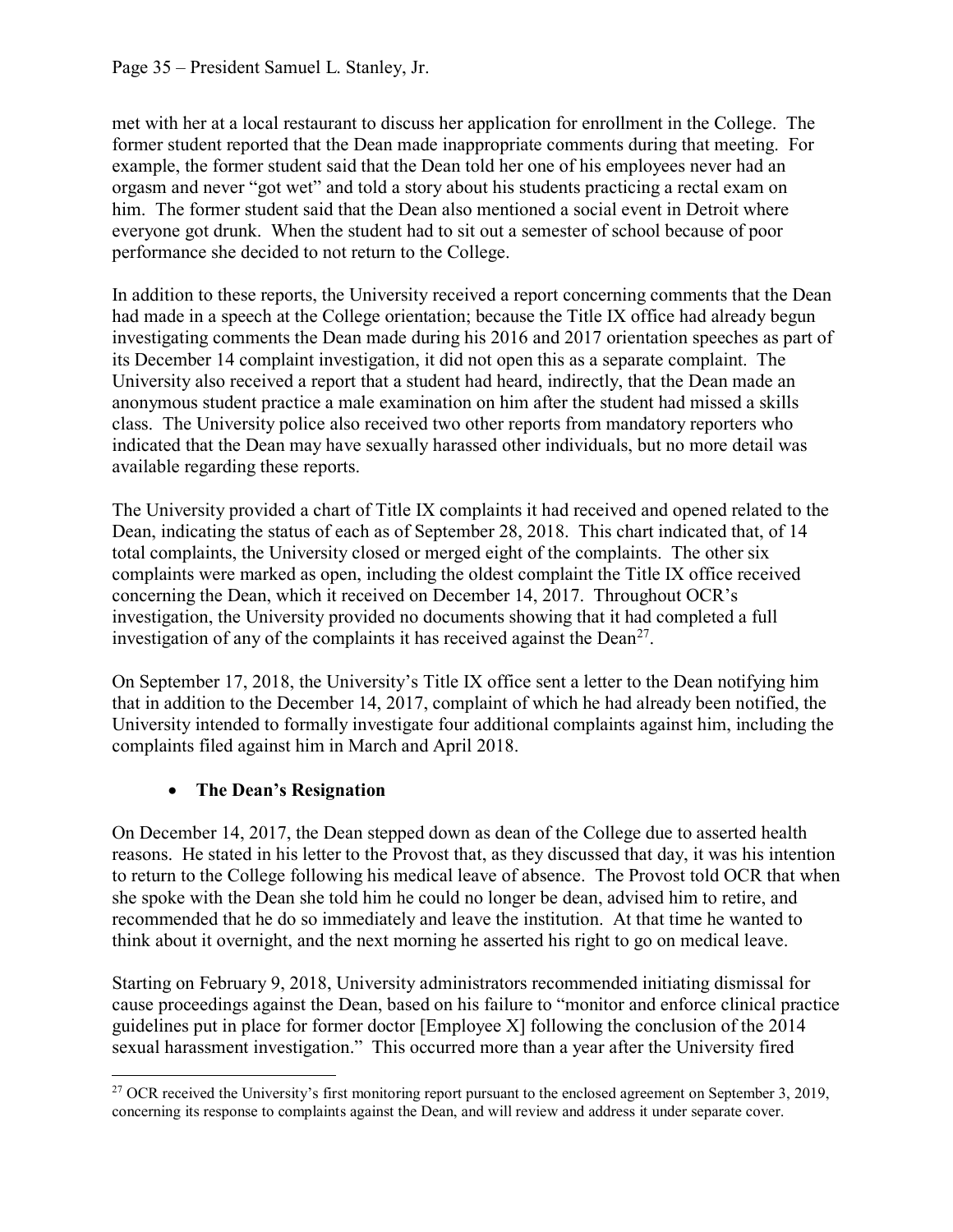Employee X for failing to comply with the "guidelines." The Provost stated that the recommendation to dismiss the Dean was based on the Dean's inappropriate interactions with students, the fact that he had not informed the University about his arrest (which she described as a technicality but still a violation of policy), and complaints about remarks that the Dean made at orientation.

The Provost told OCR that she told the Dean he could no long be dean of the College for reasons related to Employee X. Specifically, she stated that she already knew that the Dean had not vigorously supervised Employee X after the 2014 complaint investigation, but she had recently learned through interviews that he had not designated anyone else to supervise Employee X either. The Provost noted that the Dean's office is in a different building at a great distance from the clinical center where Employee X worked. It would have been reasonable for him to designate someone else to monitor Employee X, but he did not. The Provost stated that it was ultimately unclear who was in charge of whom and who had direct responsibility.

On July 5, 2018, the University accepted an agreement in which the Dean retired effective June 30, 2018.[28](#page-35-0) 

## • **Criminal Charges in Ingham County Court**

On March 27, 2018, the State Attorney General charged the Dean with two counts of willful neglect of duty as a public officer, one count of criminal sexual conduct, and one count of a common law offense in Ingham County District Court. After determining that there was probable cause that the crimes were committed and that the Dean committed the crimes,<sup>[29](#page-35-1)</sup> on June 14, 2018, the Dean's criminal case was transferred to Ingham County Circuit Court. According to a Michigan police-signed affidavit, the neglect of duty charges relate to the Dean's handling of the 2014 investigation against Employee X.

The felony misconduct in office charge concerns the Dean's actions regarding four victims, one of whom, identified in the affidavit as Victim 1, had filed a complaint with the Title IX office alleging that the Dean used his position of power to suggest that the student give him sexual favors and send him nude photographs in exchange for leniency on a test benchmark requirement (these allegations are described in greater detail above).

According to the affidavit, the Dean summoned a second victim, Victim 2, to his office after falling asleep in class, where the Dean directed Victim 2 to turn around in a circle twice so that he could observe her body. The affidavit states that the Dean then degraded victim 2's appearance, told Victim 2 she needed to dress like a woman, said that she would never make it in the profession if she did not dress sexier, and continued on a "harassing ridicule" for about an hour. Victim 2 was summoned to the Dean's office a year later to discuss an exam but Victim 2

<span id="page-35-0"></span><sup>&</sup>lt;sup>28</sup> Although the Interim Dean of the College and the University's Vice President and Special Counsel to the President both requested that the University initiate dismissal for cause proceedings against the Dean, OCR has no documentation showing that the University actually did initiate such proceedings and the fact that the Dean was able to retire suggests that it did not.

<span id="page-35-1"></span><sup>&</sup>lt;sup>29</sup> This is the evidentiary standard as articulated on the general information page of the State of Michigan Courts website, http://courts.mi.gov/self-help/center/general-information/pages/types-of-courts.aspx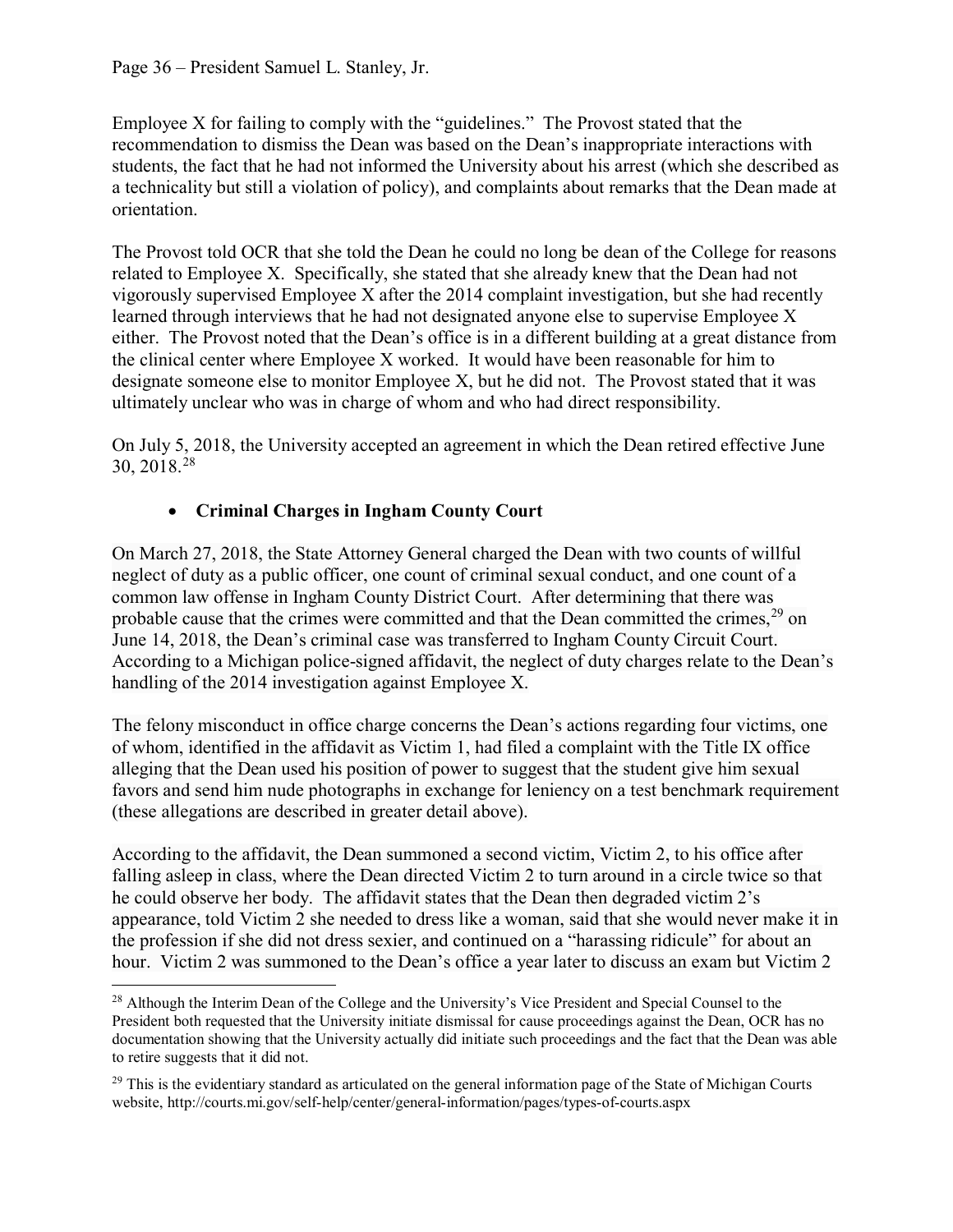declined to go alone to his office, choosing instead to go to a group counseling session that the Dean ran. At the counseling session, according to the affidavit, the Dean told the group that he held their entire future in his hands and could do whatever he wanted with it. In her third year of medical school, Victim 2 again met with the Dean to address complaints she had about her surgical residency, and he again directed her to slowly turn around twice so he could look at her body. The affidavit states that the Dean told Victim 2 that she needed to learn her place in life and asked her what he had to do to teach her to be submissive and subordinate to men. He then told her that she should not speak about the residency complaints and that if she did, she would have a lot of "burdensome debt" and no medical degree. The affidavit says that the Dean reminded Victim 2 that he had a number of connections both at the University and around the country and that he could run her out of the College and bar her from working in the medical field.

According to the affidavit, in Victim 2's fourth year of medical school, at a scholarship party, the Dean grabbed her left buttock and gripped it firmly while they were waiting to take a photograph. Finally, a few months later, when Victim 2 saw the Dean, he looked her up and down from her face to her crotch, finally focusing on her chest. Victim 2 felt uncomfortable and asked the Dean to look at her face. He responded, "eye candy, eye candy."

Victim 3 said that she met with the Dean to discuss an exam. According to the affidavit, he scanned her body up and down several times, making her feel uncomfortable. The affidavit says that the Dean told her that he would allow Victim 3 to retake the exam if she signed a contract agreeing to leave the College if she did not get the necessary score. Victim 3's exam score fell one point short of a passing grade and she met with the Dean again. At the second meeting the Dean reminded Victim 3 of the contract and asked her what her "Plan B" was since she could not cut it in medical school. He suggested that she become a centerfold model and discussed another female student who became a stripper to pay for medical school. The Dean agreed to allow Victim 3 to take the test again, but called that decision a favor, and told Victim 3 that in return, she would be "required to do anything for him." Victim 3 understood "anything" to mean anything the Dean wanted sexually in exchange for a favor.

According to the affidavit, a fourth individual, Victim 4, said that she "endured similar experiences as Victims 1-3 and was "not surprised that [Employee X] had been able to victimize so many women under the supervision of [the Dean]." Victim 4 described a conversation she had with the Dean in 2006 or 2007 in which he said that "it was good when women were drunk, because it was easy to have sex with them." Victim 4 said that in February 2010, at an event, the Dean approached her from behind and grabbed her right buttock. According to the affidavit, Victim 4 did not know what to do because the Dean was dean of the College and had "complete control of her medical career." She told her boyfriend about the incident but decided not to report it to the University because "she did not want to be thrown out of medical school."

The affidavit also states that a forensic examination of the Dean's work computer disclosed pornographic images and videos stored on it, including a video of a female masturbating at close perspective and approximately 50 photos of bare vaginas, nude and semi-nude women, sex toys, and pornography, which was in violation of the University's Acceptable Use Policy. Based on these allegations, the Dean was charged with using his office to harass, discriminate, demean,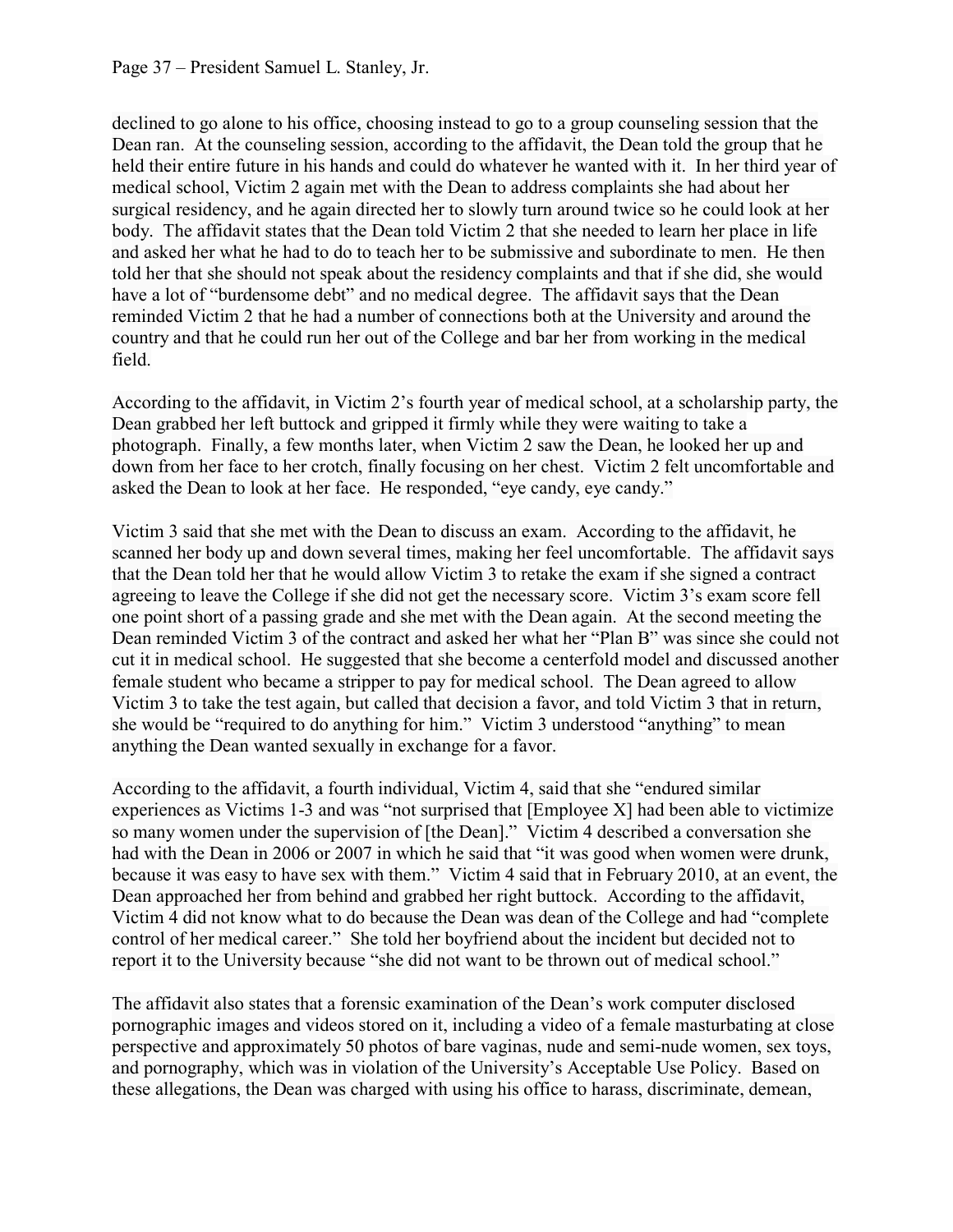sexually proposition, and sexually assault students. The criminal sexual conduct charge concerned the Dean's reportedly groping a female student. Three women testified at a dismissal hearing on these charges (the motion to dismiss was denied). Two women described, under oath, how the Dean indirectly propositioned them for sex during meetings. A third, also under oath, testified that the Dean groped her at a public event and made sexual comments about her on several occasions.

The Dean stood trial from May 30 to June 11, 2019, in Ingham County Circuit Court, during which witnesses testified that the Dean sexually harassed and assaulted them, made inappropriate comments and abused his power as dean of the College. On June 12, 2019, a jury convicted the Dean of two counts of willful neglect of duty (both misdemeanors), including allowing Employee X to continue to see patients in 2014 while the University investigated a complaint against him and failing to follow the protocol resulting from the University's investigation of the 2014 complaint. The jury also convicted the Dean of the common law offense of misconduct of a public official. Misconduct in office is a felony punishable by up to five years in prison and a \$10,000 fine. The jury returned a not-guilty verdict on the criminal sexual conduct charge, alleging use of force or coercion to accomplish sexual contact. On August 7, 2019, the Dean was sentenced to one year for each of the misdemeanor convictions and eleven months for the felony conviction, to be served concurrently.

## **Evidence Obtained Regarding the University's Policies and Procedures**

According to the University, it has had a policy against sexual harassment in place since the early 1980s. In September 1992, the University implemented a new sexual harassment policy that identified examples of behavior, including physical assaults, incorporated into the definition of sexual harassment. According to the University, supervisors and senior administrators were required to participate in training on the new policy, which included a component on reporting and conducting investigations on complaints of sexual harassment through campus grievance and adjudication procedures.

Until 2011, the University's policies required individuals to file a formal complaint before the University had an obligation to take any action to address a report of sexual harassment, including sexual violence. This approach was in violation of the requirements of Title IX, and in January 2011, in response to technical assistance the University received from OCR in another matter, the University revised its sexual harassment policies so that it no longer required a formal complaint to investigate a report of sexual harassment if the University had sufficient notice that sexual harassment occurred. Further, per the new policy, all complaints or reports, including those against employees, would be handled under the oversight of the Title IX office. Regarding employees, the policy stated that when such complaints were received by the Title IX coordinator, they would be referred to the "unit administrator" of the alleged harasser, who would process and investigate the complaints with the assistance of the Title IX office. Per the policy, human resources and the general counsel's office could also be consulted. The policy stated that "supervisors, managers, and other designated employees are expected to promptly report all allegations of sexual harassment to the Title IX Coordinator." Regarding complaints against employees, while the Title IX office assisted with the investigation of the complaints, any disciplinary decisions were to be issued by the employee's supervisor, in consultation with the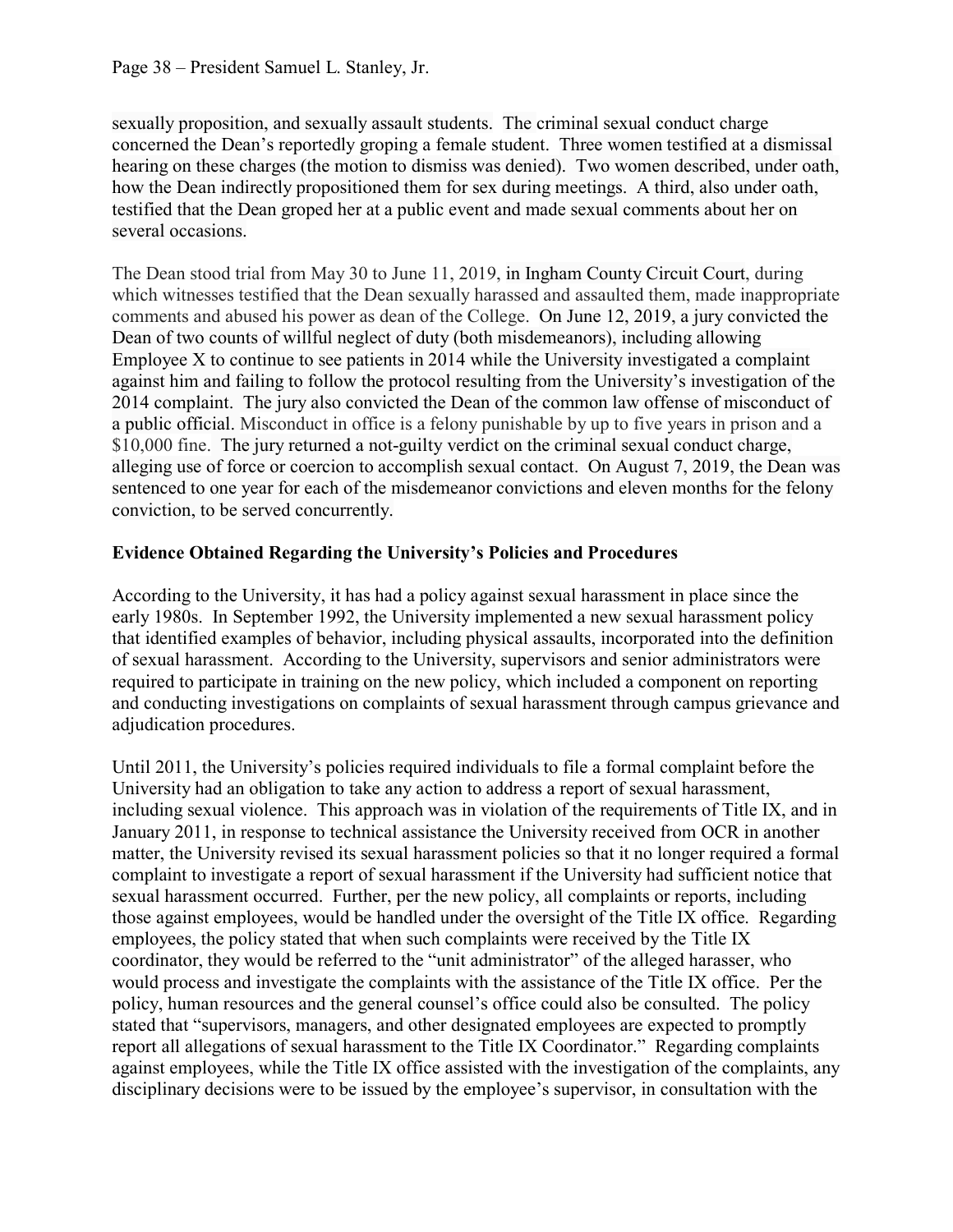Title IX office, human resources, and the University's Office of the General Counsel. The University's current Policy on Relationship Violence & Sexual Misconduct (RVSM policy) still provides that if the Title IX office finds an employee has violated the policy, the employee's "unit administrator" is responsible for imposing discipline, in consultation with Academic Human Resources.

On April 6, 2012, the President issued a memorandum to all University employees reminding them of the University's reporting protocols for "suspected child abuse, child pornography, and allegations of sexual assault." The memo stated in part: "If in your position with MSU, you suspect that a child may be abused or neglected, you must contact the MSU police department immediately." The memo later stated: "If you receive an allegation of sexual assault related to a member of the University community (faculty, staff or student) you must report the alleged assault to the MSU Police Department and [the Title IX office]. This would include an allegation that an MSU community member has sexually assaulted a child." The memo stated: "The only employees who may honor a request for confidentiality from an adult victim of an alleged sexual assault are the University Ombudsman and those whose conversations are protected by a legally recognized privilege (i.e., doctor-patient, counselor-patient)."

On January 28, 2013, the President's office issued an official reporting protocol regarding incidents of child abuse, sexual assault, and child pornography. As part of this protocol, all University employees or volunteers, other than those with a legally recognized privilege, are required to report any allegation of sexual assault they receive that involves a member of the University community to the University police and the Title IX office. The protocol states: "Employees and volunteers who knowingly fail to report suspected child abuse, child neglect, sexual assault, or child pornography may be subject to disciplinary action, up to and including dismissal."

As part of the resolution agreement the University signed in 2015 regarding OCR Docket Nos. 15-11-2098 and 15-14-2113, the University agreed to revise its Title IX policies and grievance procedures and submit them to OCR for its review and approval. OCR approved the University's revised RVSM policy in a letter dated December 21, 2017.

## **Applicable Legal and Regulatory Standards**

The regulation implementing Title IX, at 34 C.F.R. § 106.31(a), states as follows: "Except as provided elsewhere in this part, no person shall, on the basis of sex, be excluded from participation in, be denied the benefits of, or be subjected to discrimination under any academic, extracurricular, research, occupational training, or other education program or activity operated by a recipient which receives Federal financial assistance."

The Title IX regulation contains a number of procedural requirements, including a requirement that recipients designate at least one employee to coordinate the recipient's efforts to comply with Title IX, including the investigation of any complaint communicated to such recipient alleging its noncompliance with Title IX, or alleging any actions which would be prohibited by Title IX. *See* 34 C.F.R. 106.8(a). In addition, the Title IX regulation requires recipients to publish a notice of nondiscrimination covering Title IX, and to adopt and publish procedures that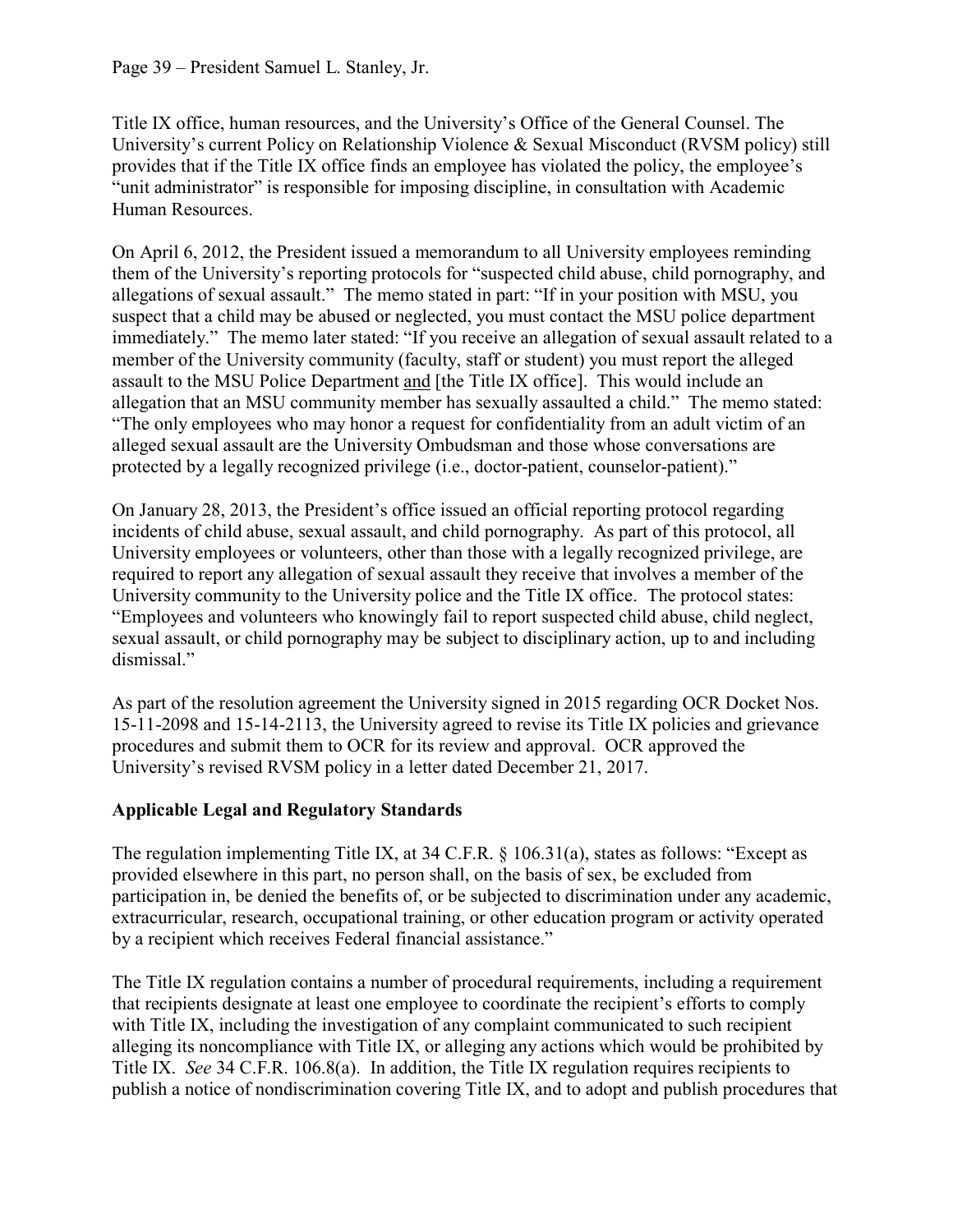#### Page 40 – President Samuel L. Stanley, Jr.

provide for the prompt and equitable resolution of student and employee complaints alleging any actions prohibited by Title IX and its implementing regulation. *See* 34 C.F.R. § 106.9(a); *see also* 34 C.F.R. § 106.8(b).

Sexual harassment that creates a hostile environment is a form of sex discrimination prohibited by Title IX. Hostile environment sexual harassment is unwelcome conduct of a sexual nature that is sufficiently serious (i.e., sufficiently severe, persistent, or pervasive) that it denies or limits a student's ability to participate in or receive the benefits, services, or opportunities of a school's program. Sexual harassment can include unwelcome sexual advances, requests for sexual favors, and other verbal, nonverbal, or physical conduct of a sexual nature, such as sexual assault or acts of sexual violence.

In determining whether sexual harassment has created a hostile environment based on sex, OCR looks at the totality of the circumstances, and considers a variety of factors, including the degree to which the conduct affected one or more students' education; the type, frequency, and duration of the conduct; the identity of and relationship between the alleged harasser and the subject or subjects of the harassment; the number of individuals involved; the age and sex of the alleged harasser and the subject of the harassment; the size of the school, location of the incidents, and the context in which they occurred; other incidents at the school; and whether there were also incidents of sex-based but non-sexual harassment. OCR examines the conduct from an objective perspective and a subjective perspective.

OCR enforces the requirements of Title IX consistent with the requirements of the First Amendment of the U.S. Constitution. The laws that OCR enforces protect students from discrimination but are not intended to restrict the exercise of protected speech in violation of the First Amendment. Thus, for example, in addressing harassment allegations, OCR has recognized that the fact that a particular expression is offensive, standing alone, is not a legally sufficient basis to establish a hostile environment under the statutes enforced by OCR.

Gender-based harassment, which may include acts of verbal, nonverbal, or physical aggression, intimidation, or hostility based on sex or sex-stereotyping, but not involving conduct of a sexual nature, is also a form of sex discrimination to which a school must respond if it rises to a level that denies or limits a student's ability to participate in or benefit from the educational program. In cases of such harassment, a school has an obligation to respond promptly and equitably. In assessing all related circumstances to determine whether a hostile environment exists, incidents of gender-based harassment combined with incidents of sexual harassment could create a hostile environment, even if neither the gender-based harassment alone nor the sexual harassment alone would be sufficient to do so.

The type of sexual harassment traditionally referred to as "quid pro quo" harassment occurs if a teacher or other employee conditions an educational decision or benefit on the student's submission to unwelcome sexual conduct. Whether the student resists and suffers the threatened harm or submits and avoids the threatened harm, the student has been treated differently on the basis of sex, or the student's ability to participate in or benefit from the school's program has been denied or limited on the basis of sex, in violation of the Title IX implementing regulations.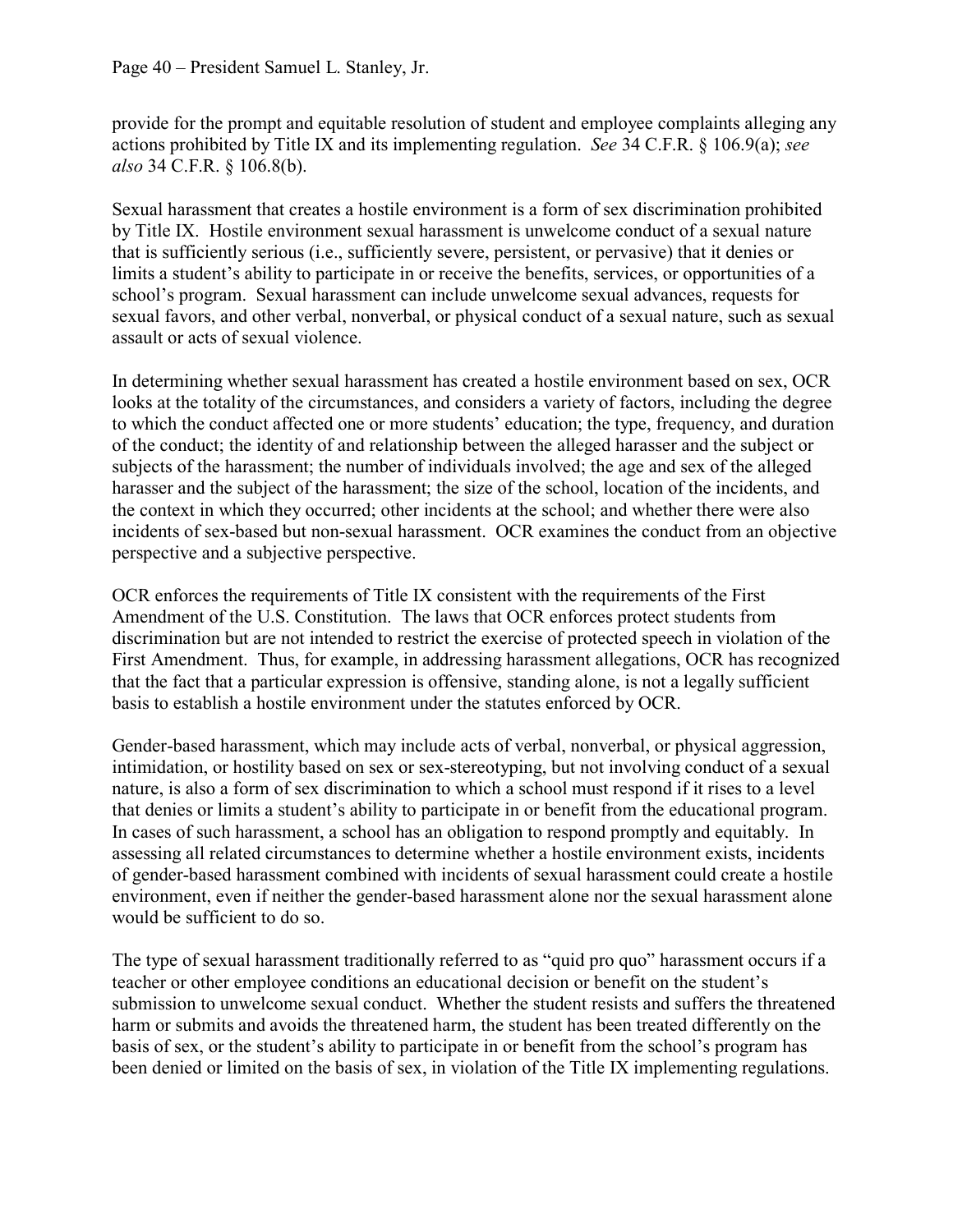#### Page 41 – President Samuel L. Stanley, Jr.

Under Title IX, a school has a responsibility to respond promptly and effectively to sexual harassment. This includes taking appropriate steps to investigate or otherwise determine what occurred and taking immediate and effective action to end the harassment, prevent its recurrence, and, as appropriate, remedy its effects. It may be appropriate for a school to take interim measures prior to or during the investigation of a complaint. Interim measures are individualized services offered as appropriate to either or both the reporting and responding parties involved in an alleged incident of sexual misconduct. Interim measures include counseling, extensions of time or other course-related adjustments, modifications of work or class schedules, campus escort services, restrictions on contact between the parties, changes in work or housing locations, leaves of absence, increased security and monitoring of certain areas of campus, and other similar accommodations. For instance, if a student alleges that he or she has been sexually assaulted by another student, the school may decide to place the students immediately in separate classes or in different housing arrangements on a campus, pending the results of the school's investigation. Similarly, if the alleged harasser is a teacher, allowing the student to transfer to a different class may be appropriate.

A school has a duty to respond to harassment about which it knows or reasonably should have known, i.e., if it would have learned of the harassment if it had exercised reasonable care or made a reasonably diligent inquiry. For example, in some situations if the school knows of incidents of harassment, the exercise of reasonable care should trigger an investigation that would lead to discovery of additional incidents. A school has notice of sexual harassment if a responsible employee knew, or in the exercise of reasonable care should have known, about the harassment. A responsible employee would include any employee who has the authority to take action to redress the harassment, who has the duty to report to appropriate school officials sexual harassment or any other misconduct by students or employees, or an individual who a student could reasonably believe has this authority or responsibility.

A school can receive notice of sexual harassment in many different ways. A student's Title IX grievance is just one form of notice. A student or other individual may have contacted other appropriate personnel. An employee of the school may have witnessed the harassment. The school may receive notice about harassment in an indirect manner, from sources such as a staff member, a member of the local community, or the media. In other cases, the pervasiveness of the harassment may be enough to conclude that the school should have known of the hostile environment – if the harassment is widespread, openly practiced, or well-known to students and staff.

In cases where an employee is engaged in sexual harassment of a student, a school may be held responsible under Title IX regardless of whether it knew or should have known about the harassment. Specifically, if an employee, in the context of carrying out his or her day-to-day job responsibilities for providing aid, benefits, or services to students, engages in harassment that denies or limits a student's ability to participate in or benefit from the school's program, the school is responsible for discrimination, whether or not it knew or should have known about it. The following factors are considered in determining whether an employee has engaged in harassment in the context of the employee's provision of aid, benefits or services to students: (1) the type and degree of responsibility given to the employee, including both formal and informal authority, to provide aid, benefits, or services to students, to direct and control student conduct,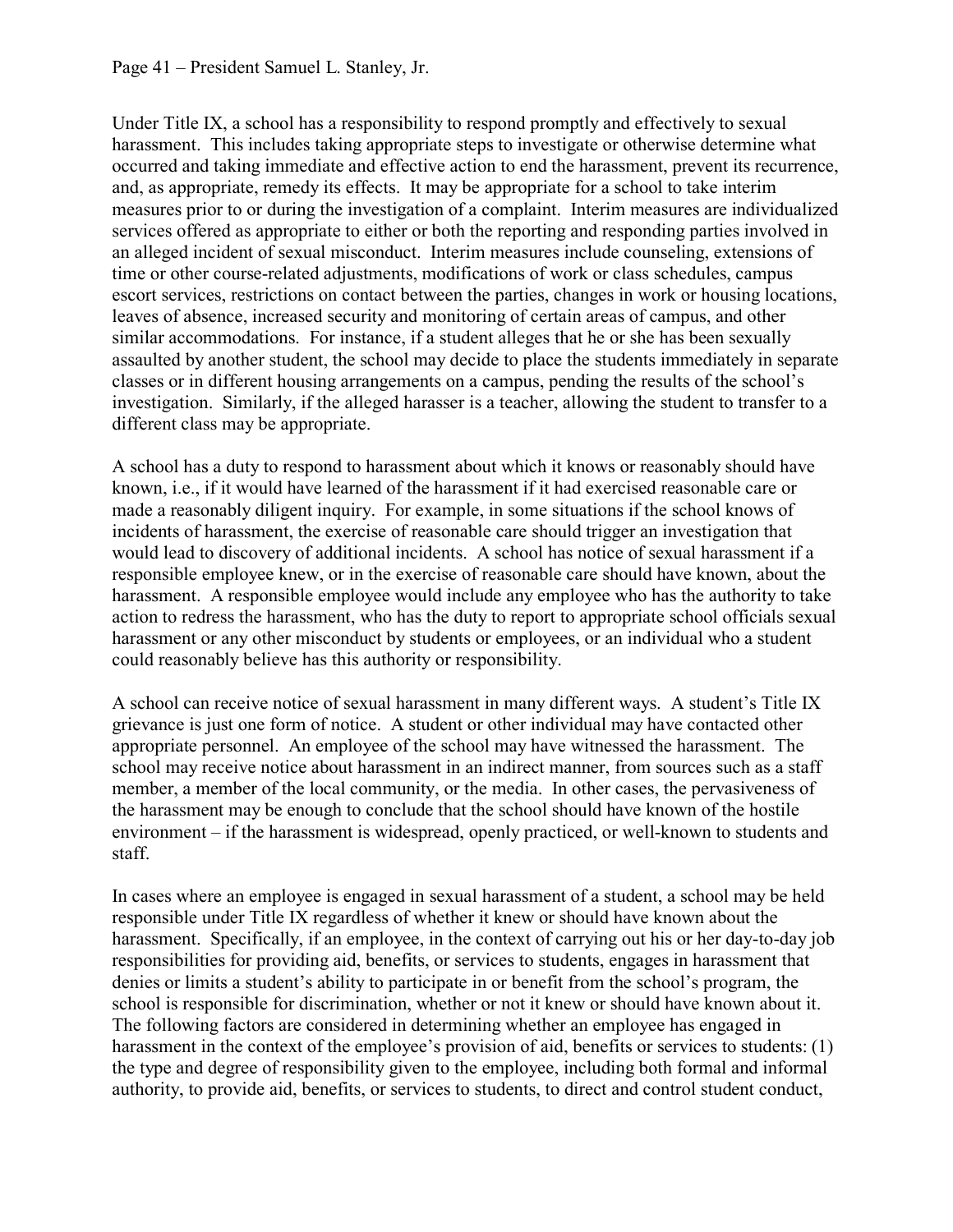or to discipline students generally; (2) the degree of influence the employee has over the particular student involved, including the circumstances in which the harassment took place; (3) where and when the harassment occurred; (4) the age and educational level of the student involved; and (5) as applicable, whether, in light of the student's age and educational level and the way the school is run, it would be reasonable to believe that the employee was in a position of responsibility over the student, even if the employee was not. The school is therefore also responsible for remedying any effects of the harassment on the students, as well as for ending the harassment and preventing its recurrence. As noted above, this is true whether or not the recipient has "notice" of the harassment.

The Title IX regulation defines a student as a "person who has gained admission." 34 C.F.R. § 106.2(r). The regulation defines admission as "selection for part-time, full-time, special, associate, transfer, exchange or other enrollment, membership, or matriculation in or at an education program or activity operated by a recipient." 34. C.F.R. § 106.2(q). What constitutes a recipient university's program or activity for purposes of Title IX broadly includes "all of the operations of . . . [a] college, university, or other postsecondary institution, or a public system of higher education." 34 C.F.R. § 106.2(h)(2)(i).

If a school otherwise knows or reasonably should know of a hostile environment and fails to take prompt and effective corrective action, a school has violated Title IX even if the student has failed to use the school's existing grievance procedures or otherwise inform the school of the harassment.

Once charged with notice of a sexually hostile environment, a school should take steps to stop further harassment and prevent any retaliation against the person who made the complaint (or was the subject of harassment) or against those who provided information as witnesses. At a minimum, the school's responsibilities include making sure that the harassed students know how to report any subsequent problems, conducting follow-up inquiries to see if there have been any new incidents or any instances of retaliation, and responding promptly and appropriately to address continuing or new problems. In cases where the harassment is widespread, the school may need to provide training for the larger school community to ensure that individuals can recognize harassment if it recurs and know how to respond.

The Title IX regulation also prohibits discrimination based on sex in employment. See Subpart E, 34 C.F.R. §§ 106.51- 106.61. In the employment context, sexual harassment is defined as unwelcome sexual advances, requests for sexual favors, and other verbal or physical conduct of a sexual nature when submission to or rejection of this conduct explicitly or implicitly affects an individual's employment, unreasonably interferes with an individual's work performance, or creates an intimidating, hostile or offensive work environment. When an employer receives a complaint or otherwise learns of alleged sexual harassment in the workplace, the employer should investigate promptly and thoroughly. The employer should take immediate and appropriate corrective action by doing whatever is necessary to end the harassment, make the victim whole by restoring lost employment benefits or opportunities, and prevent the misconduct from recurring.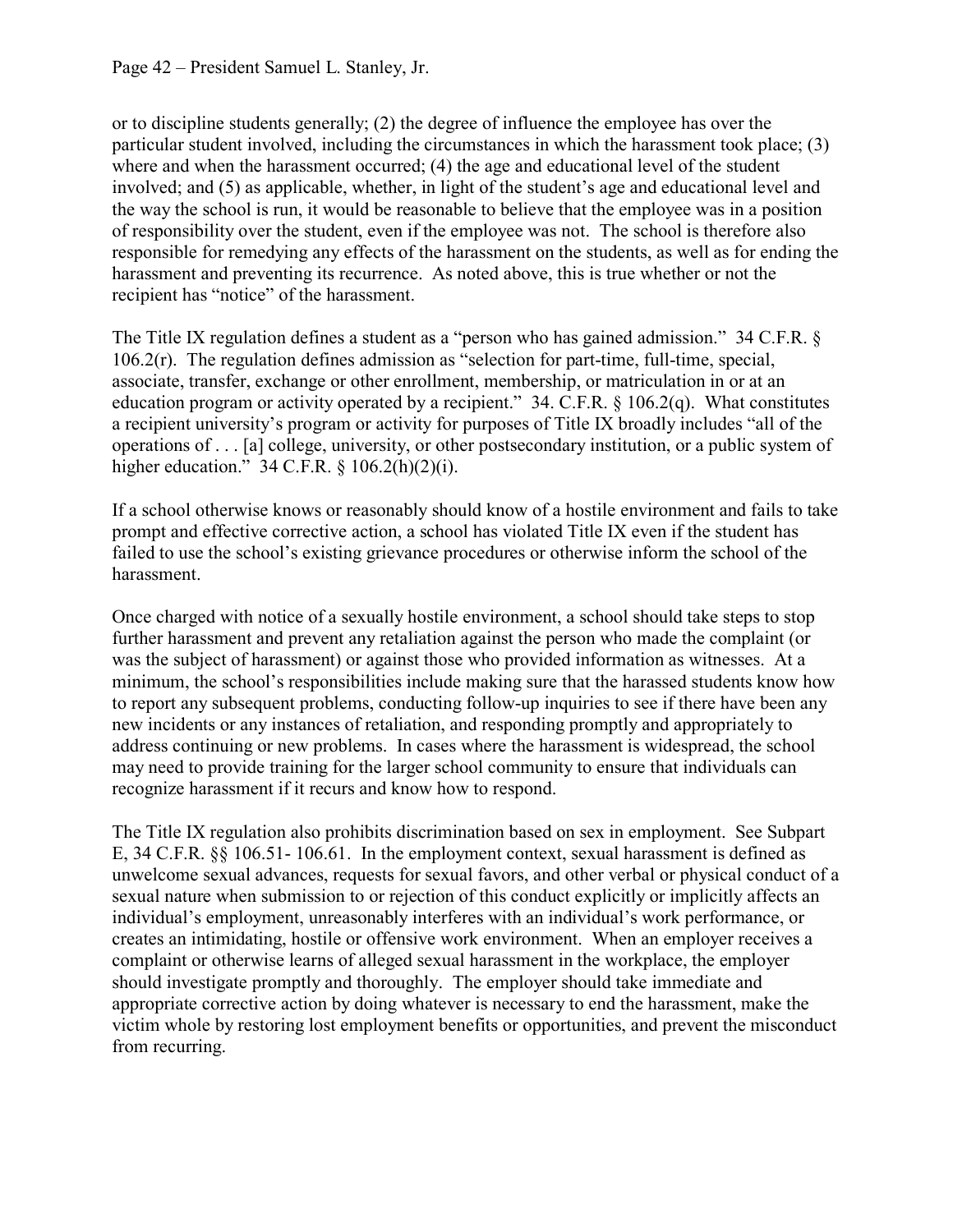### **Analysis**

## • **Employee X's Conduct and the University's Response**

OCR finds that the University failed to provide an appropriate response to Reporter 11's 2014 complaint to the University's Title IX office, in which Reporter 11 alleged that Employee X sexually assaulted her during a medical appointment. OCR further finds that the University's failure permitted an ongoing sexually hostile environment that denied Reporter 11 access to, and the ability to benefit from, the University's programs and activities.

The University's response to Reporter 11's complaint was inappropriate because the University failed to provide an adequate, reliable, and impartial investigation of her complaint, including the opportunity to present witnesses. Reporter 11 was not provided the opportunity to present evidence to rebut the medical evidence that the University relied upon in reaching its determination.

As part of its investigation of Reporter 11's complaint, the University interviewed four "[p]hysicians and treating professionals in the area" that it relied upon in the course of concluding that Employee X's conduct was part of a legitimate medical procedure.<sup>[30](#page-42-0)</sup> These four witnesses made statements to the Title IX investigator that addressed the complaint against Employee X. Trainer 5 told the investigator that "she believe[d] that [Employee X] had no inappropriate intent," and that Employee X "is very professional, extremely smart and that she really respects him." College Doctor 1 told the investigator that she was "completely convinced" that Employee X was not touching sexually due to her "many years of observing [him]." The College Chair told the investigator that "she would never say that [Employee X] would have any intent in [an] exam other than purely professional." And, according to the investigator's notes, College Doctor 2 appears to have told the investigator that her guess was that it was the side of breast—not full on front.

The University's report treats all four of these "physicians and treating professionals" as expert witnesses, even though Employee X identified Trainer 5 and College Doctor 1 as witnesses in his interview with the investigator. For example, all four witnesses are separated from other witnesses under their own subheading: "Physicians and treating professionals in the area." Lending further support that the University considered all four expert witnesses, the final report discusses the opinions of these four witnesses as though they are all part of a singular group: "All medical professionals were very credible, knowledgeable and thorough in their medical opinions and have a great deal of experience in the field—35 years total combined with regard to the physicians and 17 years with respect to [Trainer 5]."

<span id="page-42-0"></span><sup>&</sup>lt;sup>30</sup> All four of the "physicians and treating professionals" were closely connected to Employee X. Trainer 5 worked regularly for Employee X, averaging four hours a week over 17 years. College Doctor 1 described herself as a "very good friend []" to Employee X and had worked with him regularly since she started medical school in 2002. The College Chair had known Employee X since 1988 and they taught a continuing education class together each year. College Doctor 2 had known Employee X since 1995, and Employee X was just ahead of her in residency; Employee X was also College Doctor 2's attending physician when she was a fellow at the Sports Medicine Clinic and her daughter was an Employee X patient.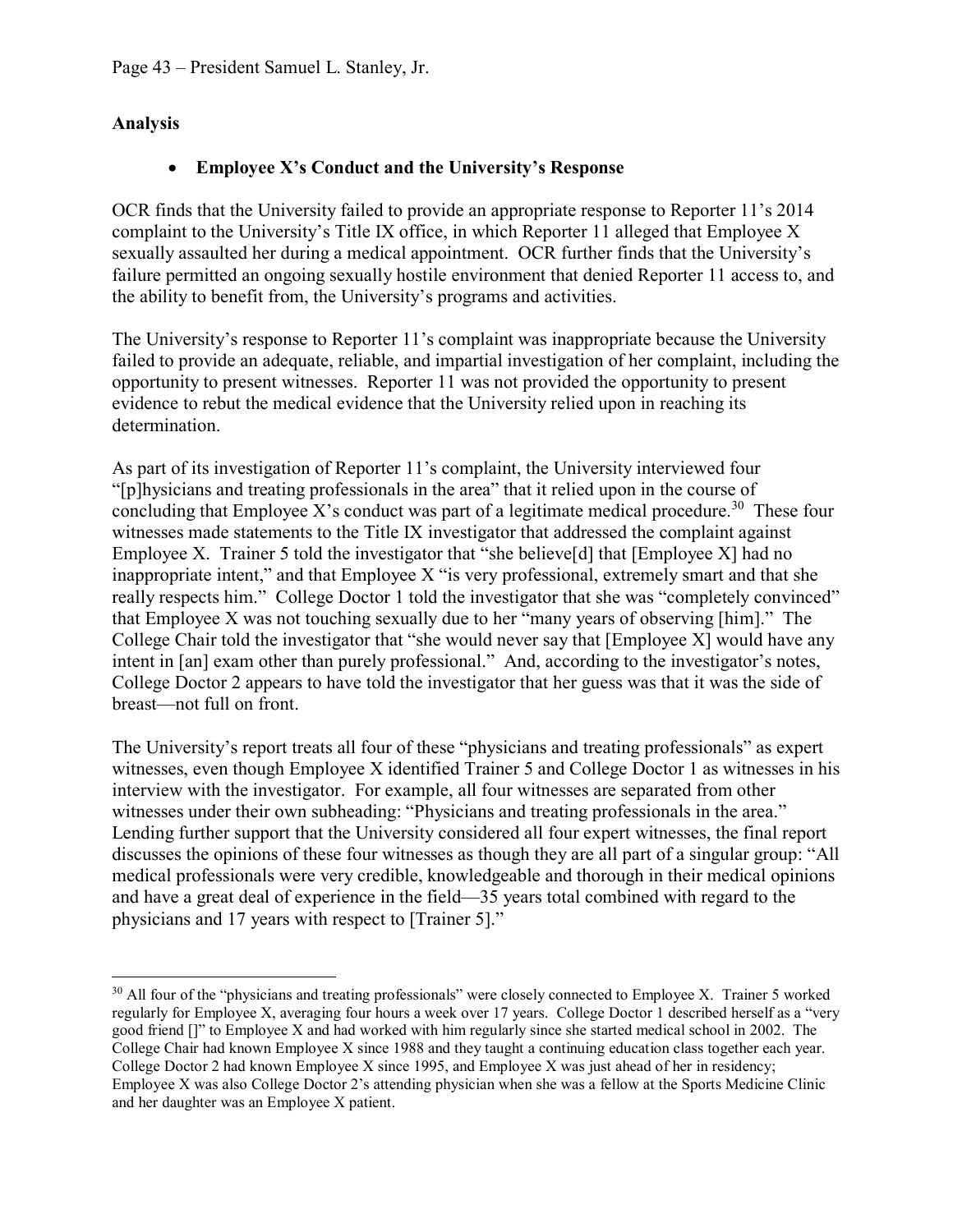The University, relying on the statements of Employee X's friends and colleagues, concluded that Employee X provided "medically appropriate" treatment at this particular appointment. However, prior to reaching its conclusion, the University failed to inform Reporter 11 that it had obtained evidence from these witnesses and did not provide Reporter 11 with the opportunity to present evidence in rebuttal.

OCR notes that on July 28, 2014, the University sent a copy of the final draft report of its investigation to Reporter 11 and informed her that she had until August 4 to suggest modifications to the report. Giving Reporter 11 five business days to offer evidence in rebuttal was unreasonable and insufficient to cure the violation.

Based on the foregoing, OCR finds that the University failed to provide an equitable response to Reporter 11's 2014 sexual assault complaint, in violation of 34 C.F.R.  $\S$  106.8(b).<sup>[31](#page-43-0)</sup>

OCR also finds that Employee X's conduct was sufficiently serious that it created a sexually hostile environment that denied or limited Reporter 11's ability to participate in or benefit from the University's programs and activities, in violation of 34 C.F.R. § 106.31. A single or isolated incident of sexual harassment may, if sufficiently severe, create a hostile environment. Here, Reporter 11 alleged that Employee X, a doctor, sexually assaulted her by massaging her breast and vaginal area. That alone is sufficiently serious, from an objective perspective, to create a hostile environment. OCR also considers the conduct from a subjective perspective—in other words, whether the conduct denied or limited the student's participation in or ability to benefit from a University program. In an interview, OCR asked Reporter 11 how the assault and the University's response affected her. Reporter 11 stated that being told she did not know the difference between sexual assault and medical treatment made her feel "dumb," and she was no longer interested in becoming a doctor, or taking prerequisite courses in pursuit of that goal, as a result of the assault and the University's response to it. She also stated it affected her performance on the MCAT.

In addition to the failure to respond equitably to Reporter 11's 2014 complaint and the resulting hostile environment, OCR finds that the University failed to take appropriate interim measures to protect its students commensurate with the gravity of Reporter 11's allegations. The only documentation OCR reviewed showing that Employee X stopped seeing patients during the investigation was a list of his clinical appointments. That list showed that Employee X did not see patients from May 23, 2014, through June 30, 2014—a little more than a month in an investigation that lasted more than three months. By the end of the investigation, Employee X had been visited by patients 249 times with sexual assault allegations pending against him.

When OCR asked Attorney 1, the investigator, about interim measures, she stated that Reporter 11 did not request any interim measures. While this may be true, Title IX requires recipients to take reasonable steps to protect students and program participants from sexual harassment. Given the ramifications of Reporter 11's allegations if they proved true, the University failed to take steps to protect its community from sex discrimination while its investigation was ongoing.

<span id="page-43-0"></span> $31$  This finding concerns the University's handling of this individual case and not the 2014 grievance procedures as written. In this case, the University's gross misapplication of its grievance procedures rendered them ineffective.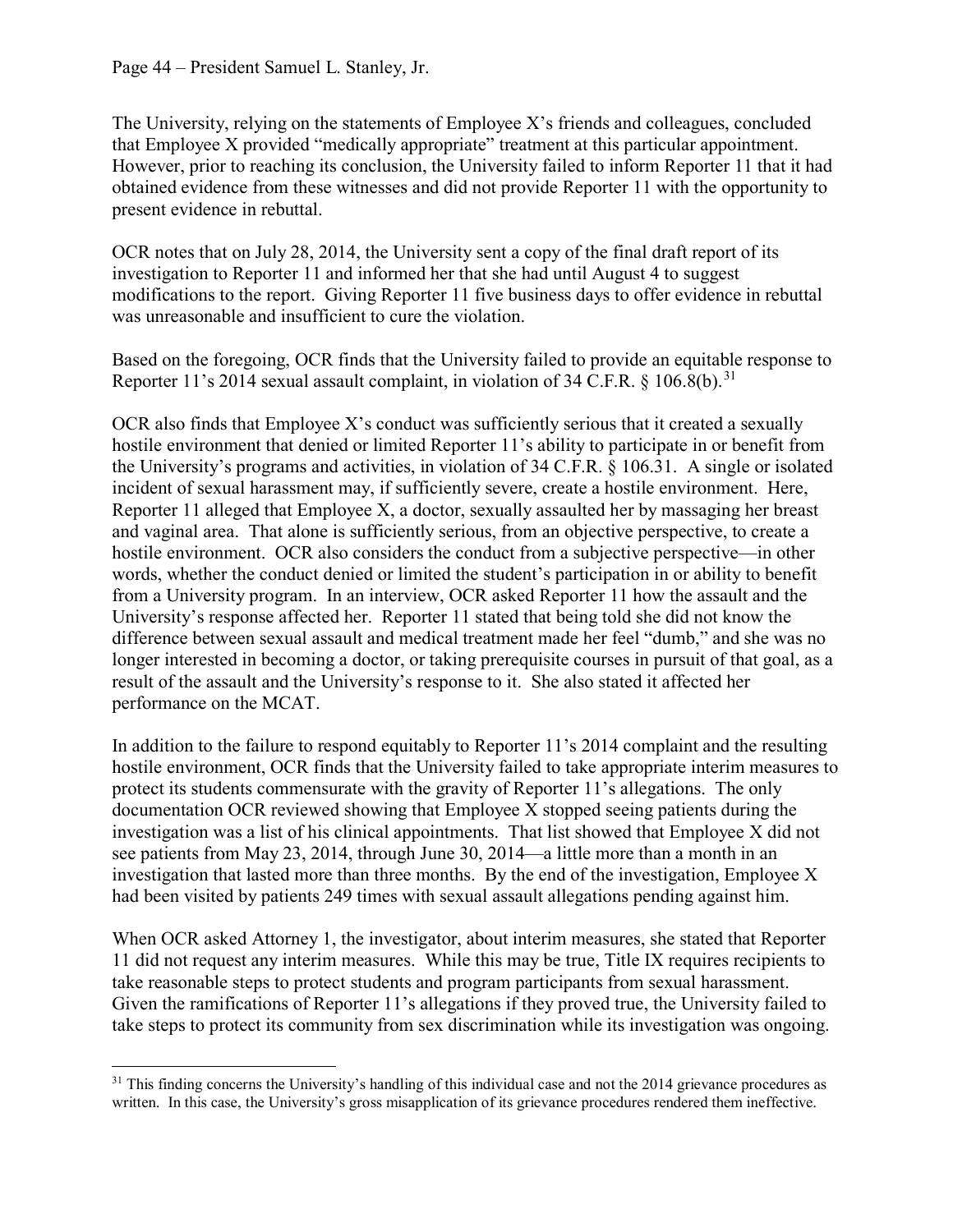## • **The Dean's Conduct and the University's Response**

The preponderance of the evidence indicates that for nearly 15 years, the University obtained sufficient information and notice that the Dean's behavior was potentially creating a sexually hostile environment for students and staff. Despite this, the University repeatedly failed to respond to the information and notices, investigate, and take prompt and effective steps reasonably calculated to end any harassment, eliminate a hostile environment if one had been created, and prevent the harassment from recurring.

The evidence shows that beginning in 2004 and thereafter, throughout the Dean's tenure, faculty, staff, students, and members of the public repeatedly commented, and at times complained, about the Dean's sexual and derogatory gender-based comments and behavior in the Dean's oneon-one encounters with students and faculty; in his actions as a course instructor; in his speeches; while he represented the College at public events, such as alumni dinners and fund raisers; at student-sponsored events and events for students, such as the orientation programs for new students to the College; and in his day-to-day governance of the College. As noted above, OCR interprets its regulations consistent with the requirements of the First Amendment. Some speech may be used to communicate ideas or emotions that nevertheless implicate First Amendment protections. However, this case presents extraordinary factual circumstances: The Dean's reported years of sexual comments were just a portion of the ongoing alleged sexually harassing conduct the Dean was reported to have engaged in during his long tenure at the College, including asking for sexual favors from a student in exchange for assistance with a certification examination. The University therefore had an obligation under Title IX to investigate and, if warranted, take steps necessary to determine whether a hostile environment based on sex had been created. In addition, the evidence shows that the complaints reached the highest levels of the University's administration, including the President, three additional persons who held the position of provost, including the Provost, advisors to the provost, several assistant/associate provosts, the Vice President for Human Resources, Attorney 4, and other administrators within the College.

The evidence also shows that time and again the University failed to adequately respond to the concerns that were raised, and even ignored student requests for responsive action to protect them from the Dean's conduct. Significantly, many of the notices the University received about the Dean's conduct were reported pursuant to his performance evaluations. In every instance, at the conclusion of the evaluation period, the Dean was reappointed.

In 2004, after more than 20 students complained to their supervisors about the Dean's remarks at a student-run public event, and those complaints reached the highest levels of leadership at the University, including the offices of the president, the provost, the general counsel, and University development, there was no evidence that the University took any action to address the complaints until more than six months later, when it responded to issues related to the Dean's behavior that arose in the 2005 five-year review of his performance as dean.

By the completion of the Dean's 2005 five-year review, the Office of the Provost and the Office of the General Counsel were on notice that administrators, faculty, staff, and students raised concerns about comments and behavior that the assistant provosts described as "persistent,"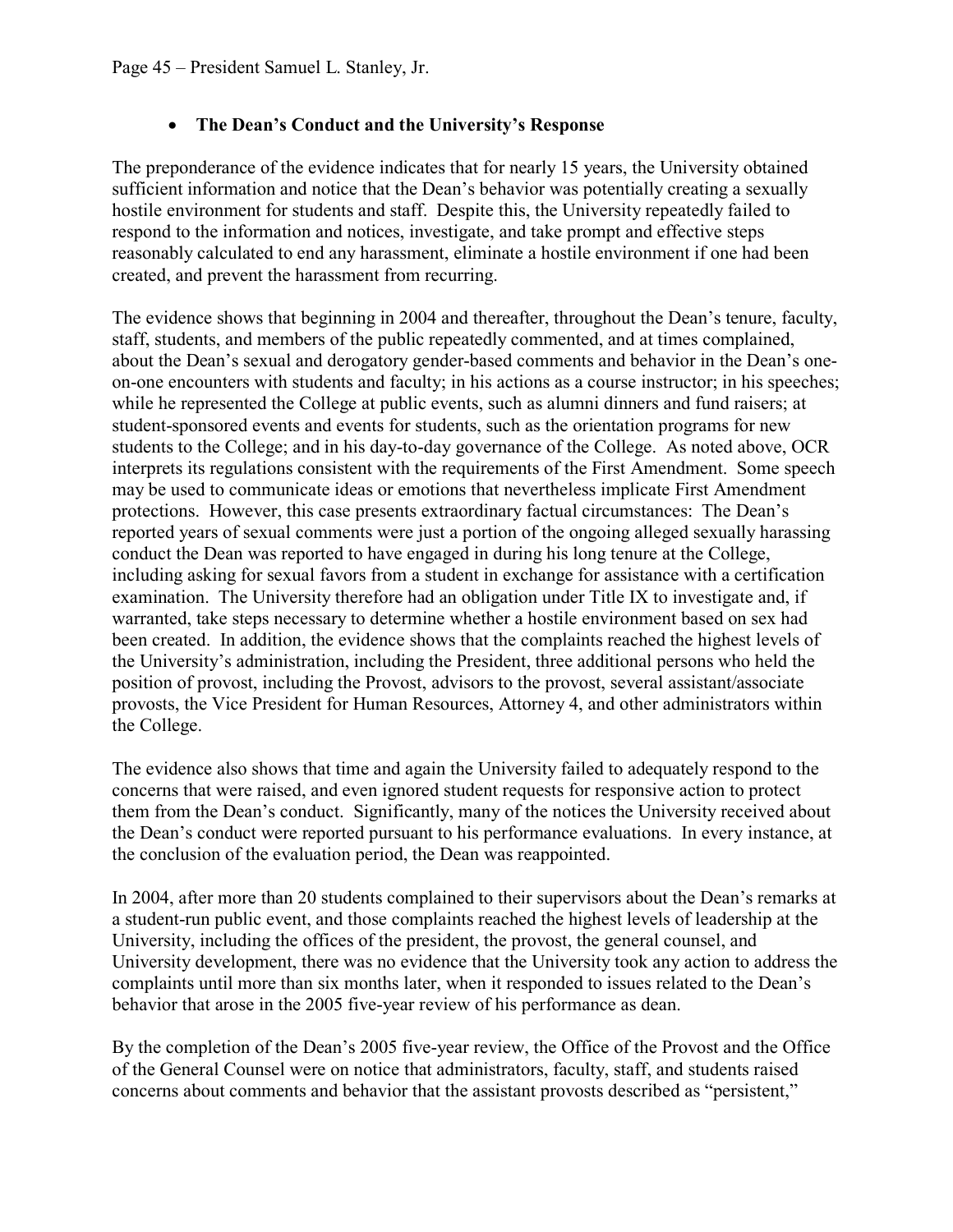"serious," and "bordered on obscene," including a report that the Dean physically pushed against a student while making off-color, sexist remarks, a report that the Dean made sexual comments and jokes that the reporter considered inappropriate, especially in the workplace, behavior described as "bridging on sexual harassment," and a report that the Dean frequently made crude jokes about sex in public settings. At least some of these individuals were also on notice that there was a reluctance to report the Dean's behavior and that at least some people felt that this was something they had to accept.

The University appeared to recognize that if these reports were true, the Dean's conduct could constitute sexual harassment, as suggested by the notes of the June 7, 2005, meeting and mostly redacted memorandum in the Office of the General Counsel. These documents indicate that Attorney 4, Provost 1, and Assistant Provost 1 met with the Dean and outlined the elements necessary to constitute a violation of the University policy on sexual harassment. At the meeting Provost 1 said he told the Dean that the University would not tolerate recurring comments of the same nature as those the Dean made at the 2004 event. The notes support that, given the Dean's history, they believed that if he made even one more comment, it could be persistent and pervasive enough to constitute harassment (even though Assistant Provost 1 had already characterized the Dean's commentary at that point as "persistent" and "serious"). The notes also show that although they discussed contacting the Title IX office, it was solely to find out if anyone had filed a formal complaint against the Dean, not to request a proper Title IX inquiry of the reports they had received. Moreover, although they clearly discussed contacting the Title IX coordinator, there is no evidence that they actually did that.

Again, however, the University did not attempt to speak with any of the reporters, including the students who indicated a willingness to discuss an incident involving the dean pushing against a student, and did not appear to investigate any of the reports in a manner that would give voice to the reporters or those who experienced the Dean's conduct. The University also apparently did not document the conversation between Attorney 4 and Provost 1 in a manner that would ensure that if the Dean engaged in similar conduct, he would be held accountable or to ensure that those in a position to act on future reports would know about the previous reports and the University's concerns about the Dean's conduct.

In 2010, the University received notice of more "troubling comments regarding sexism." Given the conclusion that the administrators and Attorney 4 reached in June 2005 that even one more comment from the Dean could constitute persistent and pervasive conduct, reports of more troubling comments certainly triggered the University's Title IX duty to respond to the information and notices, investigate, and take prompt and effective steps reasonably calculated to end any harassment, eliminate a hostile environment if one had been created, and prevent the harassment from recurring.

Provost 2 and the Vice President for Human Resources considered the Dean's conduct serious enough that he needed more than just sensitivity training; they discussed putting him on a plan to monitor his conduct. It was serious enough that the President received a copy of the memorandum describing the actions the University was taking. Again, as in 2005, they suggested that there would be severe consequences "if the behavior continues." The Vice President for Human Resources indicated the need for a "clear statement" from Provost 2 to that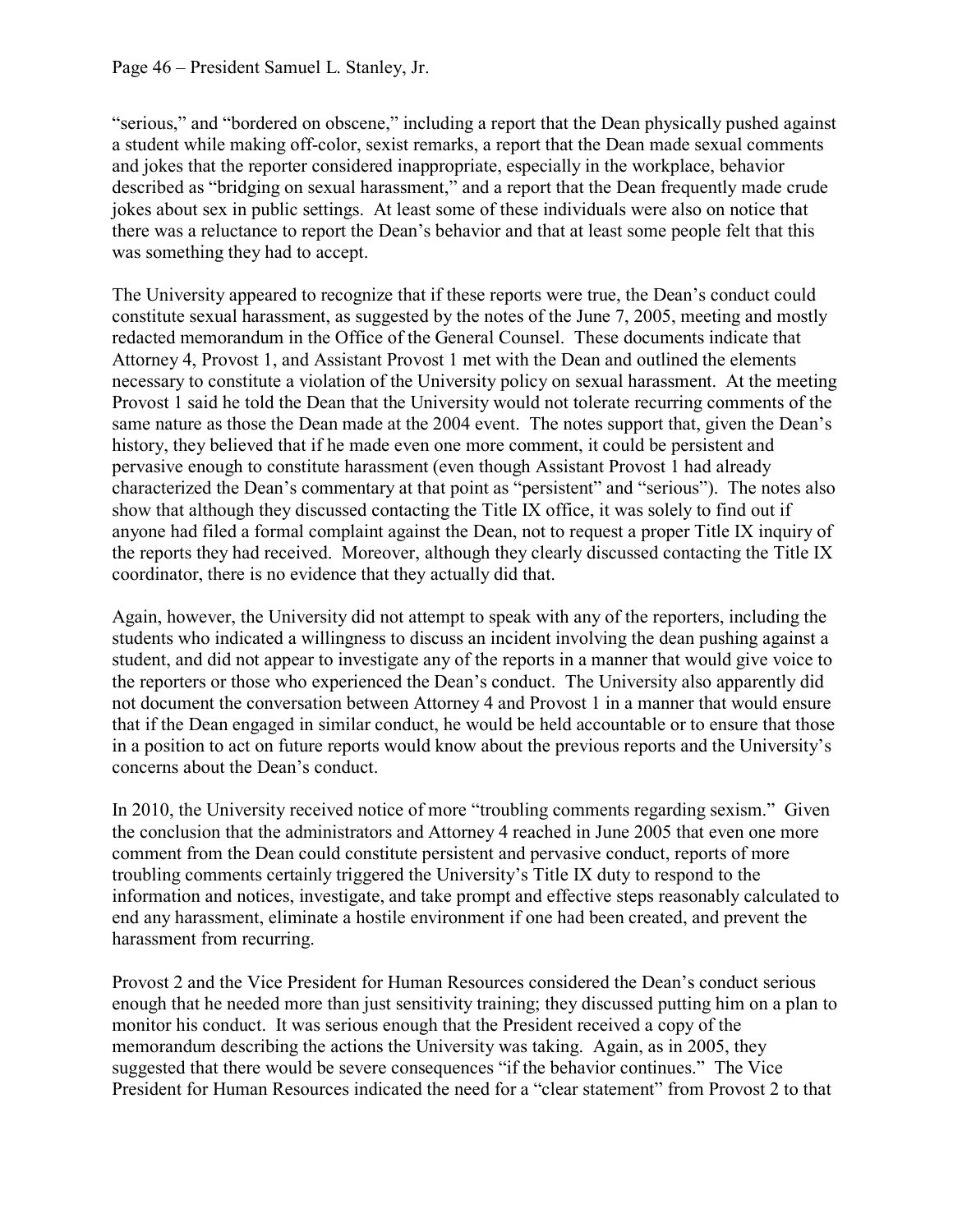effect, and that if the Dean did not change, he would "be out." Incredibly, however, no one OCR interviewed, including the Provost, who oversaw the 2015 review, and at least one person identified as being responsible for implementing the plan, was even aware of it. OCR saw no evidence that any plan was actually implemented.

The Dean's 2015 five-year review includes the most extensive reports of sexually and sex-based harassing conduct. Despite the continuing (and growing) reports of the Dean's conduct, the Provost did not forward the reports to the Title IX office or take any disciplinary action against the Dean.

The Provost's only response to the 2015 reports was to hold two undocumented meetings. The Provost purportedly met with a group of women, all of whom worked under the Dean and reported to him, to discuss the Dean's behavior at the College. She took care to not document the substance of the meeting or to identify the participants, so as not to put them at risk. The Provost also told OCR that she met with the Dean about his behavior. The only record of the Provost's meeting with the Dean, however, is her one-sentence email summary to the Vice President for Human Resources, punctuated with a smiley-face emoji, a response which betrays her failure to appreciate the seriousness of the matter.

The University's inaction in response to so many complaints about the Dean over so many years very likely perpetuated the belief expressed by many that they had no choice but to tolerate the Dean's behavior because the University would not take any effective measures reasonably calculated to end it. One of the reporters in the Dean's 2015 review stated that the Dean's sexist remarks and inability to talk to women while looking at their eyes instead of their breasts was well known. The reporter said that they did not think it was a new issue, but instead, it was an issue the College had chosen to ignore. When asked if the Dean's behavior changed after either of the reviews, a former administrator said, "definitely not." When asked if he thought that the University's response was reasonably calculated to end the Dean's comments and behavior, the former administrator responded, "obviously not— [the Dean] was totally undeterred." The evidence confirms this to be the case.

Although various University administrators may have informally discussed the Dean's conduct with him, the evidence shows that he never tempered his behavior. Even when he was presented with the negative comments on his orientation speech, although he modified it somewhat, he continued to say things to new students that they described as unprofessional, belittling, and offensive.

Even after the University's Title IX office began receiving complaints about the Dean and the Dean was criminally convicted of misconduct, the University failed to timely complete any full complaint investigations and determine whether the Dean engaged in sexually harassing behavior that created a hostile environment, and in response, take remedial action to stop the harassment, prevent its recurrence, and remedy its impact.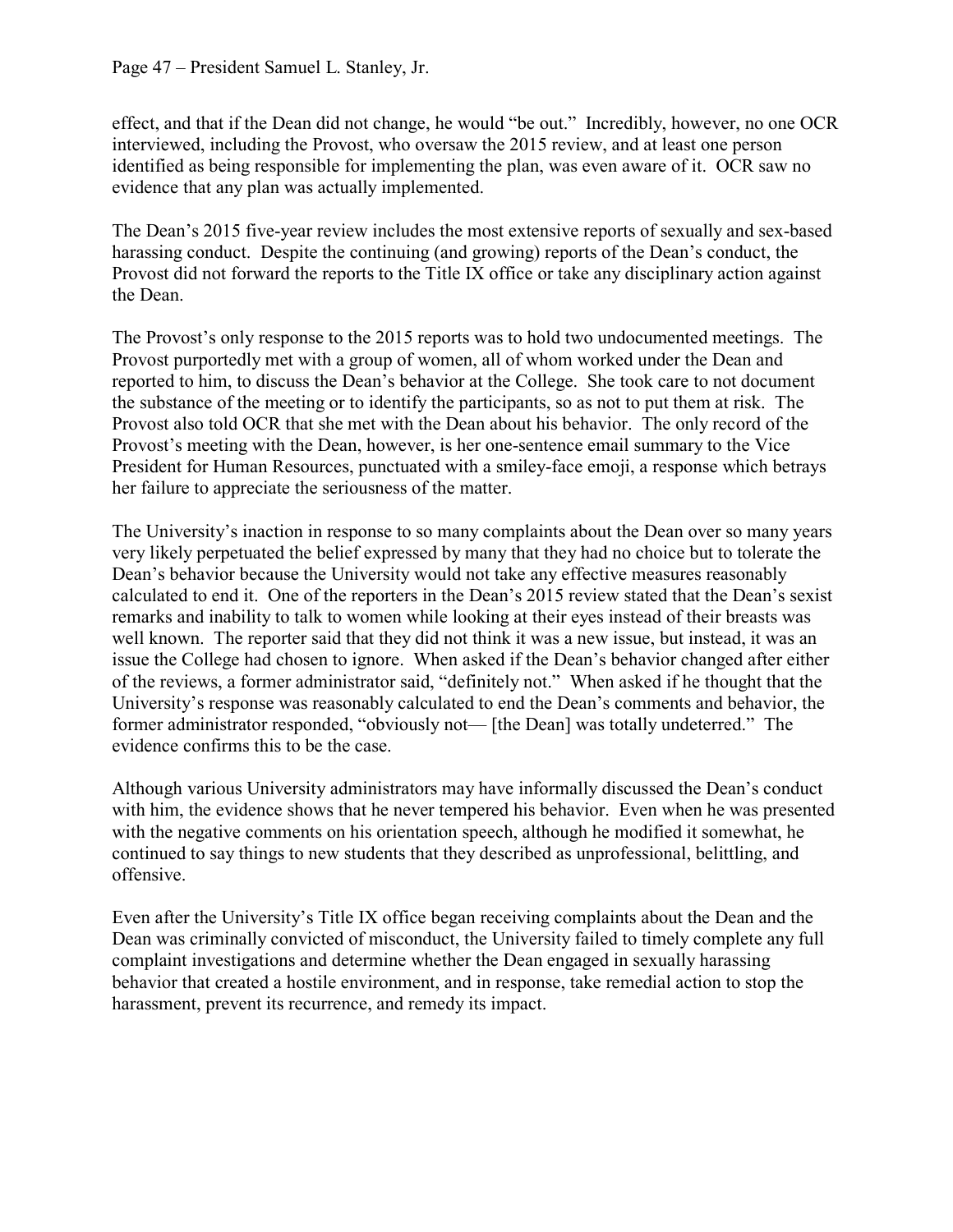Finally, even when University administrators recommended taking disciplinary action against the Dean, it focused not on his years of misconduct and sexual harassment, but rather, on his failure to implement the guidelines against Employee X. Moreover, the University ultimately did not move forward with the disciplinary process and instead allowed the Dean to retire.

Notably, administrators at the highest levels of the University's governance were aware of the ongoing reports of the Dean's behavior, believed as early as 2005 that zero tolerance was necessary to avoid persistent and pervasive conduct, and then repeatedly failed to take appropriate action to address the conduct when it continued, although they had a duty to do so. The President was notified in 2004, when she was provost, of the student complaints and took no action. As early as 2005 the Provost was privy to a memorandum describing reports alleging serious and persistent behavior of a sexual nature by the Dean and neither she nor others on the committee took action to address the concerns. In 2010, the Vice President for Human Resources stated in writing that mere training was not sufficient to address the Dean's behavior, and then did nothing. The President was copied on the 2010 plan devised to address the Dean's behavior. The Provost received and reviewed the numerous reports of the Dean's possible harassment in the 2015 review and again, after likely conferring with the President, took little to no action to address it. The purpose for the University's soliciting this information was to determine whether to reappoint the Dean. In other words, the President, the Provost, and the Vice President for Human Resources were in a position to act upon the reports, which were gathered for that specific purpose, and failed to do so.

Thus, based on the above, OCR finds that, to date, in response to numerous reports of the Dean's behavior, the University failed to effectively investigate and, if warranted, take steps necessary to determine whether a hostile environment based on sex had been created and, if so, take steps to prevent the harassment from recurring and remedy its discriminatory effects.

OCR also finds that a preponderance of the evidence supports that the University violated the Title IX regulation at 34 C.F.R. § 106.8(b) by failing to provide a prompt and equitable response to a student complaint made to the University's Title IX office regarding the Dean's conduct, which she alleged to be sexually harassing.

Once a school has notice of possible sexual harassment of students – whether carried out by employees, other students, or third parties – it should take immediate and appropriate steps to investigate or otherwise determine what occurred and take prompt and effective steps reasonably calculated to end any harassment, eliminate a hostile environment if one has been created, and prevent harassment from recurring again.

In this instance, according to the University, to date, the University has received numerous complaints regarding the Dean, most of which involve student claimants. With few exceptions, all of the investigations were still pending prior to the University's entering the agreement, including a complaint involving a student claimant that the Title IX office opened more than a year ago, on December 14, 2017. With respect to the complaints raised in the undated memorandum from "[c]oncerned medical students," of which the University has been on notice since before 2008 and again as of at least February 8, 2018, the University appears to have taken little or no action at all.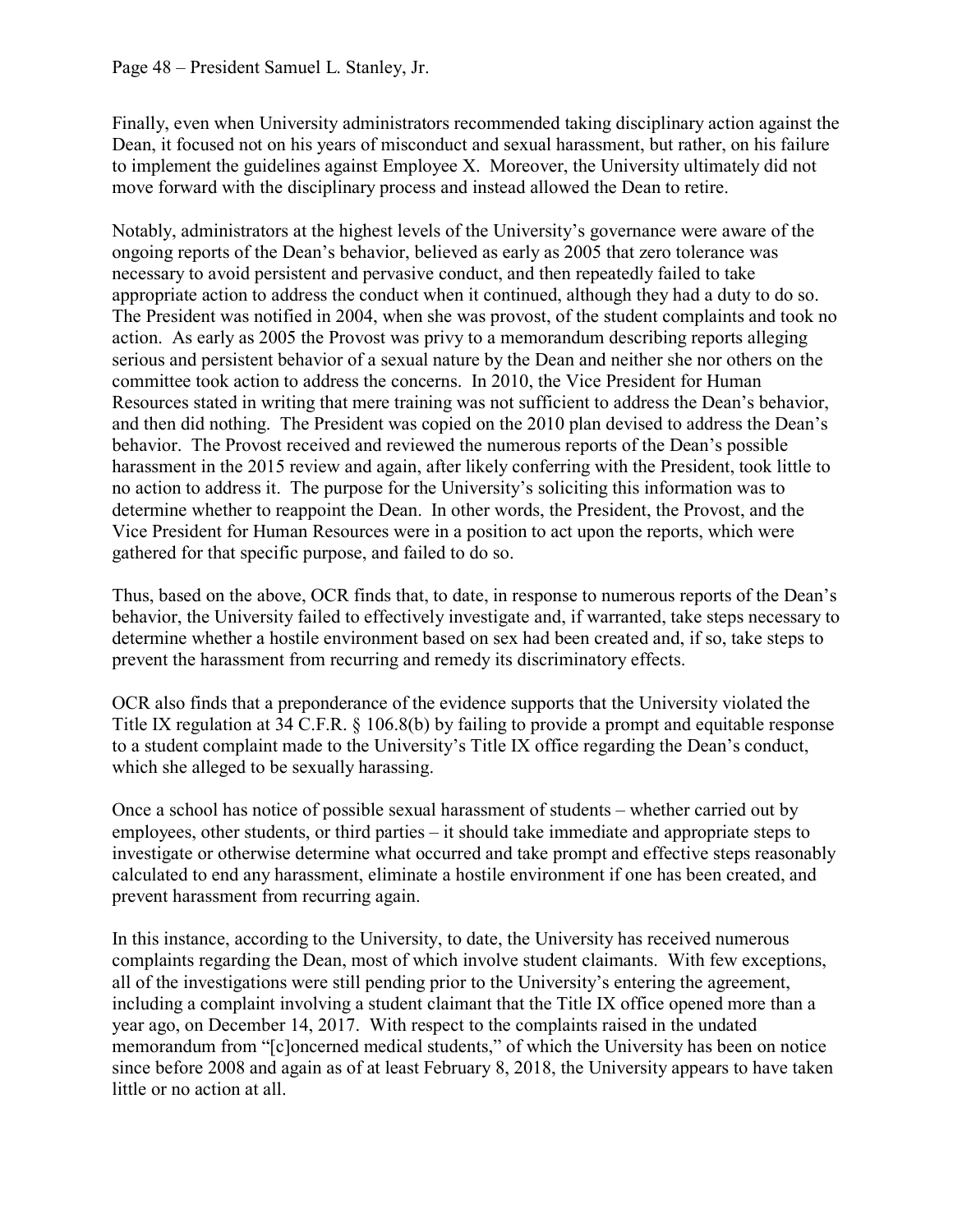In the December 14, 2017, complaint, the student alleged that in a meeting she had alone with the Dean in [redacted content], the Dean implied that if she provided him with sexual favors he would consider the student's request to [redacted content]. The student also alleged that the Dean made other sexually explicit comments during the meeting, including, for example, comments about pole dancing and the difficulties of sending naked pictures to another person. According to the student, after her meeting with the Dean, she became completely withdrawn, had trouble sleeping, and experienced [redacted content], because she feared having to meet with the Dean again if she did not [redacted content]. The student [redacted content]. Thus, the school was on notice of possible sexual harassment and, under Title IX, was required to respond promptly and effectively.

In response to these allegations, the University initiated an investigation and by February 2018, spoke with witnesses and gathered evidence. However, the investigation came to an apparent halt after the Title IX investigator notified the Dean of the complaint. The Dean, in his brief email response to the allegations on January 29, 2018, did not explicitly deny making the comments alleged. Instead, he acknowledged that he told the student about [redacted content] modeling for the clinical skills course and said that he did not know where the other comments came from. The Dean said that he could not meet with the investigator in person until after June 29, 2018, when his medical leave ended and he could engage in campus business again. The investigator accepted this delay, relayed the information to the student, and, in recognition that such a delay could cause the student stress, apologized.

Although there is no fixed timeframe under which a school must complete an investigation, waiting months to complete the investigation to accommodate the Dean was not prompt, particularly given the seriousness of the allegations in the complaint and the reports the University had received repeatedly concerning both the Dean's behavior towards women and his intimidating manner.

Moreover, the delay in completing the investigation was not effective or reasonably calculated to end the alleged harassment. To the contrary, and as recognized in the investigator's email to the student, the delay was likely to cause the student stress, perpetuating the ongoing harm the student had already identified as resulting from the Dean's conduct toward her, all manifestations of heightened stress—anxiety, sleeplessness, and withdrawal, due in part to the concern she had of having to meet again with the Dean. In addition, the investigator suggested in her email that the Dean would return to the University after June 29, 2018, which very reasonably could have heightened the impact of whatever stress the student had been experiencing as a result of the Dean.

Finally, according to documentation submitted by the University through October 1, 2018, the University had left the complaint allegation unresolved, had not taken adequate steps to determine if a hostile environment existed, and if so, to address the effects of the Dean's alleged actions on the student, which again, could be ongoing, particularly given the nature of the harm he may have caused by his actions and the harm caused by the potential fear of his return. Throughout OCR's investigation, the University had not taken corrective action to address the environment that the Dean may have created, nor had it provided services to the student to remedy the alleged harassment (at least as reflected in the University records).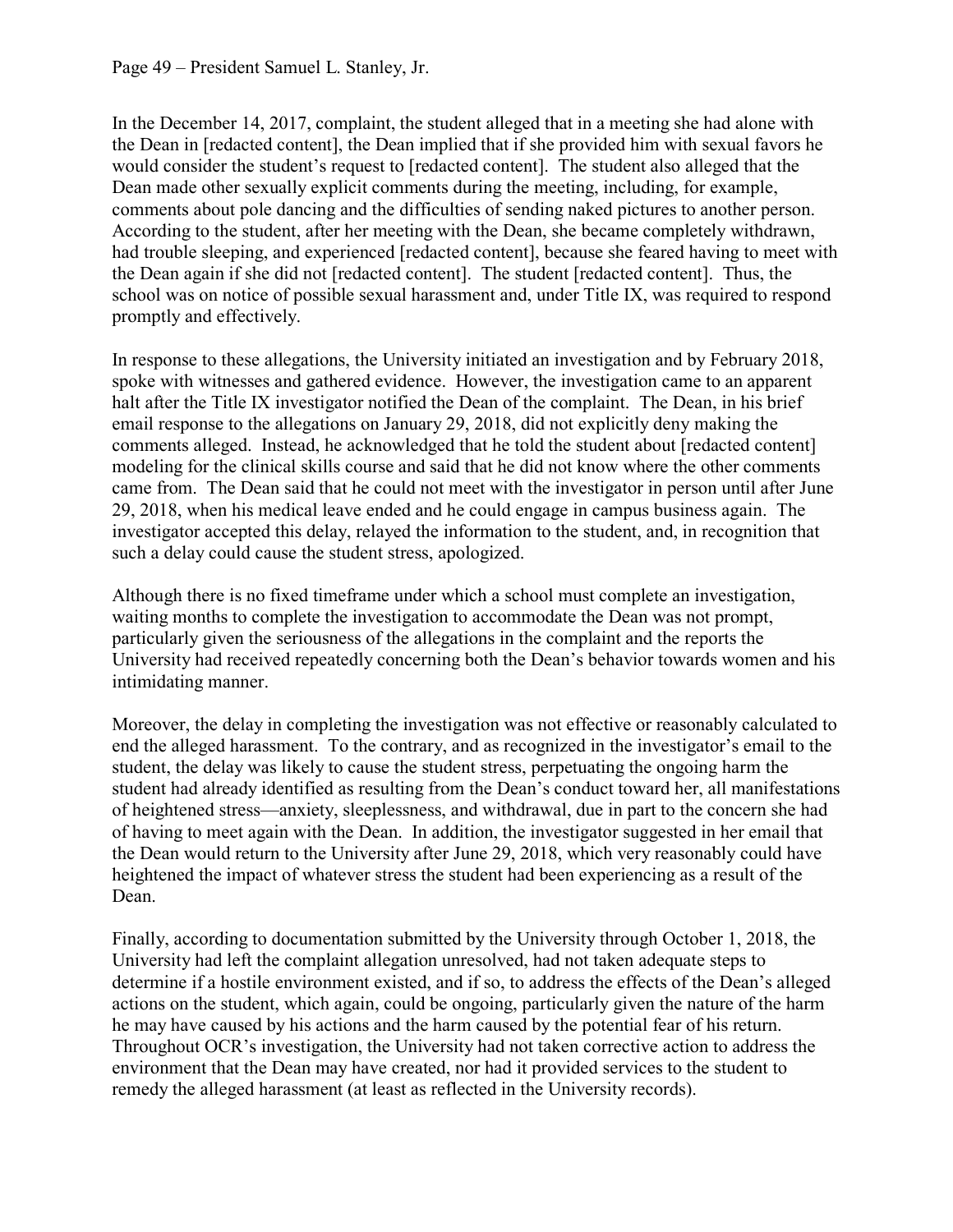Based on the above, OCR finds that the University failed to provide a prompt and equitable response to the student's complaint of sexual harassment against the Dean, in violation of 34 C.F.R. § 106.8(b).

Moreover, throughout OCR's investigation, the University did not promptly and equitably respond to and complete its investigation into several other complaints about the Dean's sexually harassing conduct<sup>32</sup>.

Although the Provost indicated to OCR that the University initiated the tenure revocation process against the Dean in part because of his inappropriate interactions with students and complaints about remarks that the Dean made at orientation, the written record belies this. On February 9, 2018, (after the University opened complaints regarding the Dean's inappropriate interactions with students and remarks the Dean made at orientation), University administrators recommended initiating dismissal for cause proceedings against the Dean based on his failure to "monitor and enforce clinical practice guidelines put in place for former doctor [Employee X] following the conclusion of the 2014 sexual harassment investigation." It is also inconsistent with the Title IX investigation records and the University's own assertion as of October 1, 2018, indicating that most of its complaint investigations against the Dean were ongoing.

## • **The President's and the Provost's Failure to Take Effective Actions**

Administrators at the highest level of the University—the President and the Provost—had a long and disturbing history of failing to take any effective actions to address what was to become, over the course over 14 years, a torrent of reports and complaints about the Dean's sexually harassing conduct.

## o **The President**

The President, as then-provost, failed to take any effective actions in December 2004 when she first became aware that 20 students had complained in October 2004 that the Dean made comments that were potentially sexually harassing. There was no response to what obviously was a major concern for many students.

The President failed to take any effective actions in April 2005—by which time she was President of the University—when the Dean's first five-year review included a memorandum entitled "[The Dean], Spring 2005 Review, Comments Regarding Inappropriate Remarks," which laid out a series of concerns from students, faculty, and clinical chairs regarding persistent and serious comments of a sexual nature in public and quasi-public settings, involving faculty, staff, students, and alumni. One summary included in the review noted that "[O]thers expressed serious concern regarding this dimension, particularly regarding his role as Chief Academic Office [*sic*] of the College." The Dean was instead reappointed in June 2005.

<span id="page-49-0"></span> $32$  As noted above, after signing the enclosed agreement, the University submitted a monitoring report on September 3, 2019, including information about its response to the complaints about the Dean. OCR will review this information and respond under separate cover.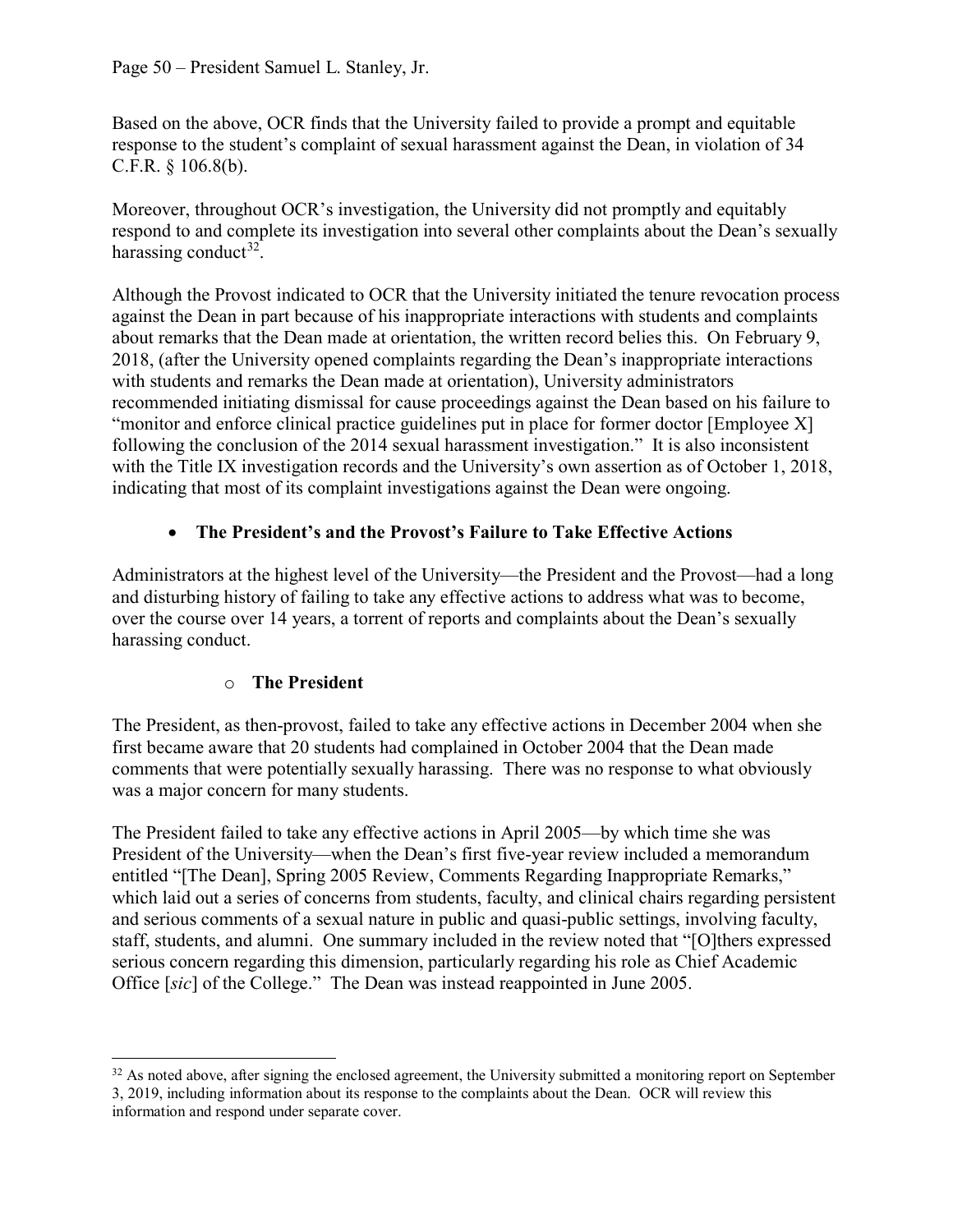The President failed to take any effective actions in April 2010 at the conclusion of the Dean's second five-year review, which included the following observations regarding his behavior: "Troubling comments re sexism—reluctance to discuss by students . . . chauvinistic and sexist . . . widespread perception of sexism/chauvinism." Although there was some discussion among administrators about a plan to require the Dean to have "advisors" provide him feedback on his use of inappropriate comments, the plan was never implemented. The Dean was reappointed in April 2010, with the then-provost noting the Dean's commitment "to advancing the goals of the College within the broad mission of [the University]."

The President failed to take any effective actions in June 2015 at the conclusion of the Dean's third five-year review, which, according to the [redacted content] who helped to conduct a survey, included 30 to 40 comments about the Dean's sexually harassing conduct. Significantly, one section of the review, entitled "Communication and Human Relations" stated the following:

The Committee acknowledges and has discussed multiple allegations made by respondents—appearing to come from students, faculty and staff—relevant to the Dean's interpersonal behavior and communications, particularly with members of the opposite sex. Since these are allegations from anonymous individuals, which the committee cannot verify, nor has the power to investigate if there is any substance, we bring it to the attention of the University Administration.

Although the Provost stated that she talked with the Dean about his role as a representative of the University and told him that she had a concern about his language, no action beyond this strikingly tepid response was taken. At the conclusion of the review, the Provost met with the President to discuss the Dean's reappointment. The Dean was reappointed in June 2015, the Provost's memorandum to faculty, staff, and students noting that she "was pleased that [the Dean] has agreed to continue to serve as Dean."

## o **The Provost**

The Provost, as then-associate provost, was a member of the group of administrators who conducted the first five-year review of the Dean in April 2005. In her role the Provost interviewed four chairpersons of the College and the chair of the CAC. In her memorandum summarizing these interviews, the Provost noted that she received a "variety of comments on his communication skills, including some referring to gender specific comments." As a member of the group assessing the Dean, the Provost was aware of the concerns about the Dean's behavior that other members of the group received.

The Provost, who had been named to that position in April 2014, presided over the Dean's third five-year review in June 2015. As noted above, she failed to take effective action to address the increasing number of comments from faculty and staff issues concerning the Dean's sexually inappropriate behavior. Her only response was to talk to the Dean about his role as a representative of the University and express concern about his language. The Provost also met with women in leadership positions at the College, but there is no documentation concerning what was shared at the meeting and no indication that any actions were taken as a result of that meeting.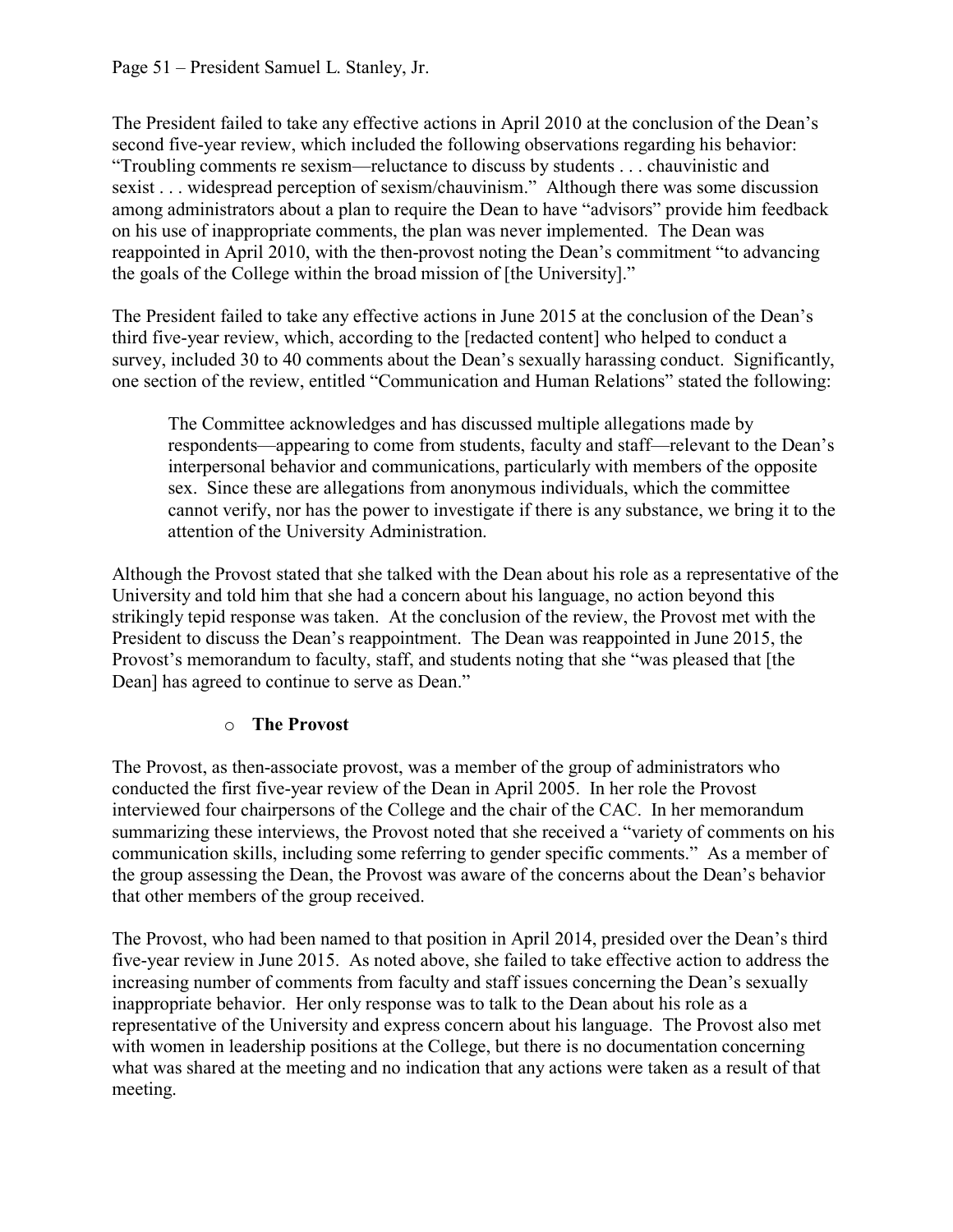On December 14, 2017, the same day that the University opened for investigation two complaints alleging sexual misconduct by him, the Dean took a medical leave of absence and stepped down as Dean of the College. On March 27, 2018, the State Attorney General charged the Dean with two counts of willful neglect of duty as a public officer, one count of criminal sexual conduct, and one count of a common law offense in Ingham County District Court. The felony misconduct in office charge, of which the Dean was convicted, concerns the Dean's actions regarding four individuals, one of whom, a female student, alleged that the Dean suggested that he would offer her leniency on a test benchmark requirement in exchange for sexual favors.

In May 2018, slightly over a month after the Dean was indicted, the Provost offered the following defense of her response to the reports of the Dean's inappropriate behavior:

We had just completed his five-year review . . . The results included several accounts of inappropriate remarks and a number of concerns about uncouth and sometimes offensive language during the review period . . . I specifically addressed these in the required post-review conversation.

The numerous Title IX complaints filed against the Dean after his resignation from the College and his indictment on charges of sexual misconduct show just how ineffective the Provost's actions were in addressing what was a long history of the Dean's sexually harassing behavior at the College. Reports of potentially sexually harassing behavior by any employee should be of great concern to the highest level administrators of an institution; however, it is inexcusable that the President and Provost of the University failed to take *any* effective steps to address the numerous, very serious concerns that were regularly raised about the behavior of the head of one of the major components of the University.

## **Conclusion**

OCR has determined that the evidence supports a conclusion that the University violated the Title IX implementing regulations at 34 C.F.R. §§ 106.8(b) and 106.31 as follows:

- The University failed to respond appropriately to Reporter 11's complaint of sexual assault by Employee X, and its failure caused Reporter 11 to be subjected to a sexually hostile environment. In light of the danger posed by Employee X, the University also failed to take actions to eliminate any sexually hostile environment created by Employee X for other students in the University community.
- The University failed to take appropriate actions to address reports concerning the Dean's potentially sexually harassing conduct. For nearly 14 years the Dean's conduct continued unchecked—if not enabled—by the failure of administrators at the highest levels of the University to take appropriate actions to address it.

The University signed a resolution agreement (the Agreement) to resolve the violation findings described above. The Agreement requires the University to: